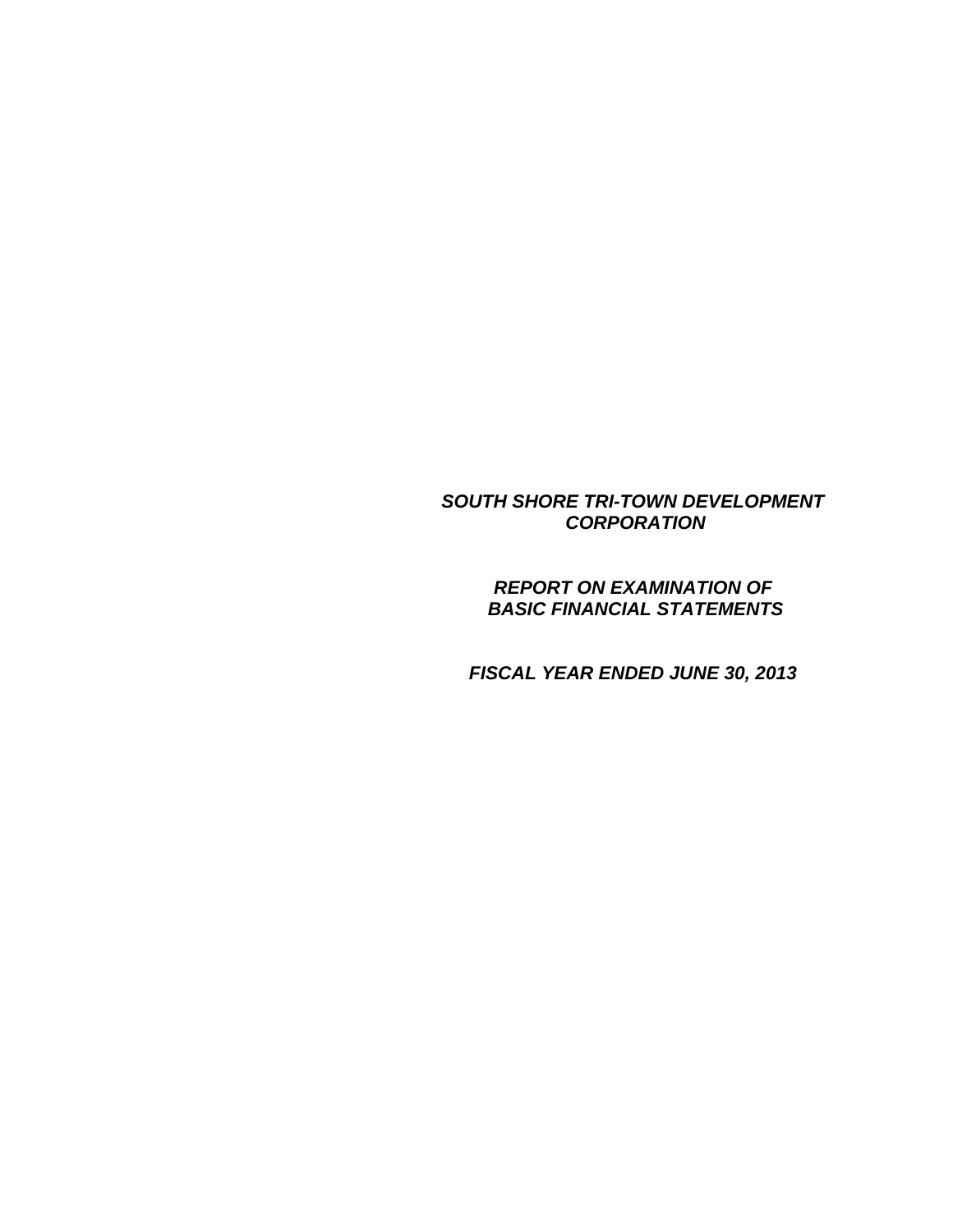## SOUTH SHORE TRI-TOWN DEVELOPMENT CORPORATION

## REPORT ON EXAMINATION OF BASIC FINANCIAL STATEMENTS

## **JUNE 30, 2013**

## **TABLE OF CONTENTS**

| Reconciliation of the Statement of Revenues, Expenditures and Changes in Fund Balances of Governmental |  |
|--------------------------------------------------------------------------------------------------------|--|
|                                                                                                        |  |
|                                                                                                        |  |
|                                                                                                        |  |
|                                                                                                        |  |
|                                                                                                        |  |
|                                                                                                        |  |
|                                                                                                        |  |
|                                                                                                        |  |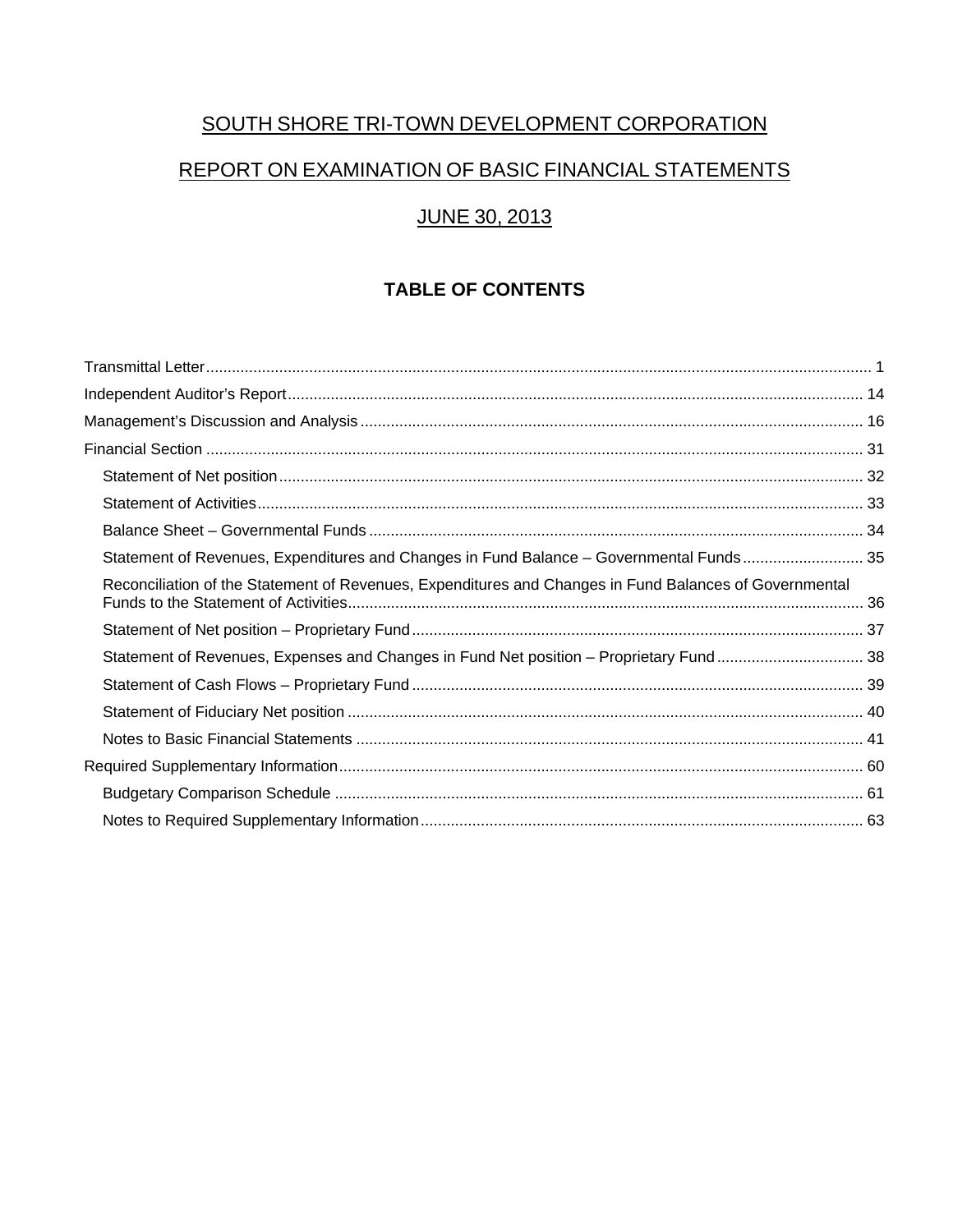

## **South Shore Tri-Town Development Corporation**

*Board of Directors*  Gerard Eramo, Chairman Joseph A. Connolly, Vice Chairman James W. Lavin, Clerk John R. Ward, Director Jeffrey D. Wall, Director

> *Chief Executive Officer*  Kevin R. Donovan

> *Chief Financial Officer*  James A. Wilson

## **Transmittal Letter**

October 25, 2013

Board of Directors South Shore Tri-Town Development Corporation 223 Shea Memorial Drive Weymouth, MA 02190

Dear Sirs:

I am pleased to transmit to you the South Shore Tri-Town Development Corporation financial report for the fiscal year ended June 30, 2013. This report has been prepared by the Finance Department for the South Shore Tri-Town Development Corporation (SSTTDC) in conformity with accounting principles generally accepted in the United States of America (GAAP) as prescribed by the Government Accounting Standards Board (GASB).

The report consists of management's representations concerning the finances of the SSTTDC. Consequently, management assumes full responsibility for the completeness and reliability of all of the information presented in this report. To provide a reasonable basis for making these representations, management has established a system of internal controls that is designed both to protect the assets of the SSTTDC from loss, theft, or misuse and to compile sufficient reliable information for the preparation of the SSTTDC's financial statements in conformity with GAAP.

Because the cost of internal controls should not outweigh their benefits, the SSTTDC's framework of internal controls has been described to provide reasonable rather than absolute assurance that the financial statements will be free from material misstatement. As management, we assert that to the best of our knowledge and belief, this financial report is complete and reliable in all material respects.

The SSTTDC's financial statements have been audited by Powers & Sullivan, LLC, a firm of licensed certified public accountants, who have been hired by and report to the Board of Directors.

The audit was undertaken in accord with the Tax Plan adopted by the SSTTDC and assented to by the Secretary of Administration and Finance in accord with the Enabling Legislation.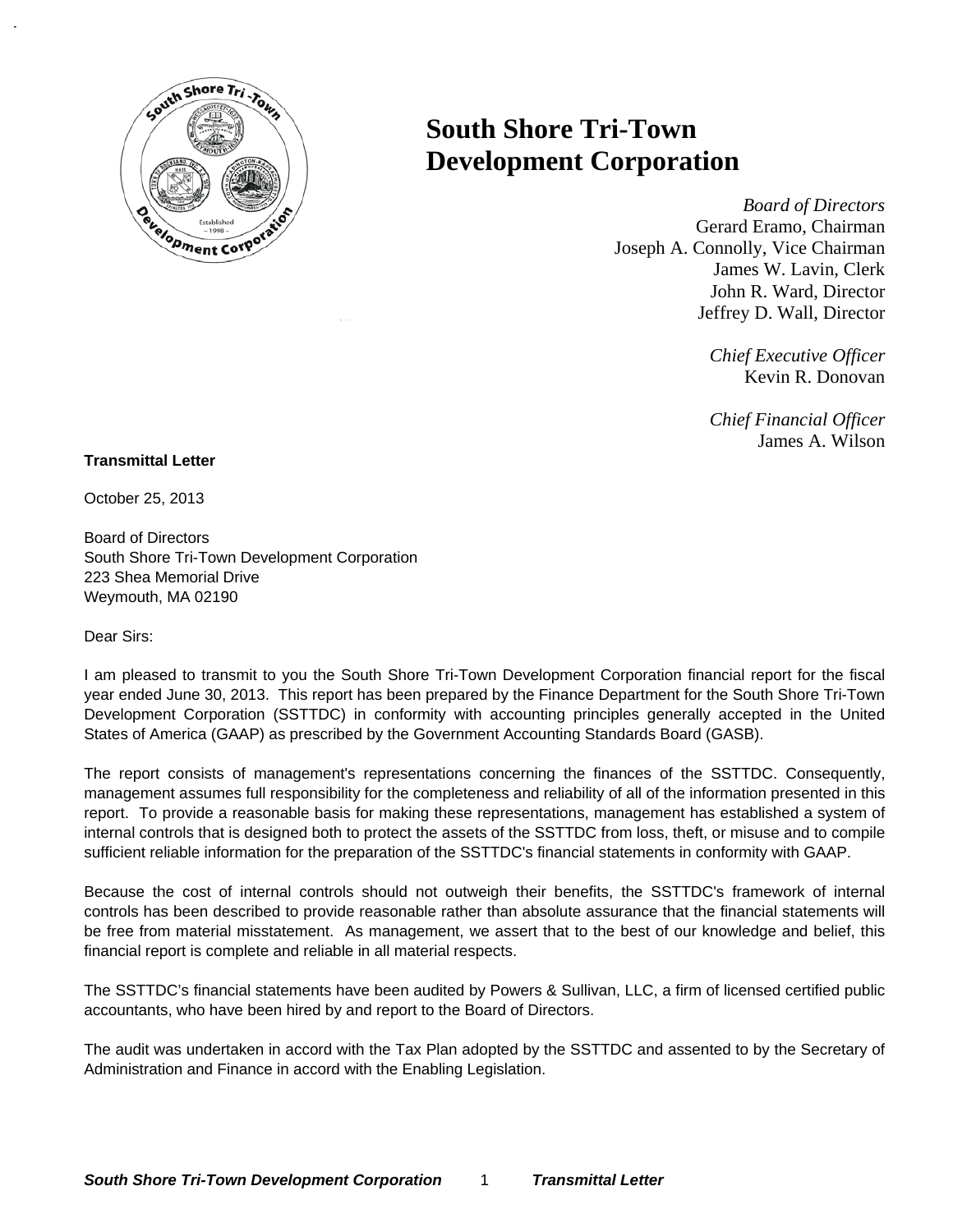GAAP requires that management provide a narrative introduction, overview, and analysis to accompany the basic financial statements in the form of Management's Discussion and Analysis (MD&A). This letter of transmittal is designed to complement MD&A and should be read in conjunction with it. The SSTTDC's MD&A can be found immediately following the report of the independent auditors.

#### **GOVERNMENT IN TRANSITION**

Fiscal year 2013 was noteworthy in that management completed its transition from QuickBooks to MUNIS. By the end of FY2013, the SSTTDC transitioned its books and records to an accounting system with a chart of accounts generally in conformity with the UMAS accounting system. The SSTTDC, as required under its Tax Plan, is required to use the UMAS system.

It was understood that the full implementation would require several years and would be achieved simultaneously with the SSTTDC's compliance with the Tax Plan. During FY 2013, the SSTTDC Finance Department was able to achieve its goal of establishing internal controls over all finance related activities.

The finance department focused on six elements: (1) create a chart of accounts utilizing fund accounting, (2) continue cash reconciliations, (3) implement a receivables process including reconciliation of same, (4) insure that all expenses tie to approved warrants that were reviewed and authorized by the Chief Executive Officer, a member of the Finance Division and a majority of the Board of Directors, (5) the creation of divisions within Finance with specific personnel to achieve good internal controls, and (6) implement a warrant system to capture not only the employees payroll liabilities but also the SSTTDC's liabilities for payroll taxes and benefit contributions. Each of these was achieved by the end of year.

While implementing the above six elements, the organization was mindful of the fact that the finance area is comprised of five unique areas, each having a fiduciary responsibility to the organization. As FY 2013 ended, the SSTTDC was able to fully implement an in-house payroll system.

The CFO, per the enabling Legislation, is responsible for the supervision and coordination of the accounting, treasury and collection, procurement, and assessment administration functions as well as control of all funds. Given the foregoing, the finance department should consist of the five divisions namely: Management, Accounting, Treasury and Collection, Assessment and Procurement. By so doing, the department would be responsible for administering the SSTTDC's fiscal operations including the administration of a comprehensive financial management system, optimizing cost and quality control of centralized procurement, overseeing the collection of revenues, monitoring the SSTTDC's financial position through an accurate accounting program as well as debt management and property appraisal.

The Accounting division is responsible for centralized accounting and reporting. Accounting responsibilities include the maintenance of appropriation and full general ledger and subsidiary accounting records, the administration of payroll and accounts payable activities. The division is also responsible for monthly, quarterly and annual financial reporting and for assisting in the preparation of the annual budget. The Accountant maintains the official books of account for the SSTTDC.

The Treasurer/Collector, under the Tax Plan, reports separately to the Board of Directors. This division under his/her control is responsible for centralized treasury management activities and effective cash management in accordance with state and federal law as well as centralizes revenue collection. Responsibilities of the division include the billing and collection of real and personal property taxes and motor vehicle excise taxes. This division oversees the collection of departmental fees, licenses and user charges to insure such revenues are promptly and accurately received and collected.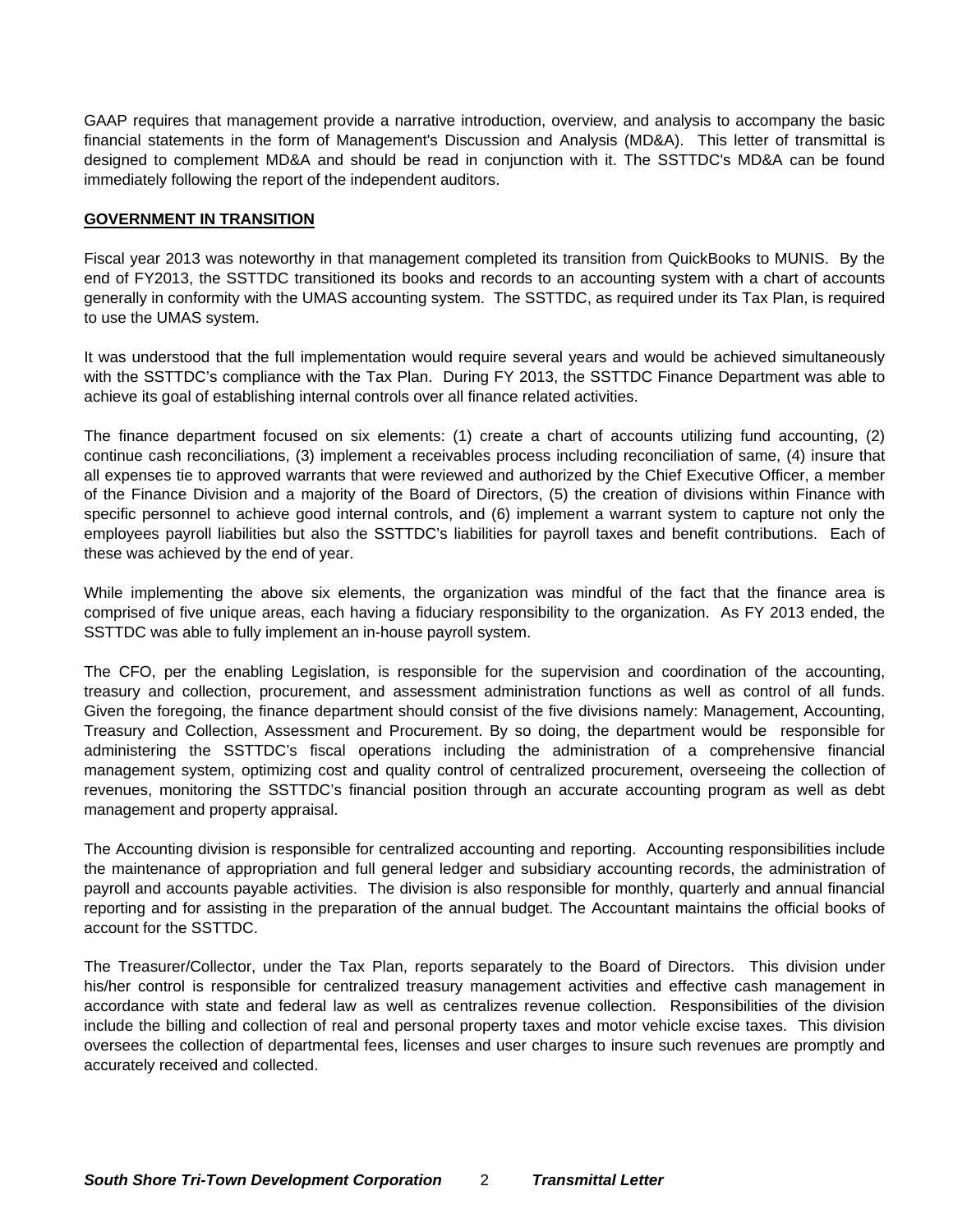The Assessment division is responsible for locating and appraising all real and personal property for inclusion on the tax rolls. Included among the services of the division are the maintenance of records on each parcel of land and the related structures, updating maps of each property, and providing assistance to the public in filing for state authorized abatement programs. Finally, the assessor's responsibilities are to frame, compute and submit the annual RECAP forms to MA Department of Revenue in order for the SSTTDC to set its property tax rates.

The Procurement division is responsible for providing centralized purchasing, postage and printing services. It is noted however, that the Enabling Legislation exempts the SSTTDC from procurement laws. The SSTTDC management believes that sound business practices similar to those annunciated in the procurement statutes should be looked to for guidance when significant assets or services are being sought.

During FY2012, a system was devised to begin the process of establishing internal controls and thereby safeguarding the assets of the organization. For example, the practice of having all checks, regardless of the amount, signed by one person from the administration and one person from finance was established. Another example was that the person who writes the checks neither signs the check nor reconciles the account. A third example was the implementation of a cash book system of accounting whereby it was reconciled both to the bank statements and to the general ledger cash balance.

In addition, a chart of accounts and a system of charge codes were established whereby invoices were required to be paid through an accounts payable module thereby recording cash simultaneously in the general ledger and the treasurer's cash book. During FY12, all checks were processed using a 'remote capture' system of banking.

Finally, the petty cash system was abolished and a system of debit cards was implemented for minor purchases. Each authorized user was assigned a unique card and identifier and the account is managed and reconciled on a monthly basis. The need for cash in the office was eliminated.

Each division, to be in strict compliance with internal controls, should have personnel assigned to that division alone. During fiscal year 2013 staffing patterns have been developed to insure a reasonable review of the records of the SSTTDC.

## **OVERVIEW**

The SSTTDC was created in 1996. In 1996, the voters of Abington, Rockland and Weymouth adopted a home rule petition (hereinafter the Petition) creating the South Shore Tri-Town Development Corporation to control the land formerly known as the South Weymouth Naval Air Station. In 2008, the MA Legislature, at the request of the Board of Directors, further amended the original petition. The statutory reference is Chapter 303 of the Acts of the MA Legislature in the Year 2008.

SSTTDC initially acted as a Redevelopment Authority and was organized under State law through a home rule petition submitted by the Towns of Abington, Rockland and Weymouth as a body, corporate and politic, having the authority to oversee and direct the SSTTDC's redevelopment activities. Fiscal Year 2012 saw a transition from an entity similar to a redevelopment authority to an entity similar to that of a municipality.

In addition to the Petition and resulting Reuse Plan, the SSTTDC is also required to comply with many state and local finance laws, ordinances and administrative requirements in accord with a Tax Plan required under the Petition. The Tax Plan was approved in August of 2009 by both the SSTTDC and the Secretary of Administration and Finance.

The Board of Directors is the sole entity responsible for pursuing the acquisition and redevelopment of the former Naval Air Station (NAS). Among the powers granted in the Petition, the SSTTDC Board of Directors is charged with administering licenses, building permits and zoning approvals within its jurisdictional boundaries. The SSTTDC is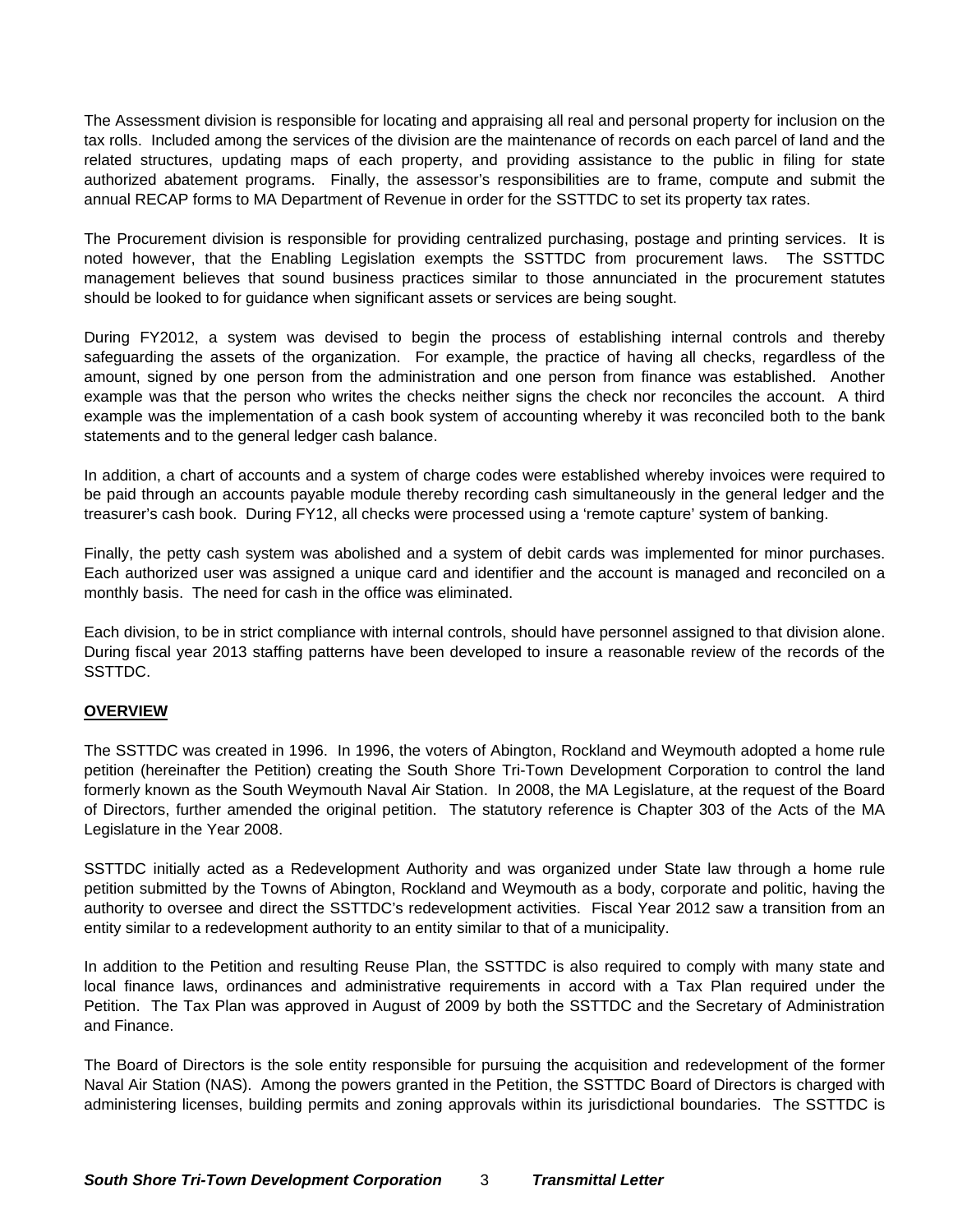also charged with collecting tax revenue from development within the Base. They appoint a Chief Executive Officer who then appoints the staff including the Chief Financial Officer and a Collector/Treasurer. The office of the Chief Financial Officer was filled in October of 2010. The office of Treasurer/Collector was filled in June of 2012. Both positions were required under the Tax Plan.

The Petition created the Office of Chief Financial Officer reporting to the Board of Directors and requires a centralized/integrated finance department. The Petition also sets forth requirements on the development and submittal of the annual budget and supplementary budgets and appropriation requests.

Little redevelopment and/or governmental activity could take place until such time as the negotiations for the approximately 1,387 acres of land between the SSTTDC and the Navy were completed and the land transferred.

As of December 15, 2011, the transfers (and land set aside) of land from the Navy to the SSTTDC have occurred as follows:

- a. May 2003: 225 acres set aside for public recreation land under the direction of SSTTDC
- b. May 2003: 324 acres for economic development
- c. September 2008: 100 acres set aside for recreation land to the Department of the Interior
- d. September 2009: 8 acres set aside for recreation land to the Department of the Interior
- e. April 2010: 15 acres set aside for recreation land to the Department of the Interior
- f. December 2011: 558 acres for economic development
- g. Hold back by the Navy: 105 acres for cleanup under the supervision of the Environmental Protection Agency and the MA Department of Environmental Protection; this land will be transferred to the SSTTDC as the property is released by the Regulatory Agencies
- h. Hold back by Navy: 32 acres for future set aside for recreation land to the Department of the Interior
- i. Hold back by Navy: 18 acres for economic development
- j. Conveyance to Rockland: 2 acres to be set aside for recreational use

With the land conveyance in December 2011, the SSTTDC function as a redevelopment authority has been limited to participation with the environmental regulatory agencies for those parcels of land that were not conveyed but required some type of environmental remediation. With the December transaction, the SSTTDC assumed the role more typical of a municipality.

The SSTTDC is a quasi - municipal entity and as such is required to provide a full range of municipal services (see section 3 of the Petition) including public safety, public roads, sanitation, water, sewer, health and social services, culture, recreation, education, public improvements, planning, zoning and general administrative services. The following services commenced in earnest during FY2013 as there were residents on the site: public safety, public roads, sanitary storm drain management, water, sewer, health and social services, culture, recreation, education, public improvements. As of June 30, 2013, there were 486 residents with 22 school age children. As a result, the Board of Directors funded these services during FY2013.

## **ECONOMIC CONDITIONS**

The economy in the Northeast region of the United States was consistent with the rest of the country in FY13 which experienced stable real estate values and increasing costs for fossil fuels. Health care costs for the SSTTDC remained stable. Although important to the development of the land within the jurisdictional boundaries of the SSTTDC, the major factor that had a direct impact on the redevelopment of the land was the lack of readily available financing sources for the Master Developer. A break in this trend was seen at the close of calendar year 2010 with the building of two foundations by a contractor. By the end of the fiscal year, two major projects had applied for and received building permits. The first was for a 216 unit apartment complex that had received a certificate of occupancy at the close of FY12. The second permit was for an over 55 complex. The lender for this facility required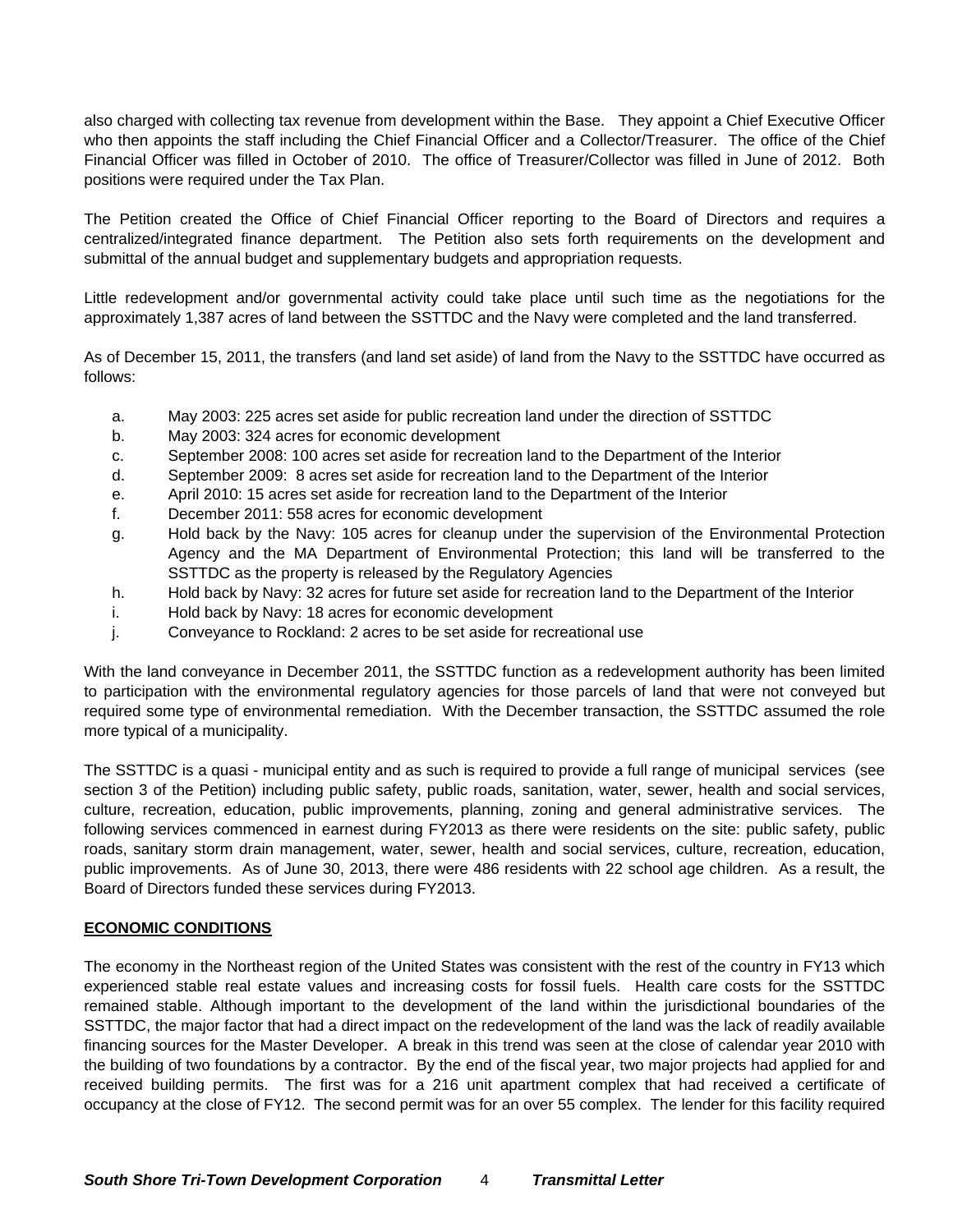a 75% occupancy commitment prior to receiving the funds to begin construction. According to the Developer, it is anticipated that construction work for the second permit will begin during FY14. In addition, 35 residential units (condominium or town houses) had also received certificates of occupancy by the close of fiscal year 2013. As FY2013 closed, the Board of Directors had approved an additional 72 unit apartment complex.

The SSTTDC established its first tax rate in FY2009 but was not permitted to collect the tax by the MA Department of Revenue until fiscal year 2010. As a result, Management's historical analysis commences with FY2009.

## **ACCOUNTING SYSTEM**

The SSTTDC's new accounting system was implemented in the last quarter of FY11 and was organized and operated using funds and account groups. The chart of accounts, accounting, and financial reporting policies of the SSTTDC conform to the Generally Accepted Accounting Principles ("GAAP") and reporting standards promulgated by the Governmental Accounting Standards Board ("GASB") and the Massachusetts Department of Revenue - Bureau of Accounts, as well as the reporting requirements for the Department of Elementary and Secondary Education. Budgetary control is centralized and enforced on a statutory accounting basis. Statutory accounts are maintained on a departmental level and consist of the following categories: salary, overtime, departmental expenses, and capital expenditures. Within each category expenses are accounted for on a line item basis, the Chief Executive Officer is authorized to transfer sums between line items within a category.

Open encumbrances are reported at the end of FY13 as reservations of fund equity. The total general fund encumbrances as of June 30, 2013 were approximately \$129,000 of which the majority related to the CEO, finance department, planning board, maintenance of buildings, and police and fire inspections.

All capital asset expenditures placed in-service or for which the SSTTDC expended funds but were not placed in service during FY12 were added to those shown in the FY13 end of year general financial statements.

The purpose of a Financial Policies and Procedures Manual is to document sound, easy to understand policies and procedures for the financial functions of budget administration, accounting, procurement, utility billing, assessing, treasury and collection. The final version was implemented in July of 2013. This manual is intended to be a usable, understandable guide to set forth policies and procedures in the context of the annual Massachusetts fiscal calendar cycle. The manual will reference MUNIS data entry, processing and reporting that are related to effective implementation of a specific policy or procedure. Given the limited staffing patterns, the process is especially important in an attempt to insure a form of internal controls.

## **CASH MANAGEMENT**

Quarterly billing of real estate and personal property taxes coupled with monthly water and sewer utility billing has permitted the SSTTDC to operate on its cash flow.

Investment options are governed by MGL and are limited by liquidity needs. Temporary idle cash was invested in money market accounts and savings accounts. These investments yielded an average rate of return of .95%. All of our institutions with which we do banking have been rated by Veribanc as "green with three stars". These ratings are reviewed by staff on a semi-annually basis.

A policy regarding the type of investment and the institutions for those investments was implemented during FY11.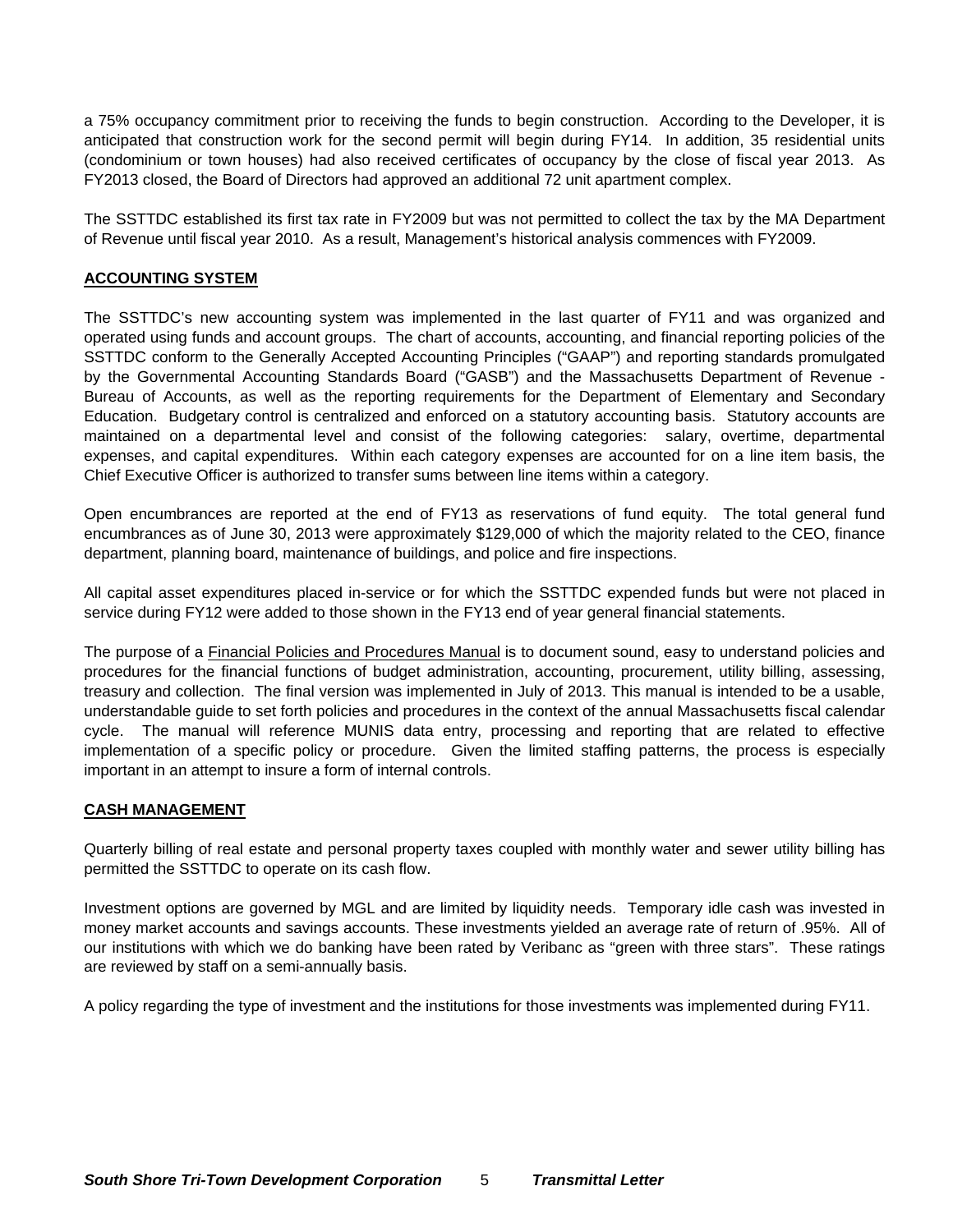#### **RISK MANAGEMENT**

#### **Insurances**

The SSTTDC purchases general liability coverage through the Hanover Insurance Company. Hanover Insurance Company has an A - A.M. Best Rating. Coverage includes property, general liability, crime, boiler & machinery, automobile and an umbrella liability which insures its property for fire, theft and natural disaster and claims for personal injury. A limit of Liability has been set at \$10,000,000 per occurrence under the umbrella policy. There is no deductible under the general liability policy. The automobile policy contains a \$500 deductible.

In addition to the foregoing, the SSTTDC has obtained Worker' Compensation coverage with a bodily injury limit of \$500,000. The SSTTDC has earned a merit ratio of .95.

Directors and Officers policy is a claims-made policy with \$1,000,000 limit of liability.

The SSTTDC provides medical insurance coverage to employees and retirees through Mayflower Municipal Health Group who also insures Plymouth County Retirees. The SSTTDC pays 75% of the health insurance premiums and 50% of dental insurance.

The SSTTDC is insured for unemployment compensation through a Massachusetts state agency. The SSTTDC carries a short term and long term disability policy on all of its employees; these policies are in place of a sick leave bank.

The SSTTDC is insured for environmental hazards. Schedule of Insured Properties: FOST 1 and 2, former Naval Air Station South Weymouth, South Weymouth, MA, as delineated by 1) deeds (for FOST 1 and FOST 2, respectively), Department of Navy Contract No. N62472-03-RP-0059, between the United States of America, acting through the Secretary of the Navy and South Shore Tri-Town Development Corporation, dated 5/15/03, and 2) Deeds (for FOST 1 and FOST 2, respectively), between the United States of America, acting by and through the National Park Service and South Shore Tri-Town Development Corporation, dated 5/15/03, 2003. Strip of land for construction access road near Blvd. 82, former Naval Air Station, South Weymouth, MA, as identified on Kimberly-Horn and Associates, Inc. definitive subdivision plan dated July 26, 2007. East/West Parkway as shown on East/West Parkway Site Control - Phase I (Site Plan). The coverage extends to \$10 million per occurrence. Defense costs included in the loss and reduce the applicable limits, except for reasonable expenses incurred by Insured at the company's request to assist in the investigation or defense of the claim, including actual loss or earnings up to \$500 a day because of time off from work; not exceeding \$5,000.

In addition, during FY2013 the SSTTDC undertook an analysis of certain factors that might present an obstacle for the project to complete Phase One and commence Phase two under the Reuse Plan adopted by the three Towns in 2005. What follows is an analysis of the three most troubling obstacles to achieve the objectives found in Phase One of the Reuse Plan.

#### **RISK QUALIFICATION AND PRIORITIZATION**

Risks are identified and measured in relation to the organizations objectives or, more specifically, to the objectives in scope for the risk assessment. Defining objectives that are specific and measurable at various levels of the organization is crucial to a successful risk assessment. Evaluating the risk relative to such objectives facilitates the reallocation of resources as necessary to manage these risks and best achieve stated objectives.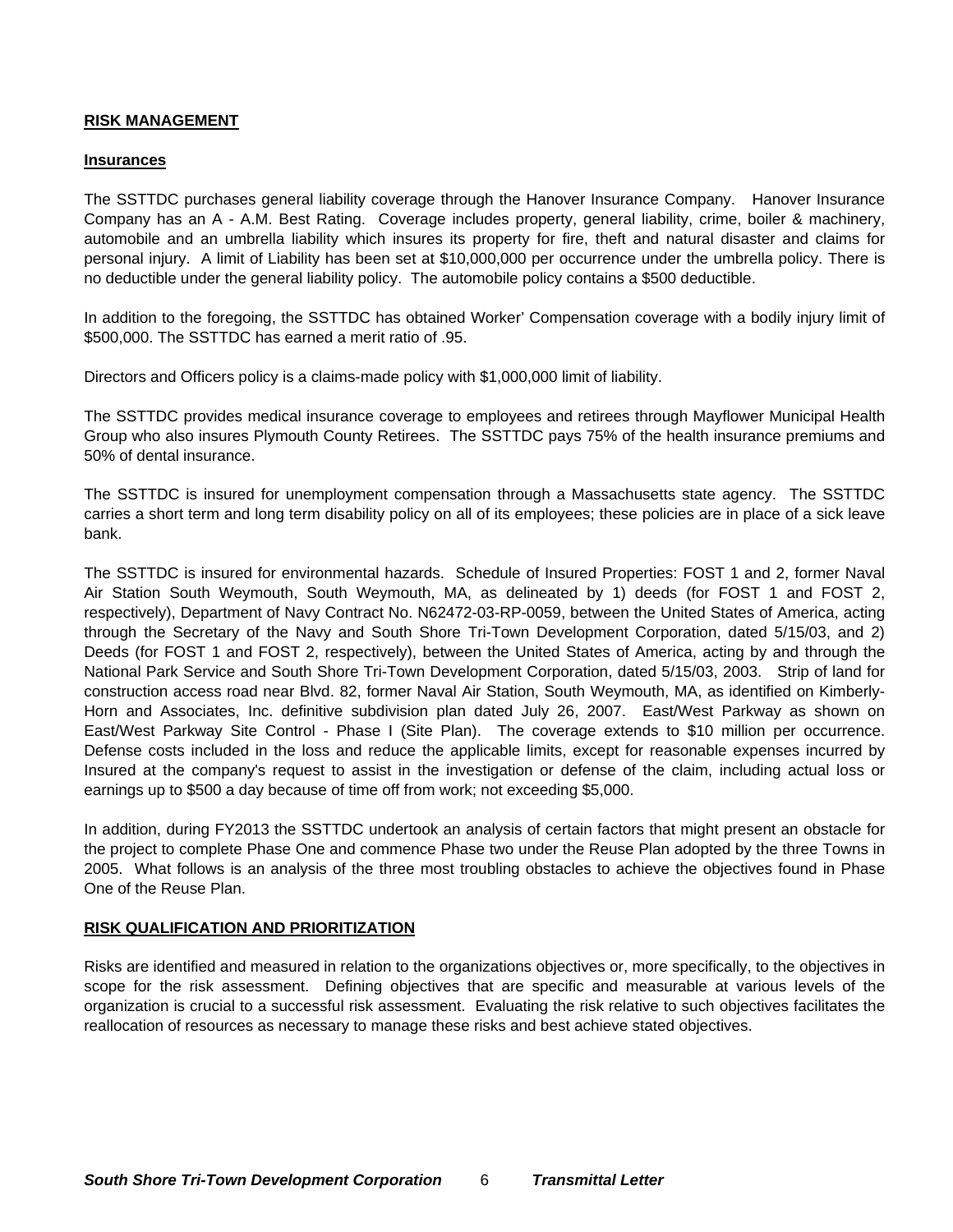## **TOP THREE RISKS**

The top three risks identified as high impact for this project are the budgetary considerations for SSTTDC, water and sewer, and the East-West Parkway.

#### **BUDGETARY CONSIDERATIONS**

#### **Required Uses of Revenue**

#### *Infrastructure Bond*

South Shore Tri-Town Development Corporation issued the Series 2010A Infrastructure Development Revenue Bonds in the amount of \$12,550,000 on August 9, 2010 (the "Bonds"). The Bonds are secured by assessments and pledged revenues levied on each parcel of assessed property. The assessments have been imposed upon the real property within the boundaries of the SSTTDC and are limited to those properties transferred under FOST 1 and FOST 2 (June, 2006 Conveyance). The assessments are equal to the interest and principal on the Bonds and bonds expected to be issued in the future and estimated administrative expenses related to the bonds. The assessment roll is updated each tax year. This is the first such bond authorized in the Commonwealth of Massachusetts. The first payment for which assessments are to be collected under the bond is due on August 1, 2012 (FY13) as reserves were held by a third party for the semi-annual debt service for FY11 and FY12. The SSTTDC has pledged up to 35% of its FY13 tax revenue for properties included in FOST 1 and FOST 2 to this debt service.

In addition, the SSTTDC is required to raise \$486,313 for the purpose of paying the dedicated tax revenue for the infrastructure bond, FY13 liability to be paid on August 1, 2013 (FY14). This in accordance with the Municap calculations submitted for approval by the Board on November  $9<sup>th</sup>$  and is consistent with indenture executed by the Board of Directors. It is worthwhile to note that the FY13 calculation is based upon a 25% 'pledge of Real Estate tax revenues'. In FY14 the amount will increase to 35% under the terms of that indenture.

This liability will continue until FY2040. The risk associated with this debt issuance presents two identifiable impacts:

- a) Reduces the available tax revenue for future bond issuances and/or operational expenses.
- b) The required special assessment may elevate tax revenues beyond those paid by rate payers in surrounding communities.

## *Parkway Bond*

The SSTTDC, utilizing a quasi-grant from the Commonwealth of Massachusetts, began construction on the East West Parkway in 2010. The following is a brief synopsis of the key terms of the Amended and Restated Memorandum of Agreement for the Implementation of Transportation Improvement for the Redevelopment of the South Weymouth Naval Air Station (the "Implementation MOA"), dated as of March 4, 2010, by and between the Massachusetts Department of Transportation ("MassDOT") and SSTTDC (see a further analysis in Management Discussion and Analysis for particulars of the Parkway Bond terms and conditions). In brief, the SSTTDC is required to demonstrate to the Commonwealth that sufficient new state revenues have been generated on site so as to make the bond payment revenue neutral. If a difference exists between the annual debt service payment and the calculation for new state revenue, the SSTTDC has guaranteed payment of the difference.

The Debt Service Payment for FY11 was just less than \$1.1 million. The FY11 deficiency payment certified by the Massachusetts Department of Revenue in accordance with the Agreement was \$756,978. The SSTTDC is required to make the deficiency payment by June 30, 2013.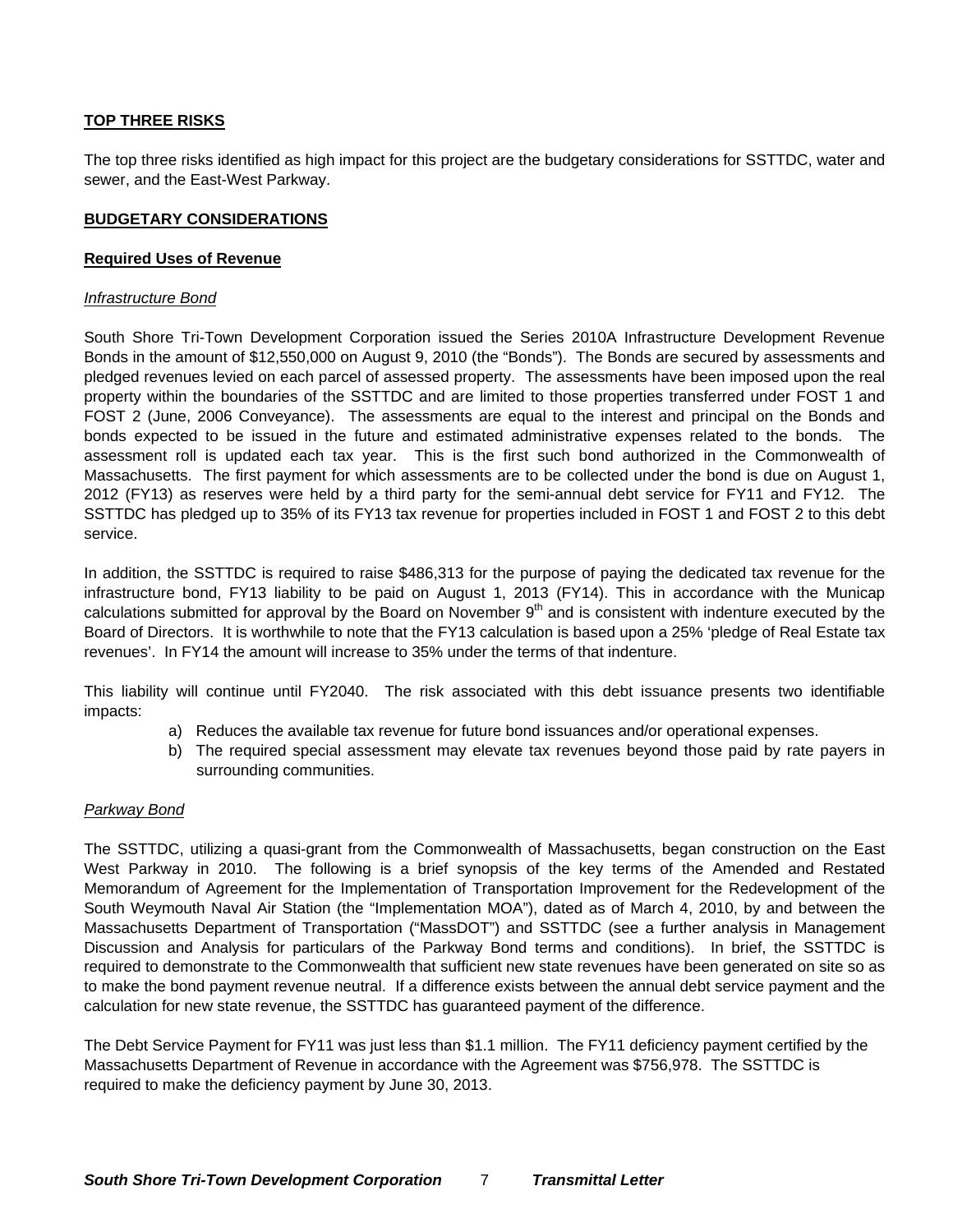For Fiscal Year 2012, a deficiency was certified by the Massachusetts Department of Revenue. Based upon FY12 construction values of \$59,254,086, new state revenue yielded \$1,642,530 with a deficiency of \$232,970 to be paid in FY2013.

If this trend continues, this will produce a new risk to project's success. The risk is identified given the fact that the SSTTDC may not have sufficient revenues to make capital contributions to its infrastructure. The clear language of the Agreement states that "the SSTTDC shall annually ensure that it has sufficient revenues to make and such required Deficiency Payments, (see section 5(c) of the Agreement).

To further illustrate this point, as of November, 2013 (FY14), construction values are just under \$3 million. The debt service on the Parkway Bond for FY13 is \$1,872,325. Given the trend and that construction during FY13 substantially lags behind the construction levels of FY2012, it is reasonable to assume that the deficiency payment for FY13 may be as high as \$1.5 million.

If construction continues to lag behind the projections articulated in the Parkway Bond issuance, then revenues will be diverted to payment of these obligations rather than investing in constructing roads, water and wastewater systems as required under the Reuse Plan (see section IV Infrastructure Improvements). Failure to achieve the goals of infrastructure improvements in Phase 1 will prohibit transition into Phase 2 of the redevelopment as required under the Reuse Plan and thereby delaying the four year time line for Phase 1 established under the Reuse Plan.

## **Required Uses of Revenue**

SSTTDC needs to be able to generate enough revenue to both remain operational and to finance necessary phasing requirements. As soon as its revenue begins to fall under certain estimations, their ability to continue financing into Phase 2 will come into question. Since SSTTDC is a unique entity, its revenue stream centers on three main areas:

- a) Taxes
- b) Entitlement fees (to a maximum of \$4 million that is due to be reached during FY18)
- c) Building permits.

Through FY13, building permit fees and real estate taxes comprised the majority its revenue but this is mainly due to the fact two large residential projects are in the process of being completed. If construction were to continue to lag behind projections, SSTTDC would be required to rely virtually on its tax levy for support of its operations.

SSTTDC's reliance on a few sources of revenue means that each category needs to remain consistent. For instance, Entitlement fees and building permits will decrease as construction decreases. A decrease in construction will result in a lower or no 'new growth' tax revenues. Since financing for capital projects plays a large role for infrastructure improvements anything that adversely impacts these sources of revenue is identified as a risk. FY13 revenues when compared to FY12 revenues dramatically demonstrate the need for construction to continue.

The flow of new commercial projects will keep a steady stream of entitlement fees and building permit fees to finance the infrastructure needs of the SSTTDC. New residents and commercial vendors, yields increased tax revenue that will allow for increased debt service costs within the operating budget of the SSTTDC. Commercial projects will also minimize, if not eliminate, the need for budgeting any parkway deficiency as job creation is the strongest component in the calculation for the Parkway Deficiency.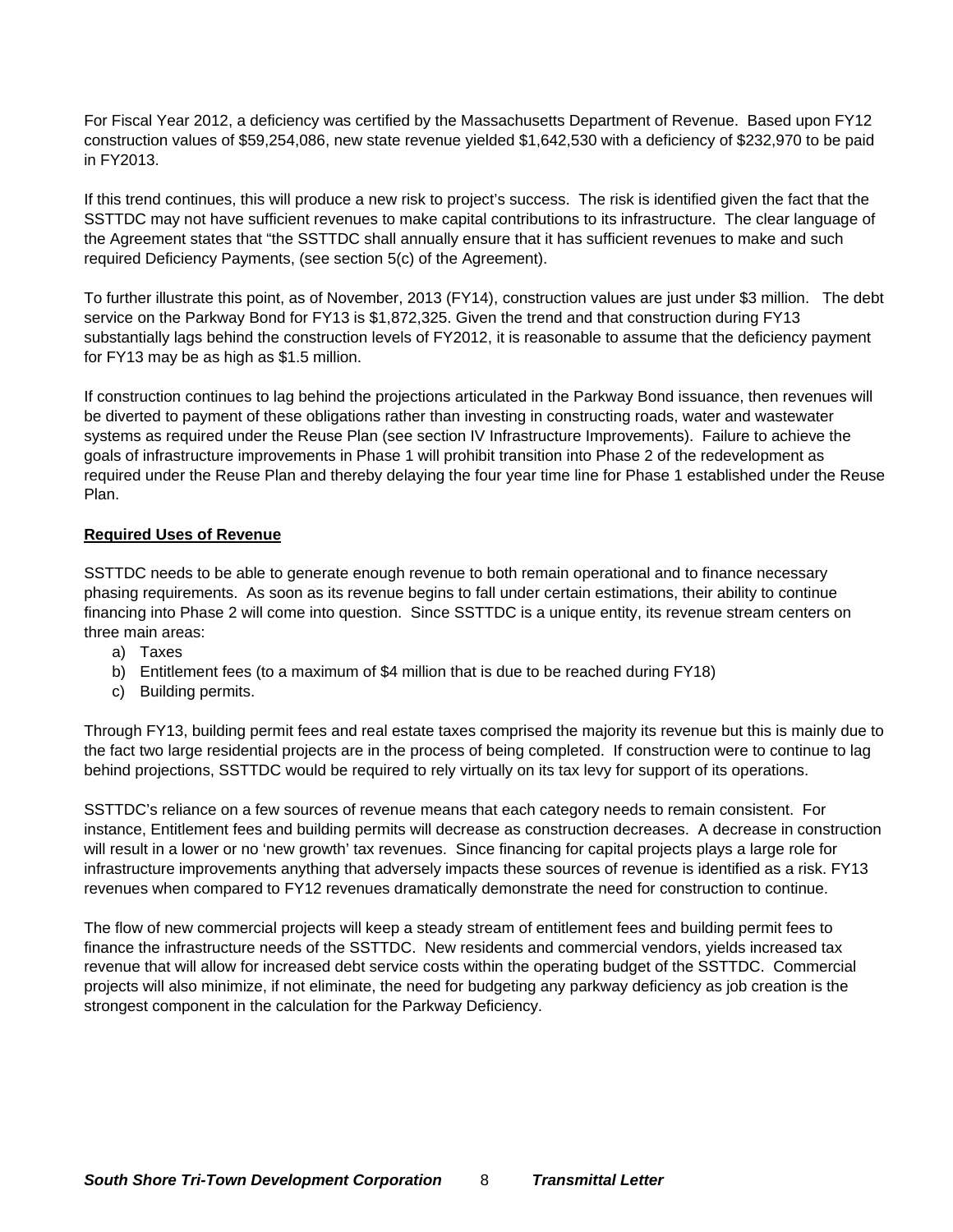## **Operational Expenses**

It is obvious that the SSTTDC needs to reserve any funds available after ordinary and necessary expenses are paid for. Excess revenues are available only after SSTTDC has met its own operational expenses and to reserve for required infrastructure improvements as well as deficiencies calculated for the Parkway Bond.

Education during FY13 has become a large expense as it includes both tuition and transportation for all school-age children, SPED included. It is directly related to the number of students living on site. Currently, there are approximately 23 school age children attending Weymouth Public Schools. The SSTTDC is obligated to make payments towards that education. The projections reveal that as residential units are constructed more students will reside within the project. This one expense will dramatically increase and negatively affects SSTTDC from having available revenues for capital improvements if residential construction out paces commercial development. This is true in any community.

Revenue and expenses are an obvious risk for any enterprise. It is a heightened risk for SSTTDC because if entitlement fees and building permits are not collected, taxes become the sole source of revenues. Given that revenues are committed to debt service and the Parkway 'clawback', then operational expenses will be impacted.

Without sufficient revenues, SSTTDC's ability to borrow funds for required infrastructure improvements is severely hampered. Therefore, construction and project development for both commercial and residential components must continue at the FY12 rate to preserve the SSTTDC commitment to meet its defined goals under the Reuse Plan.

#### Revenue**:**

- a) Main driving factor of SSTTDC operational
- b) Investment in infrastructure activity
- c) Currently, SSTTDC relies on tax revenues, entitlement fees, and building permits as revenue sources. Taxes constitute roughly 2/3 of its revenue.
- d) Effects: Lack of the construction effort will result in lack of entitlement fee and building permit revenue. Revenues need to be conserved for contractual obligations for infrastructure needs; distributions to Towns as stated in Reuse Plan will severely hamper the project. Education is a rising expense that will greatly affect available revenues.

## **Water & Sewer**

At the outset of this project, SSTTDC recognized that one of its main areas of concern would be Water and Sewer infrastructure. Water distribution and sewer collection not only play a large part in the residential aspect of the project, but are also needed to support the overall construction process.

Under both the Reuse Plan and FEIR, certain water and sewer requirements must be met before the project may proceed from phase 1 to phase 2 of development. Whether it is an off-site or on-site solution, securing permanent sources for these two utilities would alleviate a major hurdle in the project. These permanent sources must be able to support SSTTDC's estimated 1.3 million gallons per day of flow. Currently, under a temporary water and sewer agreement with the Town of Weymouth, SSTTDC has secured sufficient resources for phase 1.

Water and sewer solutions are a high risk due to the fact that water and sewer affects several areas of the project. First, the fact that SSTTDC is currently operating under a temporary agreement may not provide potential commercial developers with the degree of comfort necessary for such a developer to invest in building at Southfield. The dependency on Weymouth not only fails to provide protection from pricing increases, but also if Weymouth's capacity is threatened, the flow to the SSTTDC may suffer in a drought situation. If Weymouth is required to reduce production, then this reduction may put SSTTDC in a position that it is unable to fulfill its obligations to its users. The resolution is to develop a sole source for each of these utilities. However, the cost for the infrastructure is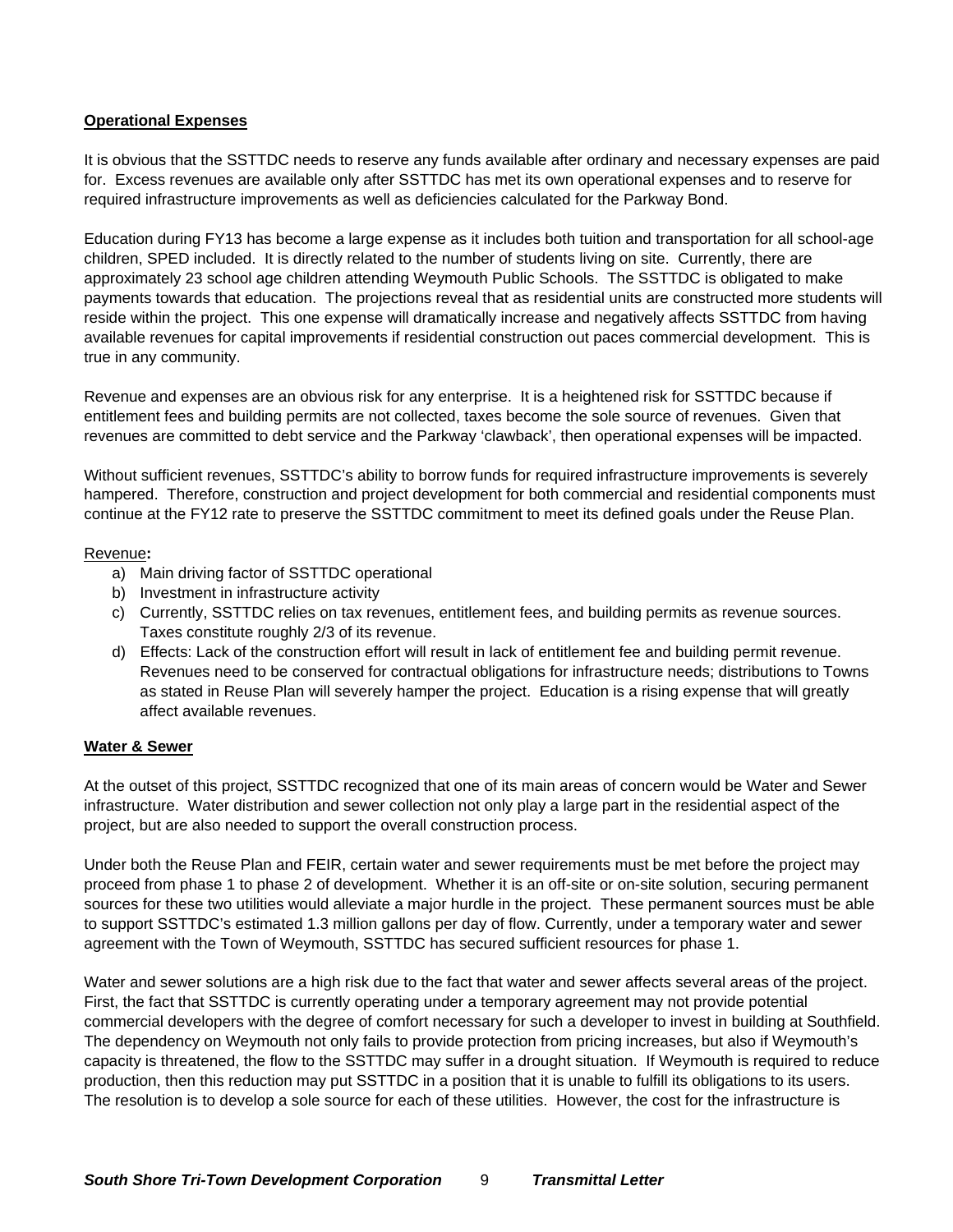estimated at nearly \$70 million. Most likely, the source of funding such a project would be through the issuance of a bond. However, the SSTTDC must carefully consider the impact a bond of this size would have on its rate structure. A substantial increase in rates, recognized as being significantly higher than in surrounding Towns, may hinder future development from occurring.

When focusing on sewer, it is important to note SSTTDC currently makes connection and mitigation payments to the Town of Weymouth. If there was a way to develop an on-site sewer system at the same cost, rates may not be impacted to a significant extent. Fortunately, there is an on-site solution in the form of a septic-tank like structure for each 'neighborhood'. It is estimated, SSTTDC would require 8 pods to support its residential and construction components. With the cost of approximately \$2 million per pod this could be an economical solution to the issue. In addition, this solution would be able to be constructed in a short period of time thereby permitting achievement of one of its goals in a timely fashion.

When taken together, a permanent water and sewer system would fulfill the SSTTDC's requirement to identify permanent sources required for phase 2 to be permitted and developed.

In summary SSTTDC is:

- a) Required to provide, full build-out capacity of a 1.3 million gallon pod, permanent source needed before phase 2.
- b) Currently, SSTTDC outsources water and sewer for phase 1 only from Weymouth with cost being too high for continued commercial growth.

#### **East West Parkway**

The Parkway is a vital component to the entire project. It is not only a source of transportation, but also affects the commercial development of the project. Fortunately, the Parkway is well into its development process and is on pace to be completed by the end of phase 1, as required in the Reuse Plan. However, financing for the final phase has not been identified. If there is a lack of a funding source and the Parkway incurs setbacks, the ripple effect will undoubtedly be detrimental to the project especially for commercial developers.

Currently, there is approximately \$45 million invested in the Parkway with an estimated total cost as high as \$100 million. The \$100 million can be attributed to the area surrounding the existing MBTA station. Improvements there range from additional parking to the construction of a flyover bridge. It should also be noted that if the existing buoy station is to be relocated the cost will increase dramatically.

The Parkway is a key component for transportation both on and off site. Aside from construction of the Parkway, improvements to Route 18 and existing Town roads are also a requirement to be completed by the end phase 1. Route 18 is already identified as a high traffic road due to its hourglass-like layout, but the construction improvements will intensify this. This is a cause for concern mainly to residents of surrounding Towns as their everyday commute to and from work may be in jeopardy. Business owners may also struggle with road improvements as they have the potential to inhibit access to their location. In anticipation of this risk certain precautions should be taken.

The commercial aspect of the project is influenced by the Parkway mainly due to ease of access. Currently, SSTTDC has one road in and out of the development which is a cause for concern for commercial developers. The Parkway, when finished, will help attract commercial interest as workers would have easy access to employment and the developer will have easy access to commercial markets.

This is crucial as each phase contains commercial development and failure to have commercial entities on site will stall developmental phases. In addition, the lack of commercial space will negatively impact influences of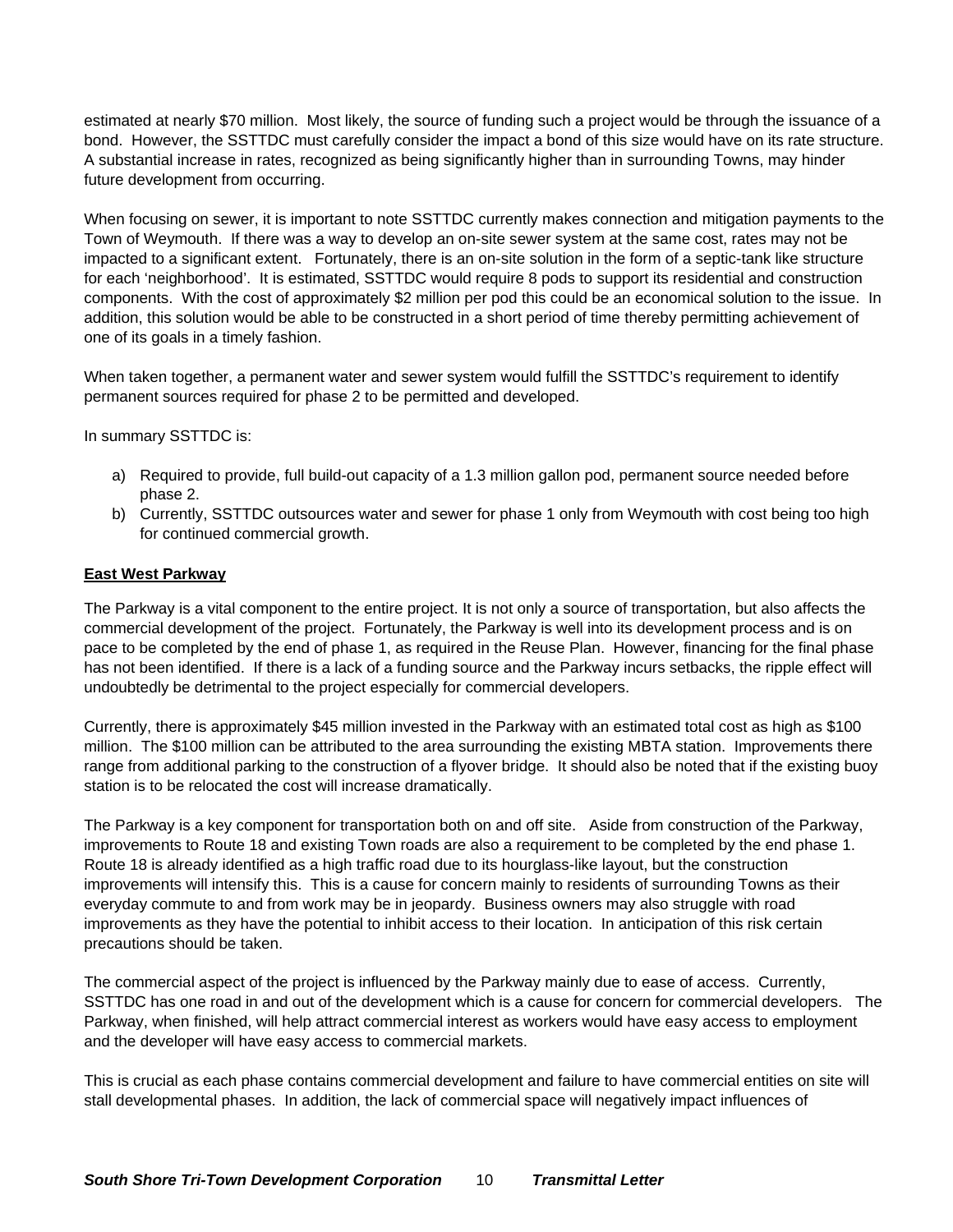SSTTDC's tax revenue, as commercial tax revenue is anticipated to raise approximately 66% of all tax revenues. As a result, failure to attract commercial developers places the Parkway as having a high impact on the overall success of the project.

It is evident the Parkway poses substantial risks. SSTTDC must focus on acquiring financing for the Parkway and finish what is essentially half completed. With financing, the Parkway can be completed. The SSTTDC must then insure that off-site road improvement can also be achieved. The completion of the Parkway will be a significant factor in determining the future success of SSTTDC.

In summary, the East West Parkway is**:** 

- Vital factor in transportation and commercial development.
- Currently, \$45 million invested; renovations still needed to Route 18, MBTA Station, possibly relocation of Buoy Station, and Parkway road completion Trotter Road.
- Effects: Failure to complete Parkway will likely result in slowed, if any, sale of commercial land.

Respectfully submitted,

Kevin R. Donovan Chief Executive Officer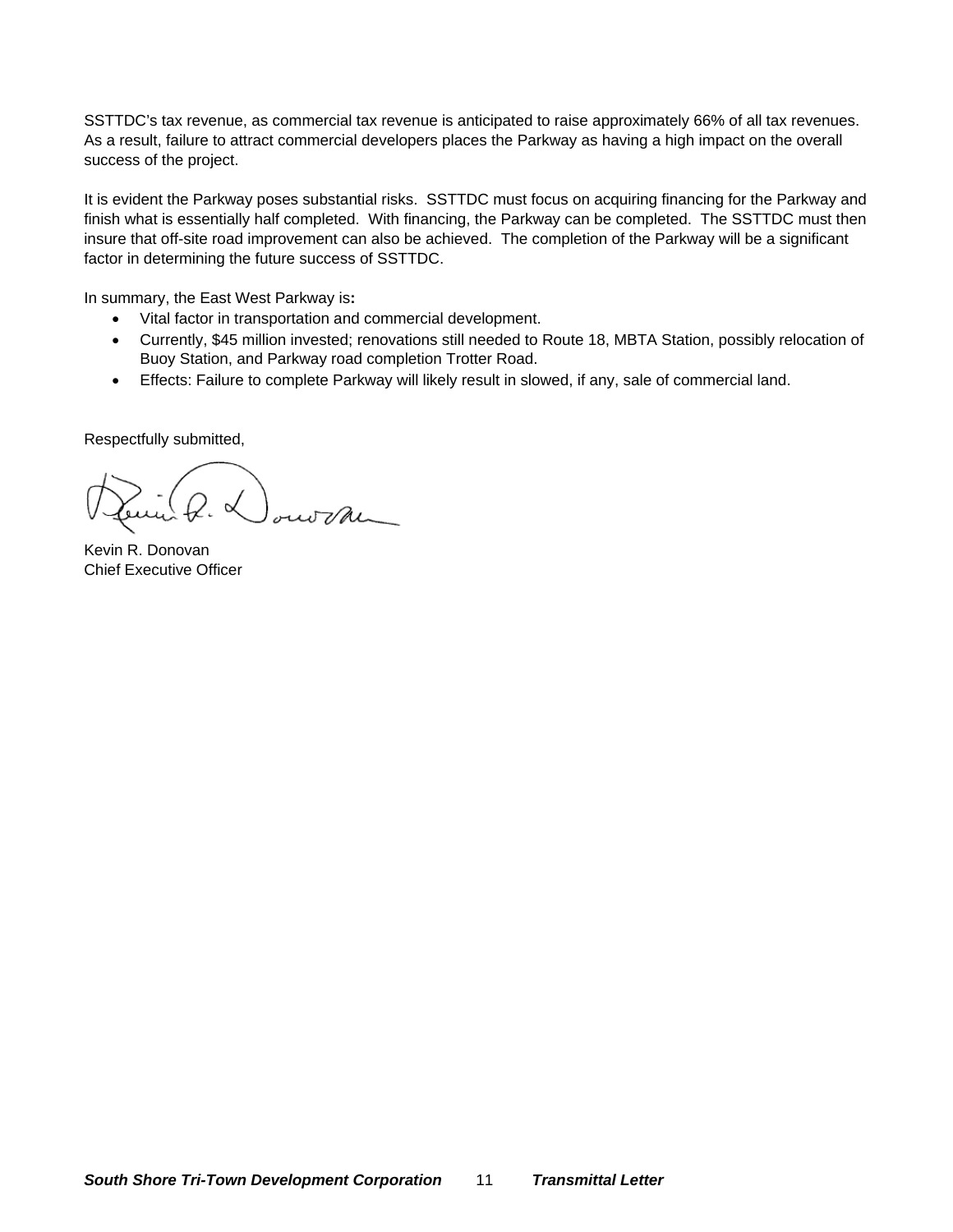## *FINANCIAL SECTION*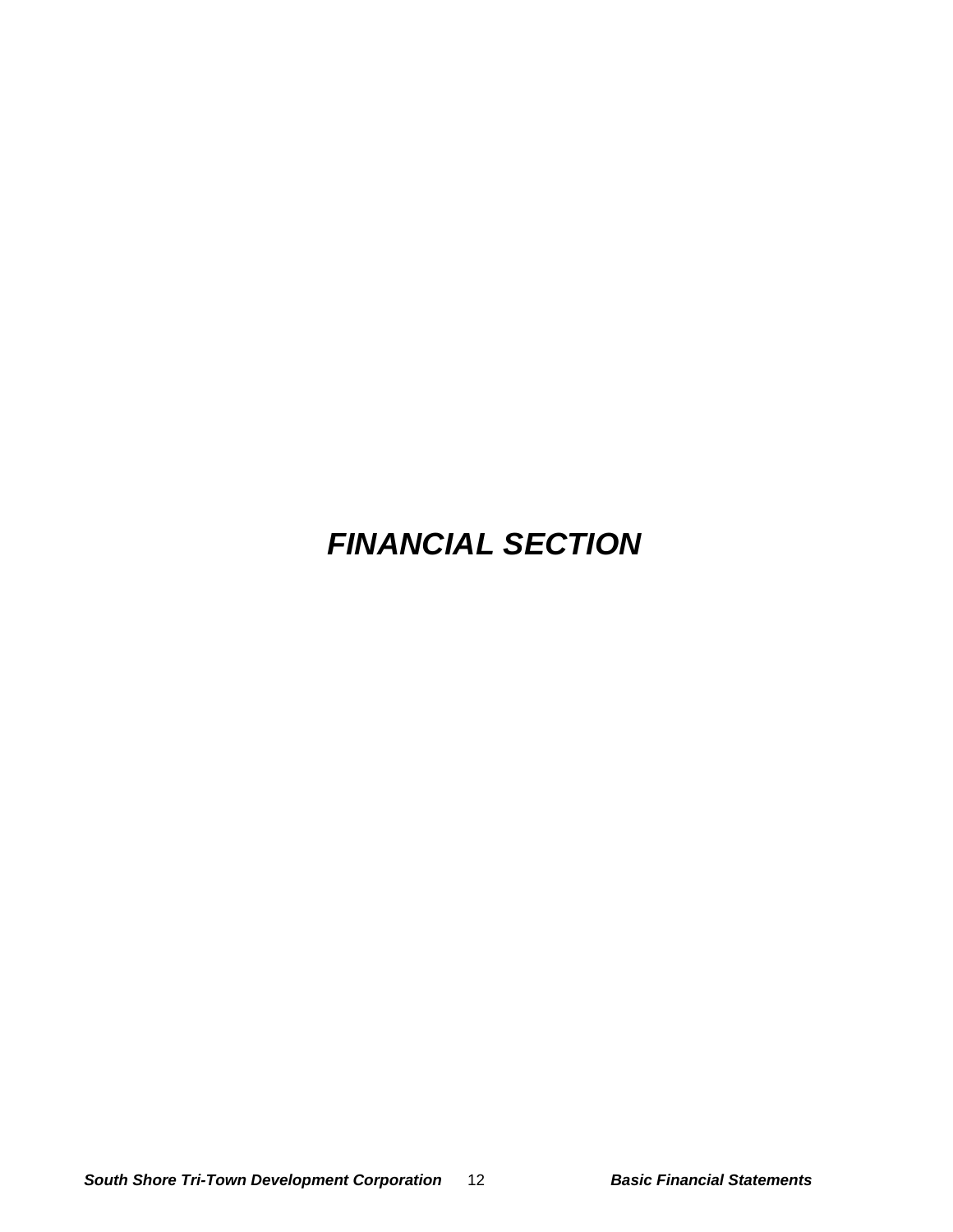This page intentionally left blank.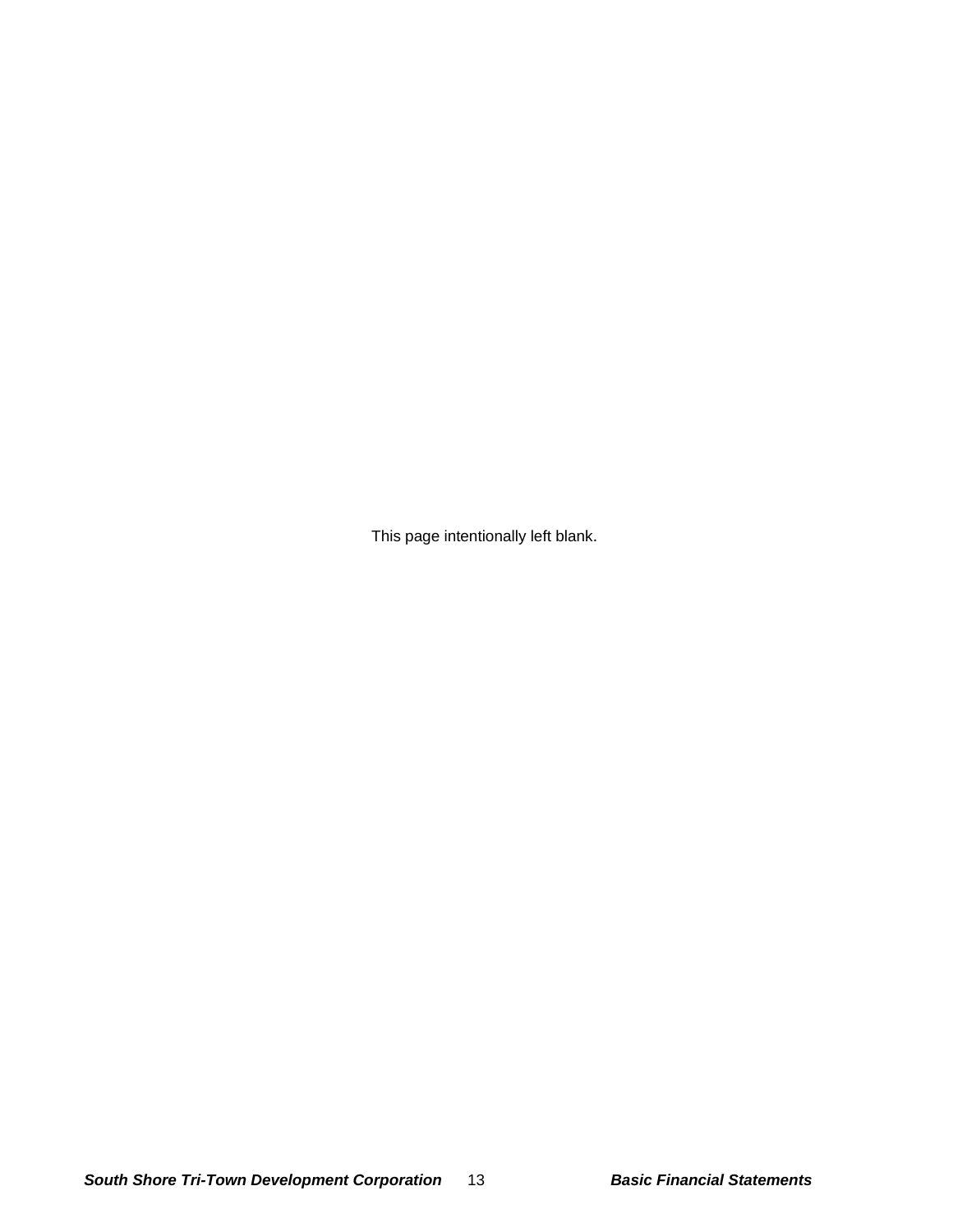## Powers & Sullivan, LLC

Certified Public Accountants



100 Quannapowitt Parkway Suite 101 Wakefield, MA 01880 T. 781-914-1700 F. 781-914-1701 www.powersandsullivan.com

## **Independent Auditor's Report**

To the Board of Directors South Shore Tri-Town Development Corporation South Weymouth, Massachusetts

## **Report on the Financial Statements**

We have audited the accompanying financial statements of the governmental activities, the business-type activities, each major fund, and the aggregate remaining fund information of the South Shore Tri-Town Development Corporation, as of and for the fiscal year ended June 30, 2013, and the related notes to the financial statements, which collectively comprise the Corporation's basic financial statements as listed in the table of contents.

## **Management's Responsibility for the Financial Statements**

Management is responsible for the preparation and fair presentation of these financial statements in accordance with accounting principles generally accepted in the United States of America; this includes the design, implementation, and maintenance of internal control relevant to the preparation and fair presentation of financial statements that are free from material misstatement, whether due to fraud or error.

## **Auditor's Responsibility**

Our responsibility is to express opinions on these financial statements based on our audit. We conducted our audit in accordance with auditing standards generally accepted in the United States of America and the standards applicable to financial audits contained in *Government Auditing Standards*, issued by the Comptroller General of the United States. Those standards require that we plan and perform the audit to obtain reasonable assurance about whether the financial statements are free from material misstatement.

An audit involves performing procedures to obtain audit evidence about the amounts and disclosures in the financial statements. The procedures selected depend on the auditor's judgment, including the assessment of the risks of material misstatement of the financial statements, whether due to fraud or error. In making those risk assessments, the auditor considers internal control relevant to the entity's preparation and fair presentation of the financial statements in order to design audit procedures that are appropriate in the circumstances, but not for the purpose of expressing an opinion on the effectiveness of the entity's internal control. Accordingly, we express no such opinion. An audit also includes evaluating the appropriateness of accounting policies used and the reasonableness of significant accounting estimates made by management, as well as evaluating the overall presentation of the financial statements.

We believe that the audit evidence we have obtained is sufficient and appropriate to provide a basis for our audit opinions.

## **Opinions**

In our opinion, the financial statements referred to above present fairly, in all material respects, the respective financial position of the governmental activities, the business-type activities, each major fund, and the aggregate remaining fund information of the South Shore Tri-Town Development Corporation, as of June 30, 2013, and the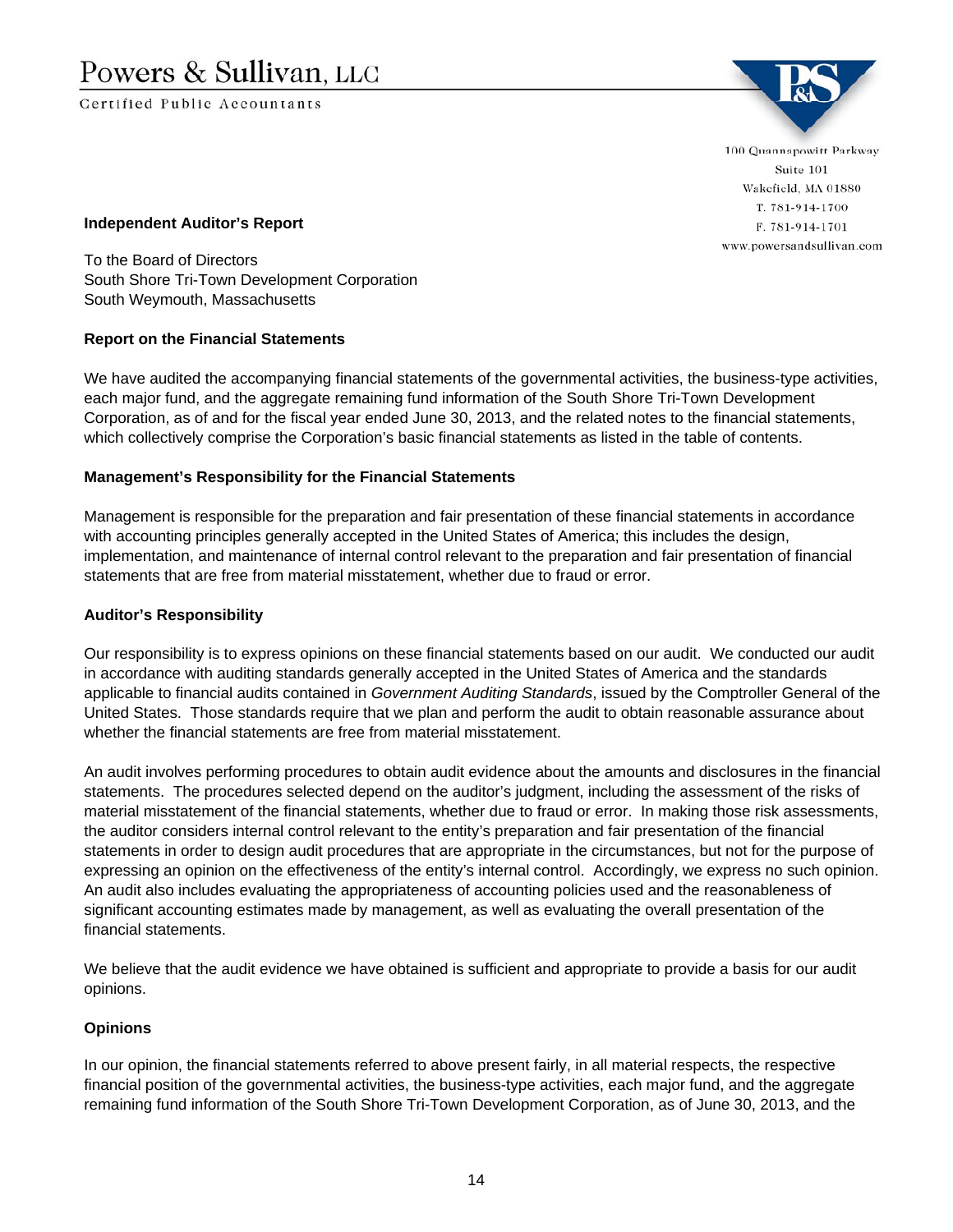respective changes in financial position and, where applicable, cash flows thereof for the fiscal year then ended in conformity with accounting principles generally accepted in the United States of America.

## **Other Matters**

#### *Required Supplementary Information*

Accounting principles generally accepted in the United States of America require that the management's discussion and analysis and required supplementary information, as listed in the table of contents, be presented to supplement the basic financial statements. Such information, although not a part of the basic financial statements, is required by the Governmental Accounting Standards Board, who considers it to be an essential part of financial reporting for placing the basic financial statements in an appropriate operational, economic, or historical context. We have applied certain limited procedures to the required supplementary information in accordance with auditing standards generally accepted in the United States of America, which consisted of inquiries of management about the methods of preparing the information and comparing the information for consistency with management's responses to our inquiries, the basic financial statements, and other knowledge we obtained during our audit of the basic financial statements. We do not express an opinion or provide any assurance on the information because the limited procedures do not provide us with sufficient evidence to express an opinion or provide any assurance.

The transmittal letter is presented for the purposes of additional analysis and is not a required part of the basic financial statements. Such information has not been subjected to the auditing procedures applied in the audit of the basic financial statements and, accordingly, we do not express an opinion or provide any assurance on it.

#### **Other Reporting Required by Government Auditing Standards**

In accordance with *Government Auditing Standards*, we have also issued our report dated October 25, 2013, on our consideration of the Corporations' internal control over financial reporting and on our tests of its compliance with certain provisions of laws, regulations, contracts and grant agreements and other matters**.** The purpose of that report is to describe the scope of our testing of internal control over financial reporting and compliance and the results of that testing, and not to provide an opinion on the internal control over financial reporting or on compliance**.**  That report is an integral part of an audit performed in accordance with *Government Auditing Standards* in considering the Corporations' internal control over financial reporting and compliance.

Powers + Julham's, LLC

October 25, 2013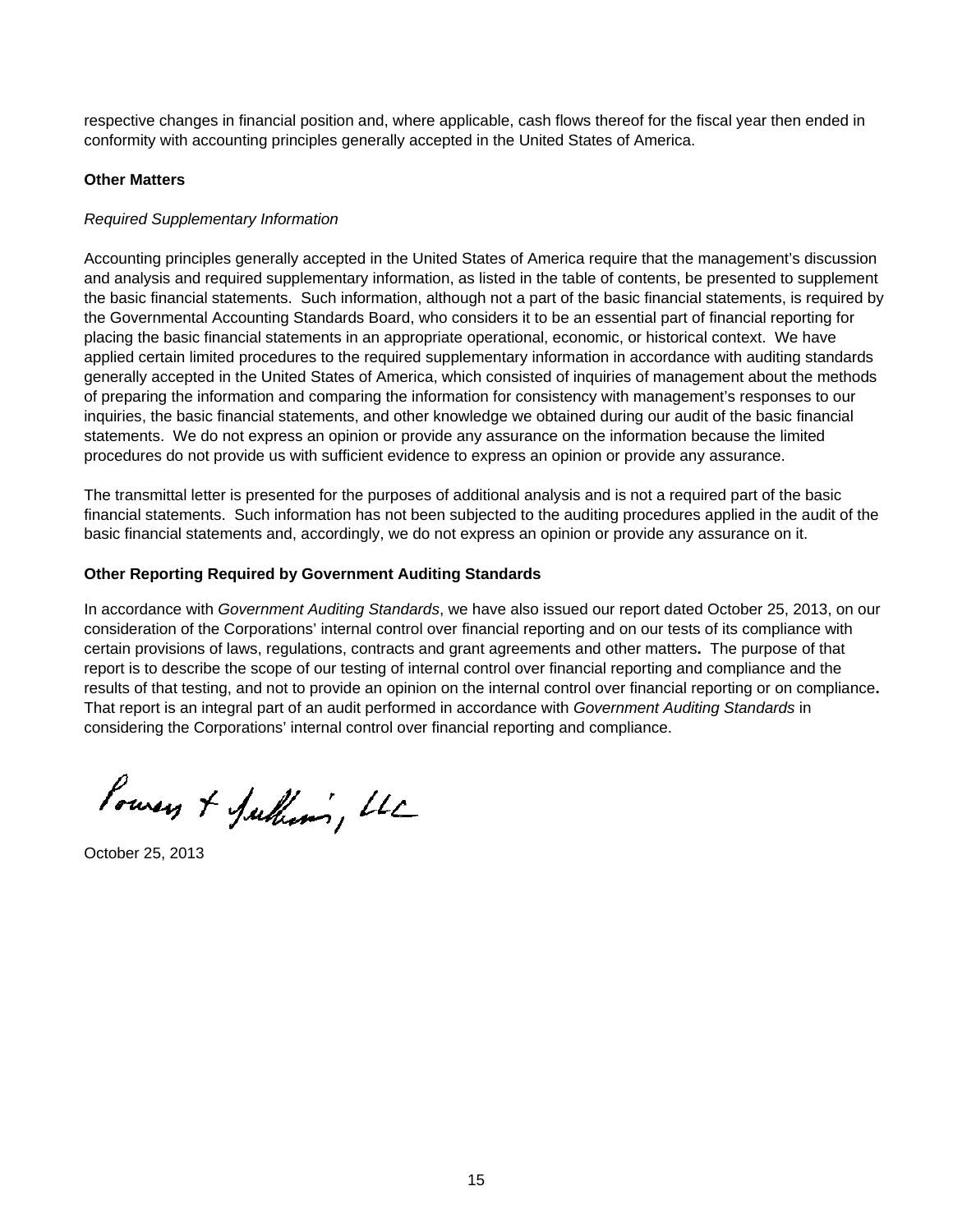# *Management's Discussion and Analysis*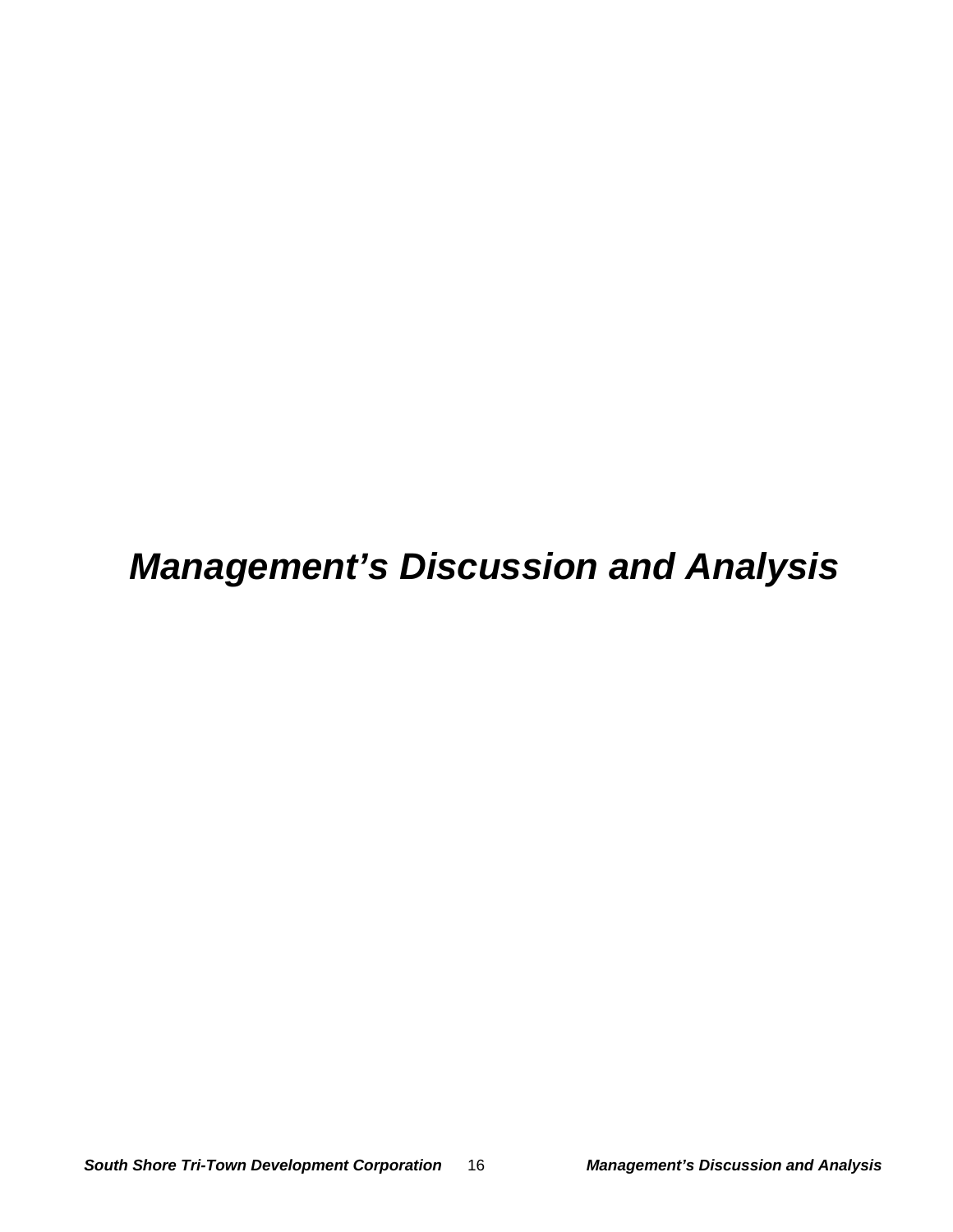## *Management's Discussion and Analysis*

## *Overview of the Financial Statements*

This discussion and analysis is intended to serve as an introduction to the Corporation's basic financial statements. The Corporation's financial statements are comprised of three components: 1) government-wide financial statements, 2) fund financial statements, and 3) notes to financial statements. The government-wide financial statements provide both long-term and short-term information about the Corporation as a whole. The fund financial statements focus on the individual components of the Corporation, reporting its operations in more detail than the government-wide statements. Both presentations (government-wide and fund) allow the user to address relevant questions, broaden the basis of comparison and enhance the Corporation's accountability. An additional part of the basic financial statements are the notes to the financial statements. The report also contains other supplementary information in addition to the basic financial statements themselves.

**Government-Wide Financial Statements:** The government-wide financial statements are designed to provide readers with a broad overview of the Corporation's finances, in a manner similar to a private sector business.

The *statement of net position* presents information on all of the Corporation's assets and liabilities, with the difference between the two reported as net position. Over time, increases or decreases in net position may serve as a useful indicator of whether the financial position of the Corporation is improving or deteriorating.

The *statement of activities* presents information showing how the government's net position changed during the most recent fiscal year. All changes in net position are reported as soon as the underlying event giving rise to the change occurs, regardless of the timing of related cash flows. Thus, revenues and expenditures are reported in this statement for some items that will result in cash flows in future fiscal periods (e.g., uncollected taxes and earned but unused vacation leave).

The government-wide financial statements distinguish functions of the Corporation that are principally supported by taxes and intergovernmental revenues (governmental activities) from other functions that are intended to recover all or a significant portion of their costs through user fees and charges (business-type activities). The governmental activities of the Corporation include general administrative services, professional services and pre-development site design and review. The Corporation's business-type activities include the water and sewer utility activities.

**Fund financial statements:** A *fund* is a grouping of related accounts that is used to maintain control over resources that have been segregated for specific activities or objectives. The Corporation, like other state and local governments, uses fund accounting to ensure and demonstrate compliance with finance-related legal requirements. All of the funds of the Corporation can be divided into three categories: governmental funds, proprietary funds, and fiduciary funds.

*Governmental funds. Governmental funds* are used to account for essentially the same functions reported as governmental activities in the government-wide financial statements. However, unlike the government-wide financial statements, governmental fund financial statements focus on *near-term inflows and outflows of spendable resources*, as well as on *balances of spendable resources* available at the end of the fiscal year. Such information may be useful in evaluating a government's near-term financing requirements.

Because the focus of governmental funds is narrower than that of the government-wide financial statements, it is useful to compare the information presented for governmental funds with similar information presented for governmental activities in the government-wide financial statements. By doing so, readers may better understand the long-term impact of the government's near-term financing decisions. Both the governmental fund balance sheet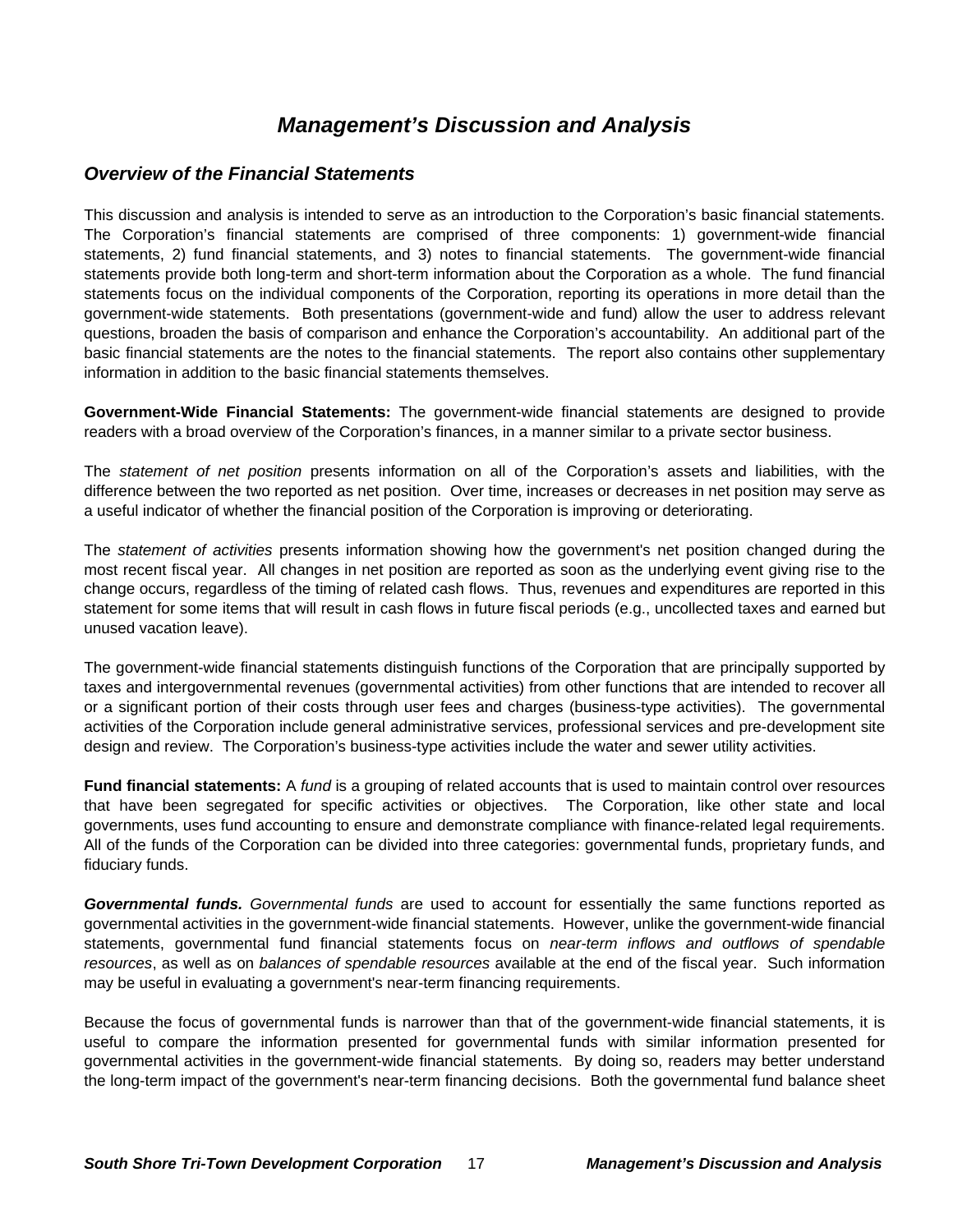and the governmental fund statement of revenues, expenditures, and changes in fund balances provide a reconciliation to facilitate this comparison between governmental funds and governmental activities.

The Corporation maintains several individual governmental funds. Information is presented separately in the governmental fund balance sheet and in the governmental fund statement of revenues, expenditures, and changes in fund balances for the General Fund, Developer Deposit Fund, Multimodal Access Project Fund, Mass Highway Fund, Infrastructure Acquisition Fund, and East/West Parkway Fund, all of which are considered to be major funds. The remaining governmental funds are aggregated and shown as nonmajor governmental funds. Individual fund data for each of these nonmajor governmental funds is available from the Corporation Accountant's office.

The basic governmental fund financial statements can be found in the accompanying pages of this report.

*Proprietary funds.* Enterprise funds are used to report the same functions presented as business-type activities in the government-wide financial statements. The Corporation uses an enterprise fund to account for its water and sewer activities.

Proprietary funds provide the same type of information as the government-wide financial statements, only in more detail. The proprietary fund financial statements provide separate information for the water and sewer operations.

The basic proprietary fund financial statements can be found in the accompanying pages of this report.

*Fiduciary funds. Fiduciary funds* are used to account for resources held for the benefit of parties outside the corporation. Fiduciary funds are not reflected in the government-wide financial statement because the resources of those funds are not available to support the Corporation's programs. The accounting used for fiduciary funds is much like that used for proprietary funds.

**Notes to the financial statements.** The notes provide additional information that is essential to a full understanding of the data provided in the government-wide and fund financial statements. The notes to the financial statements follow the basic financial statements described above.

#### **General Government**

The SSTTDC was created in 1998. However, it did not have a basis or authority to collect taxes until 2009 on the original transfer of 324 acres. It is generally accepted that municipalities have real estate taxing authority but in the case of the SSTTDC, it was slowed due to on-going negotiations with the Navy for the transfer of taxable land and the adverse economic conditions suffered by the Commonwealth of Massachusetts commencing in 2007. The Navy transfer of the 558 acres did not take place until December 2011 and will not be included as a tax basis until FY2013.

#### **Property Values**

Real Estate property values in the SSTTDC are submitted annually to Massachusetts Department of Revenue for certification in accord with MA General Law chapter 59. Once certified, the Board of Assessors is able to determine the tax rate for the SSTTDC. The chart below reveals that property values increased despite the fact that real estate values in the greater Boston area declined during the same period. This is due to the construction of residential properties within the bounds of the SSTTDC. Presented below is a summary of the approved property values within the SSTTDC jurisdictional limits. The transfer of properties known as FOST 3 through 6 occurred in December 2011 but are included in the valuation beginning with fiscal year 2013. As a result, a significant increase in real estate valuation is seen in the chart below for FY13.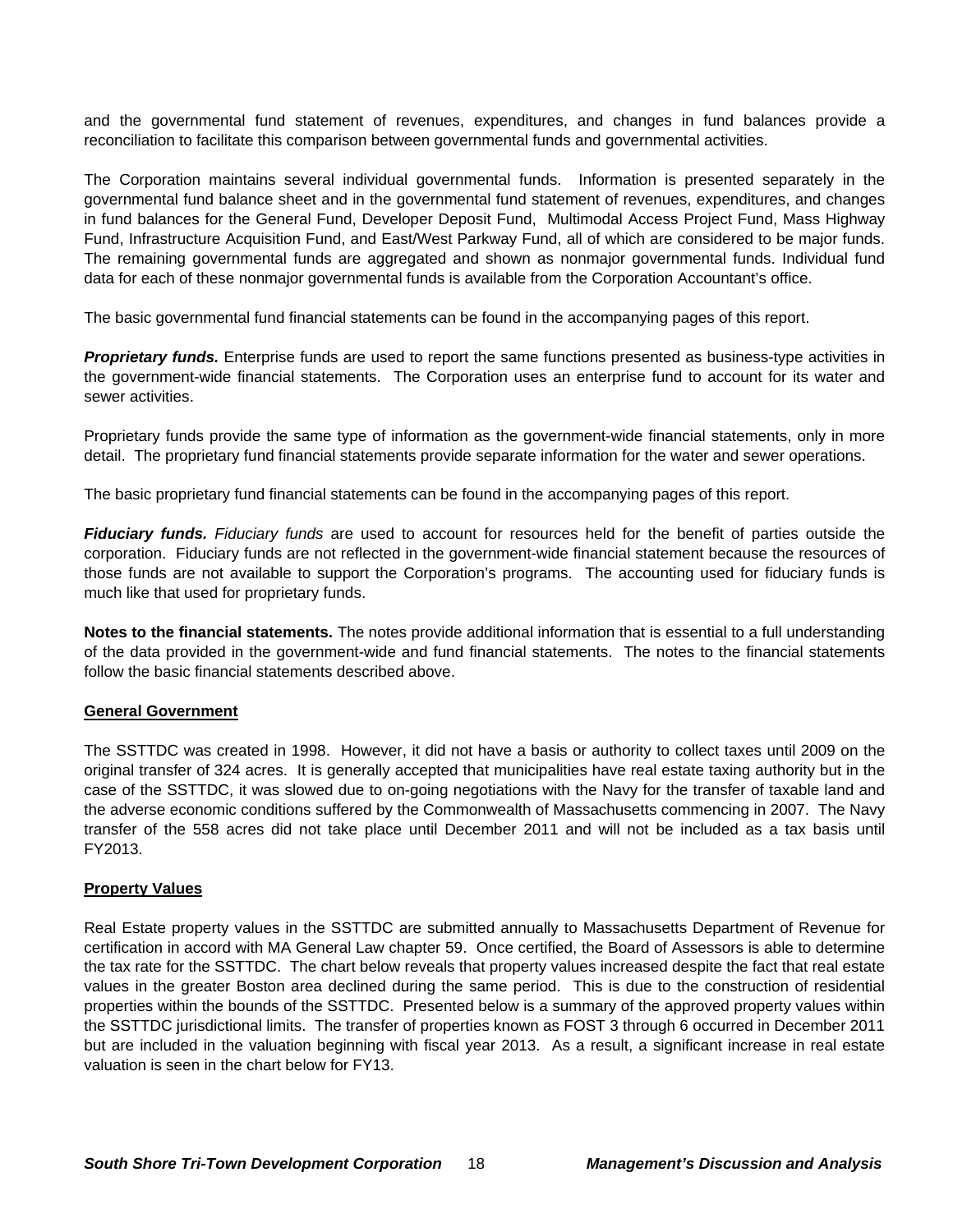The first year for property valuation was during fiscal year 2009, the first year the Massachusetts Department of Revenue approved its valuation methodology.

|                   | <b>Valuation by Taxable Property Class</b> |   |             |    |             |     |             |   |             |  |  |  |
|-------------------|--------------------------------------------|---|-------------|----|-------------|-----|-------------|---|-------------|--|--|--|
| <b>Class</b>      | <b>FY09</b>                                |   | <b>FY10</b> |    | <b>FY11</b> |     | <b>FY12</b> |   | <b>FY13</b> |  |  |  |
| Residential \$    | 12,642,800                                 | S | 12.642.800  | S  | 13,131,835  | \$. | 20,330,300  | S | 47,720,900  |  |  |  |
| Open Space        | 1,809,800                                  |   | 1,809,800   |    | 1,809,800   |     | 500,800     |   | 2,542,500   |  |  |  |
| Commercial        | 35,106,400                                 |   | 35,106,400  |    | 35,938,865  |     | 35,467,300  |   | 60,268,800  |  |  |  |
| Personal Property | 19,000                                     |   | 19,000      |    | 19,000      |     | 53,000      |   | 3,363       |  |  |  |
| Total Valuation\$ | 49,578,000                                 | S | 49,578,000  | S. | 50,899,500  | S.  | 56,351,400  |   | 110,535,563 |  |  |  |

#### **Tax Rate**

Tax rates are set for the SSTTDC in a manner consistent with all other cities and towns within the Commonwealth of Massachusetts. Tax rates for the SSTTDC, like all municipalities, are approved by the Massachusetts Department of Revenue based upon all revenues including tax receivables. The Board of Assessors is required to calculate on the Commonwealth's tax recapitulation (RECAP) form all income and all authorized expenditures for a given year. This calculation yields a tax rate. The tax rates for the SSTTDC are listed below:

|                   | As approved by the Massachusetts Department of Revenue |                  |  |             |      |             |  |             |  |  |  |  |  |  |  |
|-------------------|--------------------------------------------------------|------------------|--|-------------|------|-------------|--|-------------|--|--|--|--|--|--|--|
| <b>Tax Rates</b>  | <b>FY09</b>                                            | FY <sub>10</sub> |  | <b>FY11</b> |      | <b>FY12</b> |  | <b>FY13</b> |  |  |  |  |  |  |  |
| Residential \$    | $20.06$ \$                                             | $11.78$ \$       |  | 11.90       | - \$ | $12.89$ \$  |  | 13.26       |  |  |  |  |  |  |  |
| Open Space        | 20.06                                                  | 11.78            |  | 11.90       |      | 12.89       |  | 13.26       |  |  |  |  |  |  |  |
| Commercial        | 20.06                                                  | 17.47            |  | 17.70       |      | 23.89       |  | 26.35       |  |  |  |  |  |  |  |
| Personal Property | 20.06                                                  | 17.47            |  | 17.70       |      | 23.89       |  | 26.35       |  |  |  |  |  |  |  |

For fiscal year 2010, the Board of Assessors recommended and the Board of Directors approved a tax shift whereby the commercial taxpayers bear more of property tax burden than does the residential taxpayer. By so doing, the tax rate for the SSTTDC is more in line with that of the Town of Weymouth. It was determined that since the property being sold was located in Weymouth that this approach to the tax shift was reasonable. This practice continues. The SSTTDC did not maximize its levy limit under Proposition 2 ½.

## **Tax Receivables**

Once the Assessors receive approval for both values and a tax rate they calculate the tax bills for each taxable parcel. They then commit for collection those receivables. The table below presents the total committed receivables by year and by property class.

Presented below are the annually committed receivables as approved by the Department of Revenue. However, it was not authorized by the Massachusetts Department of Revenue to collect taxes on the properties until fiscal year 2010. As a result, both the FY2009 and the FY2010 tax receivables were collected in FY2010.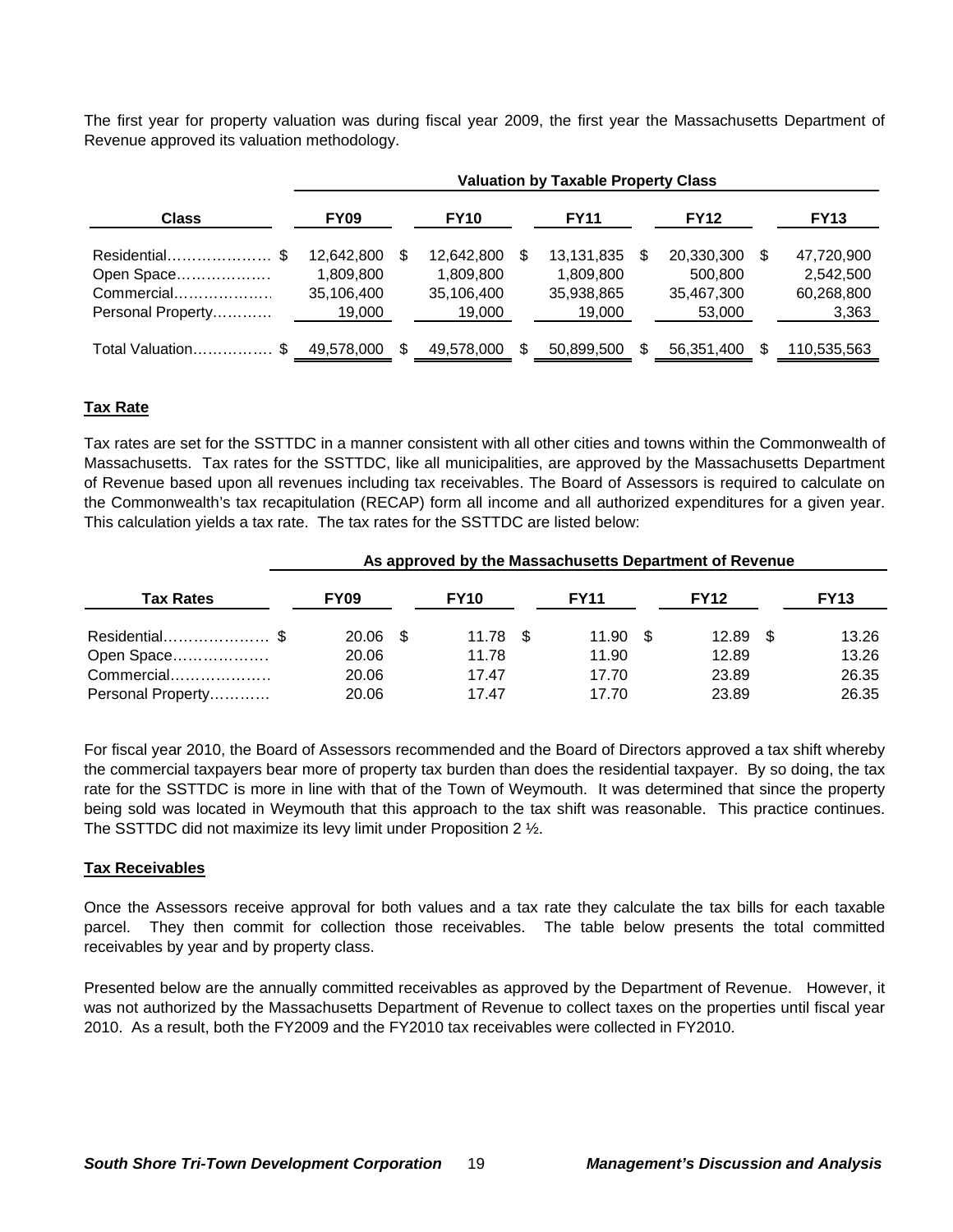|                     | <u>. And allianity adjuintings to the last adjiance, i.e. million adjiance in </u> |             |             |             |                 |  |  |  |  |  |  |
|---------------------|------------------------------------------------------------------------------------|-------------|-------------|-------------|-----------------|--|--|--|--|--|--|
| <b>Tax Billings</b> | <b>FY09</b>                                                                        | <b>FY10</b> | <b>FY11</b> | <b>FY12</b> | <b>FY13</b>     |  |  |  |  |  |  |
| Residential\$       | 253,614<br>- \$                                                                    | 148,932     | 156,289     | 262,058     | - \$<br>632,779 |  |  |  |  |  |  |
| Open Space          | 36,305                                                                             | 21.319      | 21,537      | 6.455       | 33.714          |  |  |  |  |  |  |
| Commercial          | 704,234                                                                            | 613,309     | 636,118     | 847.314     | 1,588,083       |  |  |  |  |  |  |
| Personal Property   | 381                                                                                | 332         | 336         | 1.266       | 89              |  |  |  |  |  |  |

## **Total amounts committed to the Tax Collector for Billing and Collections**

#### **Abatements**

Every taxpayer has the right to contest the certified values of his/her property. The taxpayer is required to file for abatement no later than January 31<sup>st</sup> of each year. During FY2013, abatements were filed with the Board of Assessors by two entities: (1) LNR South Shore, LLC for virtually all property held in its name and (2) Rice Southfield, LLC who owns the land for the planned Life Care facility. As both owners own land with no buildings thereon, it is assumed that the issue will focus on land valuation.

#### **Outstanding Tax Receivables**

There was \$6,318 in Real Estate and Personal Property tax receivables outstanding at the end of FY13.

## **GOVERNMENTAL ACTIVITIES**

#### **Highlights**

During FY13, approximately \$4 million dollars were expended on capital items relating to the Multimodal Access Project, East West Parkway, minor infrastructure maintenance and equipment.

## *Governmental Activities*

|                                         |   | 2013       |     | 2012       |    | 2011       |     | 2010      |    | 2009      |
|-----------------------------------------|---|------------|-----|------------|----|------------|-----|-----------|----|-----------|
| Assets:                                 |   |            |     |            |    |            |     |           |    |           |
|                                         | S | 6,856,969  | SS. | 8.100.361  | S. | 4.673.767  | SS. | 1.409.310 | S. | 883,653   |
|                                         |   | 27,398,140 |     | 23,835,156 |    | 18,585,497 |     | 7,463,770 |    | 7,804,950 |
|                                         |   | 34,255,109 |     | 31,935,517 |    | 23,259,264 |     | 8,873,080 |    | 8,688,603 |
| Liabilities:                            |   |            |     |            |    |            |     |           |    |           |
|                                         |   | 2.872.200  |     | 3,305,995  |    | 1.186.502  |     | 771.053   |    | 790.668   |
| Noncurrent liabilities (excluding debt) |   | 5.513      |     | 5.175      |    |            |     |           |    |           |
|                                         |   | 12,550,000 |     | 12,550,000 |    | 12,550,000 |     |           |    |           |
|                                         |   | 15.427.713 |     | 15.861.170 |    | 13,736,502 |     | 771.053   |    | 790,668   |
| <b>Net Assets:</b>                      |   |            |     |            |    |            |     |           |    |           |
|                                         |   | 14.848.140 |     | 11,285,156 |    | 6.035.497  |     | 7.463.770 |    | 7.804.950 |
|                                         |   | 457.974    |     | 816,464    |    | 1,922,371  |     |           |    |           |
|                                         |   | 3,521,282  |     | 3,972,727  |    | 1,564,894  |     | 638,257   |    | 92,985    |
|                                         |   | 18,827,396 |     | 16,074,347 |    | 9,522,762  |     | 8,102,027 | Ж. | 7,897,935 |

Current Assets decreased by approximately \$1.2 million from operations.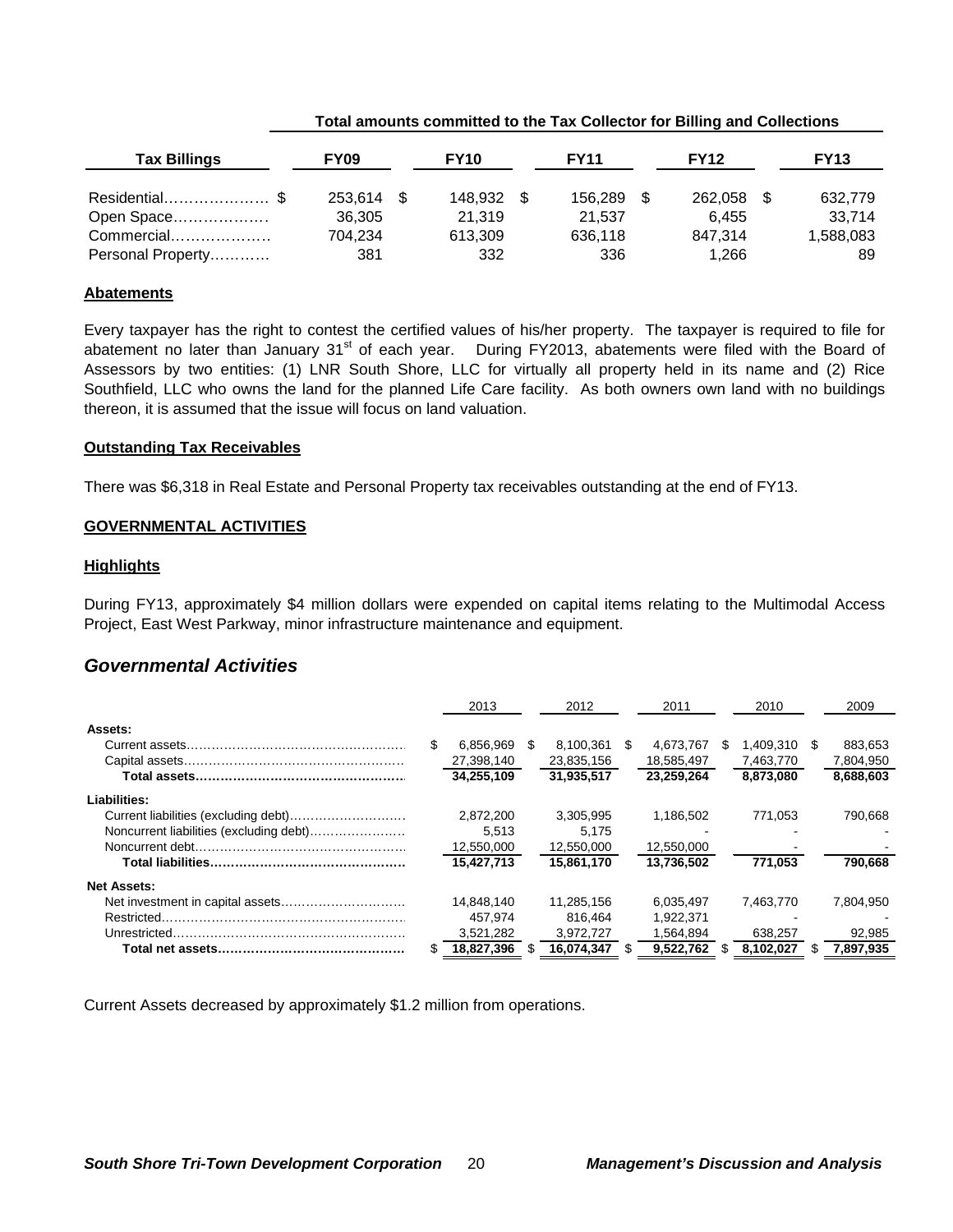#### **Net position**

By far the largest portion of the SSTTDC's net position reflects its investment in capital assets (e.g., land, infrastructure improvements, furniture, and equipment) less any related debt used to acquire those assets that are still outstanding. Although the SSTTDC's investment in its capital assets is reported net of related debt, it should be noted that the resources needed to repay this debt must be provided from other sources, since the capital assets themselves cannot be used to liquidate these liabilities.

Total Net position reveals a \$2.8 million increase. The increase is based upon the GASB-34 requirement to report new assets placed in service. New asset groups included the acquisition and acceptance of public roads for a full year within the jurisdictional boundaries of the SSTTDC during the fiscal year.

#### **Revenues and Expenses**

|                                                 | 2013            | 2012               |      | 2011       | 2010            | 2009          |
|-------------------------------------------------|-----------------|--------------------|------|------------|-----------------|---------------|
| Program revenues:                               |                 |                    |      |            |                 |               |
|                                                 | \$<br>734,567   | \$<br>1,254,633 \$ |      | 748,829 \$ |                 | \$            |
| Operating grants and contributions              | 13,230          | 1,500              |      | 690,250    |                 |               |
|                                                 | 3,009,747       | 8,078,491          |      | 1,319,563  | 53,578          | 100,016       |
| <b>General Revenues:</b>                        |                 |                    |      |            |                 |               |
| Real estate and personal property taxes         | 2,256,469       | 1,284,632          |      | 813,910    | 1,778,440       |               |
|                                                 | 111,800         | 637,260            |      | 556,093    | 700,276         | 2,426,611     |
|                                                 | 626,587         | 230,537            |      |            |                 |               |
| Fees, permits, and other revenue                | 315,926         | 38,329             |      | 72,966     | 23,803          | 117,547       |
|                                                 | 27,359          | 26,450             |      | 12,497     | 2,174           | 3,462         |
|                                                 |                 | 44,618             |      |            |                 |               |
|                                                 | 7,095,685       | 11,596,450         |      | 4,214,108  | 2,558,271       | 2,647,636     |
|                                                 |                 |                    |      |            |                 |               |
| <b>Expenses:</b>                                |                 |                    |      |            |                 |               |
|                                                 | 62,677          | 58,477             |      | 48,457     |                 |               |
|                                                 | 431,325         | 439,959            |      | 458,941    | 26,467          | 36,007        |
|                                                 | 377,374         | 379,280            |      | 151,176    |                 |               |
|                                                 |                 |                    |      |            | 429.216         | 373,894       |
|                                                 | 102,333         | 515,364            |      | 143,823    | 50,143          | 170,770       |
|                                                 | 11,055          | 20,116             |      | 47,540     |                 |               |
|                                                 | 185,364         | 172,208            |      | 351,456    |                 |               |
|                                                 | 191,965         | 212,274            |      | 99,611     | 91,087          | 77,148        |
|                                                 | 306,338         |                    |      |            |                 |               |
|                                                 | 23,945          | 82,336             |      | 67,132     |                 |               |
|                                                 | 250,492         | 75,707             |      | 16,229     |                 |               |
|                                                 | 22,658          | 36,797             |      |            |                 |               |
|                                                 | 223,819         | 135,929            |      | 124,805    |                 |               |
|                                                 | 260,897         | 729,093            |      |            |                 |               |
|                                                 | 382             | 91                 |      | 342        |                 |               |
|                                                 | 5,000           |                    |      |            |                 |               |
|                                                 | 585,089         | 1,051,436          |      |            |                 |               |
|                                                 |                 |                    |      | 264,947    |                 |               |
|                                                 | 949,094         | 692,167            |      | 609,721    |                 |               |
|                                                 | 352,829         | 348,130            |      | 425,370    | 60,173          | 59,072        |
|                                                 |                 |                    |      |            | 30,250          |               |
|                                                 |                 |                    |      |            | 315,878         | 1,415,233     |
|                                                 | 4,342,636       | 4,949,364          |      | 2,809,550  | 1,003,214       | 2,132,124     |
|                                                 |                 |                    |      |            |                 |               |
| <b>Excess before extraordinary</b>              |                 |                    |      |            |                 |               |
|                                                 | 2,753,049       | 6,647,086          |      | 1,404,558  | 1,555,057       | 515,512       |
| Extraordinary item - credit issued to developer |                 |                    |      |            | (502, 434)      |               |
|                                                 |                 | (63,000)           |      | 16,177     | 45,639          | 151,662       |
|                                                 | \$<br>2,753,049 | \$<br>6,584,086    | - \$ | 1,420,735  | \$<br>1,098,262 | \$<br>667,174 |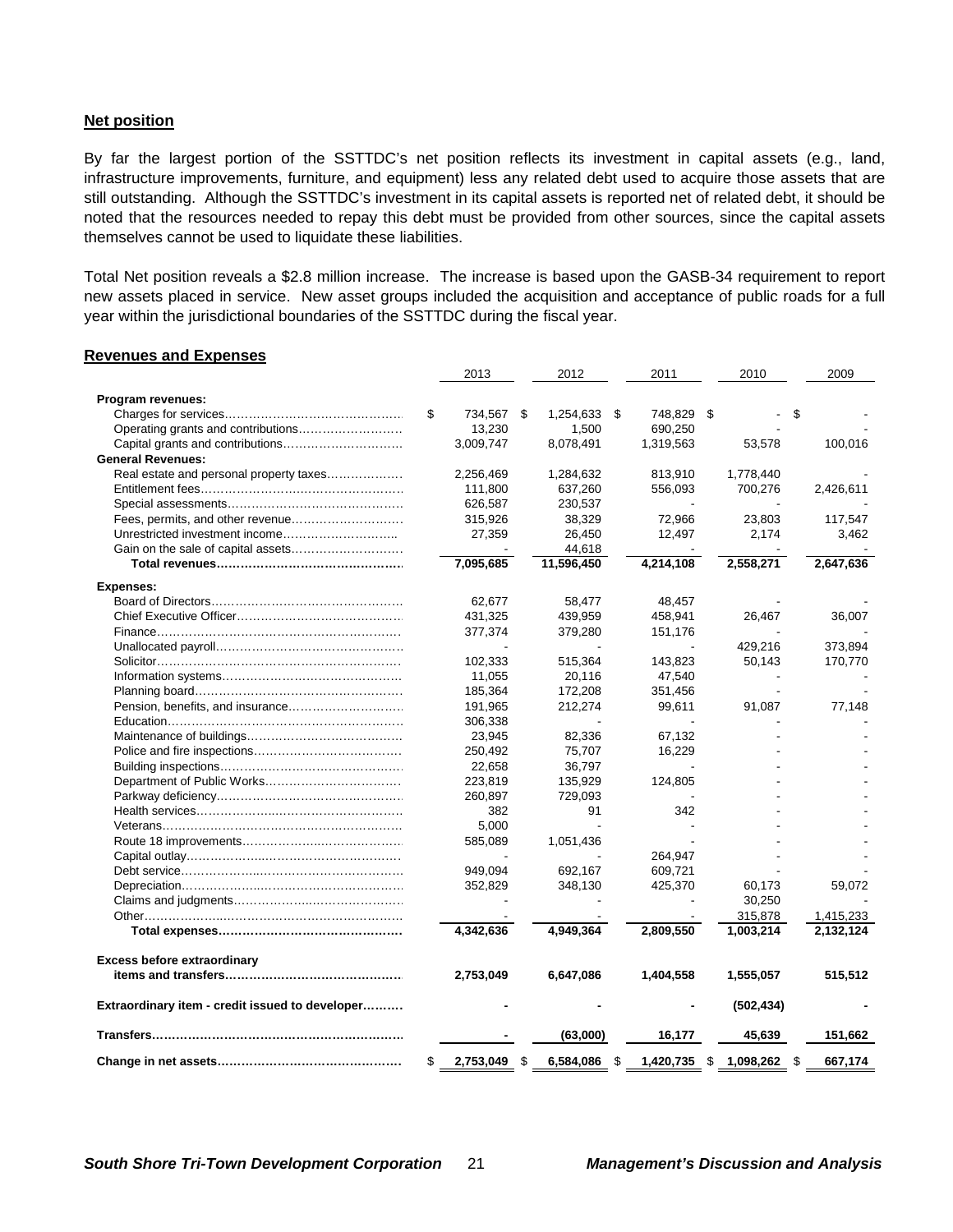## **Revenues**

Collected tax revenues for Governmental Activities for FY13 increased by approximately \$972,000 from the FY12 level of \$1.3 million. The increase is due to the fact that construction had commenced and added to the tax base calculation assessed on the master developer, LNR South Shore, LLC (LNR), as a result of the transfer of FOST 3 through 6. The collection rate for all five years (FY09 through FY13) was at or near 100%.

An assessment was also charged to LNR, the master developer, in the amount of \$232,790 under the terms of the Parkway Agreement (see below). Under the terms of the agreement and as a result of a FY12 deficiency in 'new state revenues', the SSTTDC is able to recover some of that deficiency through the means of an assessment that is based upon the value of commercial property. As LNR was the sole owner of commercial property during FY11, it was the sole owner upon whom an assessment was made during FY13. This revenue may be found under the line item entitled 'Other'.

Under its contractual agreement with LNR, LNR is required to make certain payments in accord with that agreement and its development schedule. Under the terms of the Agreement, the SSTTDC will receive fewer such annual payments over the life of the agreement. The payments from LNR are capped at four million dollars and are projected to run through FY2020. These so-called Entitlement Fees decreased by 84% during FY13 as a direct result of the master developers' slowdown in the development schedule as only 40 residential permits were requested during the fiscal year.

In Fiscal Year 2013, revenues were sufficient to cover operating expenses.

## **Expenses**

Operating expenses include depreciation, maintenance and repairs to capital assets and operating expenses associated with operations. The FY13 approved budget was set at \$3,424,189. Of that amount, \$150,264 was approved for the FY13 overlay for abatements account required under GL c. 59. In addition, \$520,000 was a carryover from FY12 general fund encumbrances, most of which was reserved for payments to the Commonwealth as a result of the Parkway Agreement.

Personnel costs remained at approximately one quarter of the operating budget despite the addition of staff. More significant however was the dramatic increase in the cost governmental services provided to the SSTTDC. The increase in these expenses was due to the fact that the SSTTDC is now required to pay for typical governmental services to its residents such as: education, police, fire and public works.

#### **Depreciation**

Depreciation is calculated on a straight-line basis over the estimated useful lives of the assets in accordance with guidelines established by the Commonwealth. Depreciation expense decreased compared to Fiscal Year 2013 due to certain depreciable assets were no longer on the records of the SSTTDC or were sold as part of the Navy Transfer. These assets reflect the purchase in August of 2010 of infrastructure improvements. This line item remained virtually flat compared to FY12.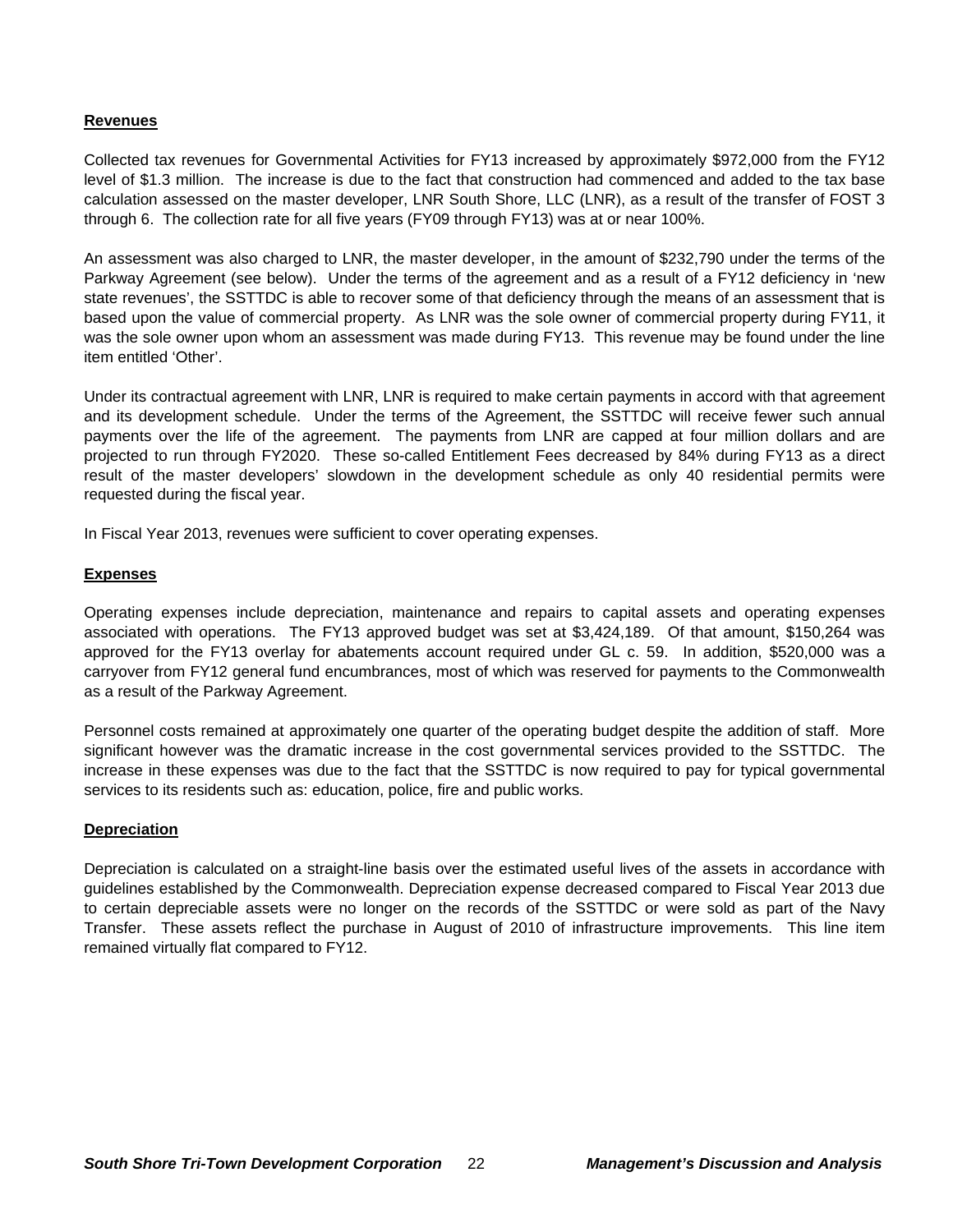## **General Fund Budgetary Comparison**

In FY13, the Board of Directors established a program based budget.

| <b>REVENUES</b>                         | Original<br><b>Budget</b> |      | <b>Final</b><br><b>Budget</b> |     | Actual    |      | Over/(Under) |
|-----------------------------------------|---------------------------|------|-------------------------------|-----|-----------|------|--------------|
| Licenses, permits & fees                | \$<br>570.699             | - \$ | 420.435                       | \$. | 208.554   | - \$ | (211, 881)   |
|                                         | 100.000                   |      | 100.000                       |     | 111.800   |      | 11,800       |
|                                         | 15.000                    |      | 15.000                        |     | 23.242    |      | 8.242        |
| Real estate and personal property taxes | 1,171,622                 |      | 1.871.622                     |     | 2.240.597 |      | 368,975      |
|                                         | 500                       |      | 500                           |     | 3.900     |      | 3,400        |
|                                         | 623,578                   |      | 623.578                       |     | 626.587   |      | 3,009        |
|                                         | 242,790                   |      | 242,790                       |     | 315,926   |      | 73,136       |
|                                         | \$<br>2,724,189           | S.   | 3,273,925                     | S.  | 3,530,606 | £.   | 256,681      |

#### **Budgetary Revenues**

Under the license, permit & fee line item, revenues were sharply lower than those projected due to the fact that no significant development occurred during the fiscal year. Tax revenues were higher as a result of the increase in the tax base and miscellaneous revenues include a \$232,790 payment by the master developer as its contribution to the Parkway deficiency.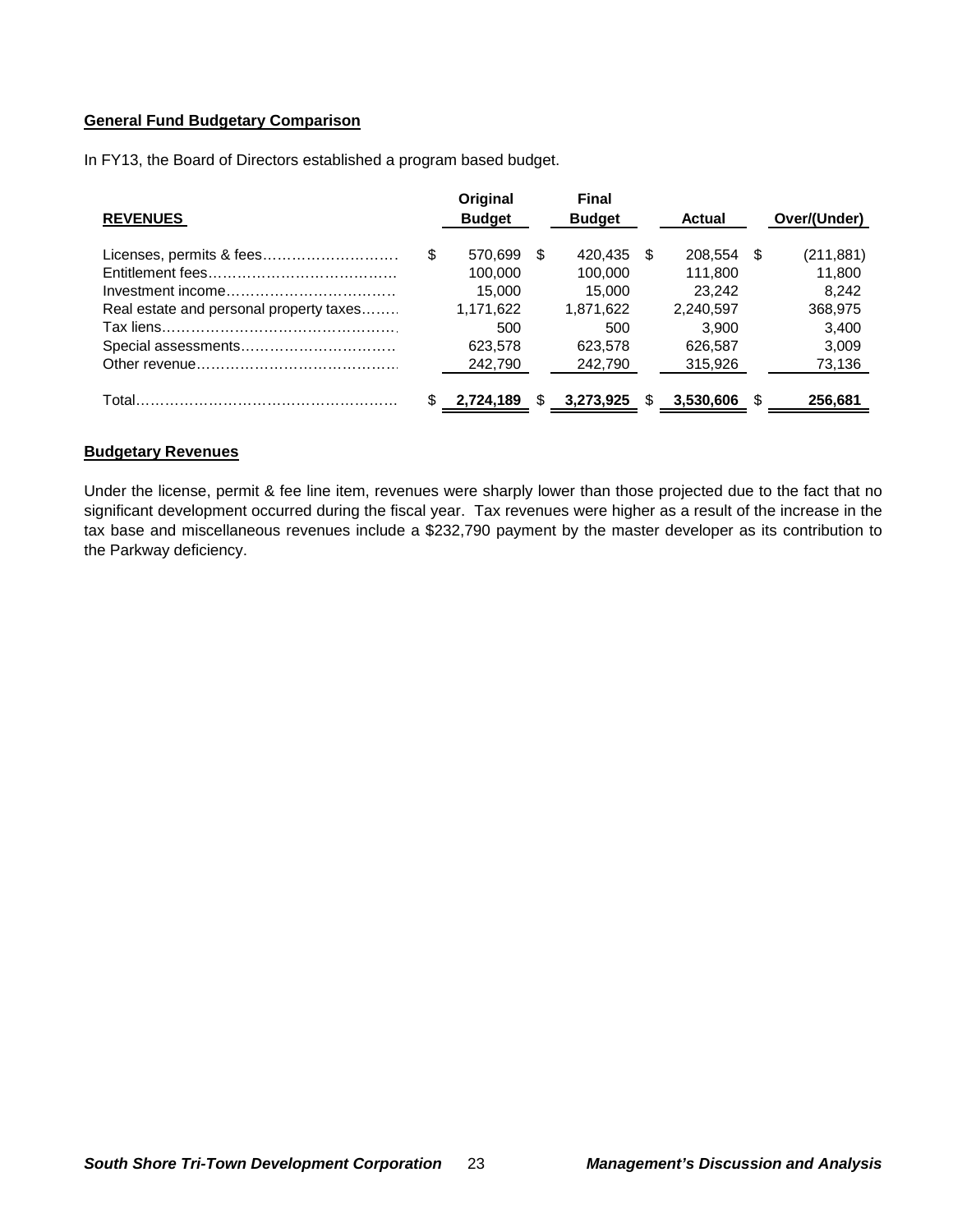|                                      | Original      | <b>Final</b>     |               |               |
|--------------------------------------|---------------|------------------|---------------|---------------|
| <b>EXPENDITURES AND TRANSFERS</b>    | <b>Budget</b> | <b>Budget</b>    | <b>Actual</b> | (Over)/Under  |
|                                      | \$<br>64,516  | \$<br>64,516     | \$<br>62,677  | \$<br>1,839   |
| Chief Executive Officer              | 411,781       | 455,404          | 434,538       | 20,866        |
|                                      | 57,145        | 15,614           |               | 15,614        |
|                                      | 353,850       | 426,974          | 380,859       | 46,115        |
|                                      | 70,000        | 124,604          | 102,335       | 22,269        |
|                                      | 17,000        | 17,000           | 11,502        | 5,498         |
|                                      | 161,500       | 208,718          | 172,549       | 36,169        |
| Pension, benefits and insurance      | 195,109       | 199,809          | 190,796       | 9,013         |
| Maintenance of buildings             | 90,100        | 93,926           | 34,246        | 59,680        |
|                                      |               | 451,663          | 306,338       | 145,325       |
| Police and fire inspections          | 200,000       | 316,336          | 304,510       | 11,826        |
|                                      | 20,000        | 30,000           | 22,658        | 7,342         |
|                                      | 194,550       | 290,700          | 208,033       | 82,667        |
|                                      |               | 260,897          | 260,897       |               |
|                                      | 1,000         | 1,000            | 20            | 980           |
|                                      |               | 5,000            | 5,000         |               |
|                                      | 41,020        | 41,020           | 17,413        | 23,607        |
|                                      | 831,438       | 487,041          | 486,313       | 728           |
|                                      | 2,709,009     | 3,490,222        | 3,000,684     | 489,538       |
| Revenues over (under) expenditures   | 15,180        | (216, 297)       | 529,922       | 746,219       |
|                                      |               |                  | 26,000        | (26,000)      |
|                                      |               | (750, 330)       | (486, 313)    | (264, 017)    |
| Revenues and Other Financing Sources |               |                  |               |               |
| Over (Under) Expenditures            | \$<br>15,180  | \$<br>(966, 627) | \$<br>69,609  | \$<br>456,202 |

#### **Budgetary Expenditures**

The chart above reveals a final budget of \$4.2 million that includes transfers and FY12 encumbrances rolled into FY2013. Several departments required additional funding during the course of the year, notably the public safety, public works and educational services portion of the budget as a result of increases in population during the fiscal year. Finance, on the other hand, required additional appropriations as a direct result of the Board's desire to begin to come into compliance with the Tax Plan adopted by the Board of Directors and Approved by the Massachusetts Secretary of Administration and Finance and expenditures related to FY2012 unpaid bills (\$25,509). All expenditures, including encumbrances, came in under budget.

Overall, the expenditures for fiscal year 2013 were directly related to general government administrative activities. Included in this budget for the first time is an appropriation for inspectional services, public school and veteran's services.

Debt service was paid, for the first time by a special assessment on FOST 1 and 2 in accord with the 2010A Bond Issuance authorized and approved by the Board of Directors.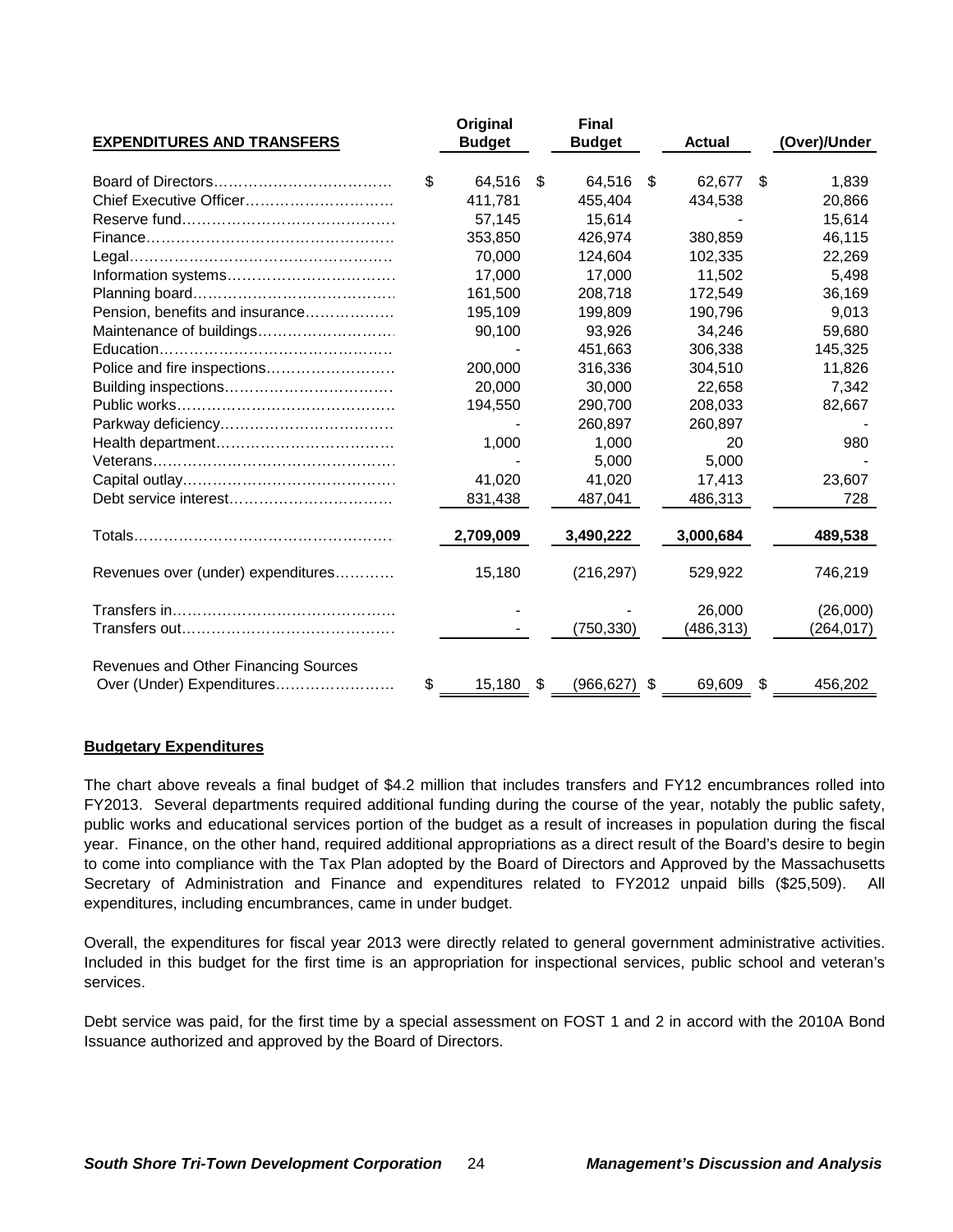For FY2013, Parkway deficiency line items have been included in both budgets. For FY2013, the deficiency in the amount of \$260,897 was certified by the Massachusetts DOR in accord with an MOA between the SSTTDC and the Mass Department of Transportation. A detailed explanation is found below under Contingent Liabilities.

The difference between the original expenditure budget of \$2.7 million and the final expenditure budget of \$3.5 was a result of increases in public safety, public works, legal costs associated with certain environmental and residual legal interpretations for the navy transfer of property and reserves for the parkway deficiency.

## **Free Cash**

Free Cash is similar to the unassigned fund balance at the end of each fiscal year and represents those funds which were not expended by the SSTTDC. The SSTTDC annually petitions the Massachusetts Department of Revenue to certify that the SSTTDC has achieved a surplus and for permission to expend those funds during the succeeding fiscal year.

|                                                | <b>FREE CASH &amp; RETAINED EARNINGS</b> |                                        |                         |                     |      |                    |  |  |  |  |  |
|------------------------------------------------|------------------------------------------|----------------------------------------|-------------------------|---------------------|------|--------------------|--|--|--|--|--|
| Fund                                           | <b>FY09</b>                              | <b>FY10</b>                            | <b>FY11</b>             | <b>FY12</b>         |      | <b>FY13</b>        |  |  |  |  |  |
| General Fund \$<br>Water/Sewer Enterprise Fund | - \$<br>$\overline{\phantom{a}}$         | 380.135 \$<br>$\overline{\phantom{a}}$ | 1.010.951 \$<br>181.280 | 1.654.836<br>14.433 | - SS | 494.786<br>126.843 |  |  |  |  |  |

During FY13, the SSTTDC Board of Directors approved the use of FY12 Free Cash totaling \$1,654,836. Of this amount approximately \$1.1 million was reserved for FY2014 in anticipation of a Parkway Deficiency. The balance was transferred to the Stabilization Account. From the balance \$251,000 was placed in a separate stabilization account for Other Postemployment Benefit (OPEB) reserves. No expenditures from Water and Sewer Retained Earnings were authorized.

## **STABILIZATION ACCOUNT**

Two Stabilization Accounts were created in accord with General Laws chapter 40 section 5B began fiscal year 2013 with a balance of \$1,041,204. Funds from Free Cash along with accrued interest were added to the fund. The Stabilization Account is held in a separate fund in accord with the statutes. Of the total end of year balance, the Board of Directors reserved \$251,175 for OPEB future obligations that are held in a separate account.

|                               | <b>Stabilization Account</b> |        |             |  |             |  |             |  |  |  |  |  |
|-------------------------------|------------------------------|--------|-------------|--|-------------|--|-------------|--|--|--|--|--|
|                               | <b>FY10</b>                  |        | <b>FY11</b> |  | <b>FY12</b> |  | <b>FY13</b> |  |  |  |  |  |
| Balance forward\$             |                              | $-$ \$ | 78,021 \$   |  | 78,385 \$   |  | 550,810     |  |  |  |  |  |
| Transfers In<br>Transfers Out | 177,842<br>(100,000)         |        |             |  | 472,000     |  | 486,313     |  |  |  |  |  |
| Interest Income               | 179                          |        | 364         |  | 425         |  | 4,081       |  |  |  |  |  |
| EOY Balance\$                 | 78,021                       | S.     | 78,385 \$   |  | 550,810     |  | 1,041,204   |  |  |  |  |  |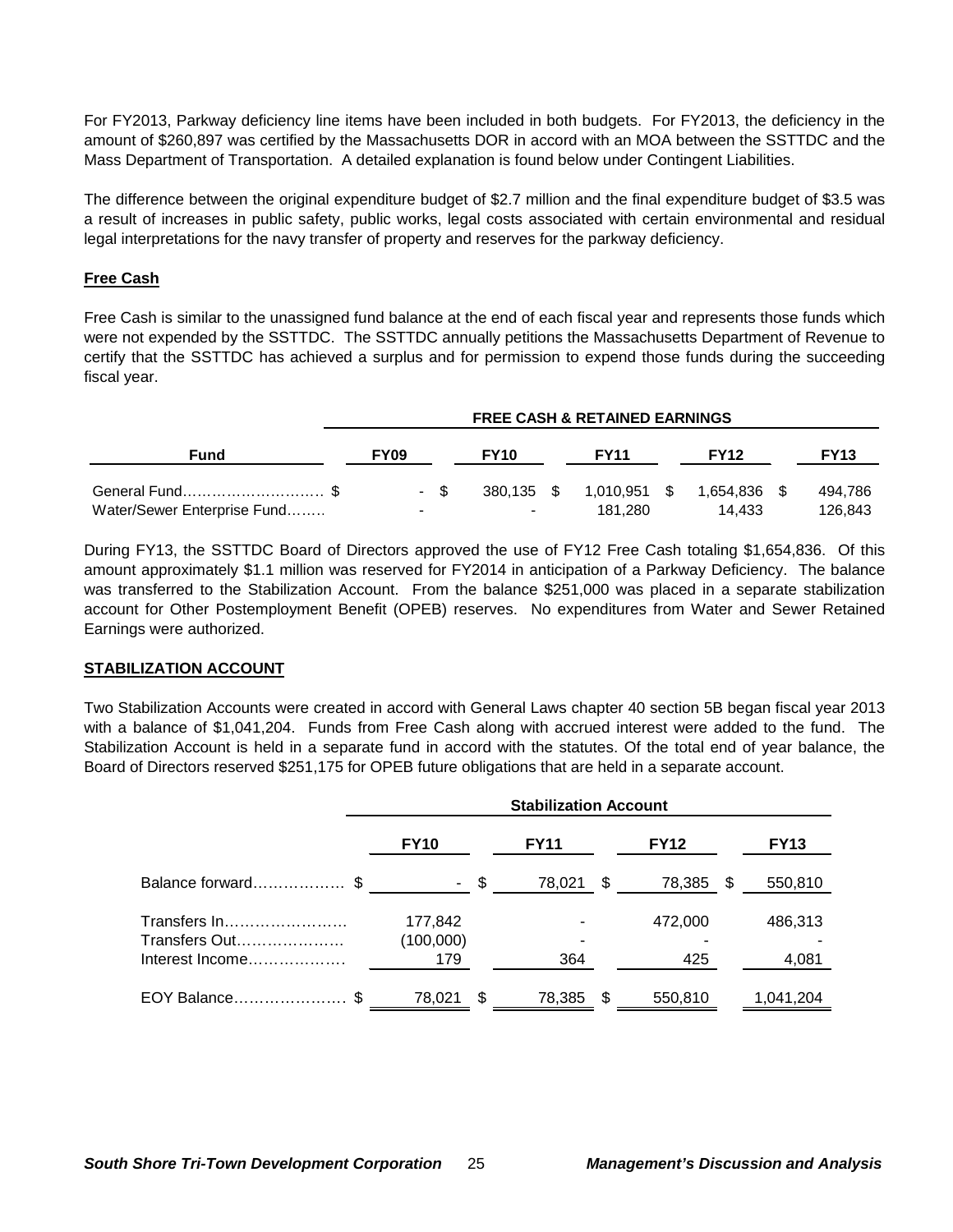## **BUSINESS-TYPE ACTIVITIES - ENTERPRISE FUNDS**

#### **Overview**

The SSTTDC supplies its customers with water and sewer disposal through the Town of Weymouth. In March, 2008, the SSTTDC and its Board of Directors entered in a Temporary Agreement that will provide water and sewer through Phase One of the re-development of the former Naval Air Station. In accord with that Agreement, the SSTTDC was required to pay certain conservation and mitigation payments to the Town of Weymouth. The Phase 1A payments were paid by LNR in May of 2012 at the time the Corcoran Project was beginning its permitting requirements under the approved Development Plan. This agreement however was only for Phase 1 construction and a permanent solution for water and wastewater is in progress.

The amount of the Phase1A payments was determined by the projected use. The first building permit application triggered the requirement that mitigation and conservation fees be paid. With the granting of each building permit, the SSTTDC is required to make a sewer connection fee. The fees for FY12 and FY13 to be paid in FY14 totals \$394,029.

The rates for water and sewer are set by the Town of Weymouth in accord with that agreement. The SSTTDC is viewed as a single rate payer and, as a result, is charged by the Town of Weymouth the so-called Second step rates (higher user). In addition to the Second Step rates, the SSTTDC pays a premium of five percent.

The SSTTDC had adopted MGL c.44 section 53F 1/<sub>2</sub> for water and sewer activities. Revenues produced by each activity are dedicated solely to offset operating expenditures. Accordingly, any excess balances at year-end must remain within the respective funds.

By the end of FY12, the SSTTDC had authorized the use of a single fund for the water and sewer enterprise systems. The use of a single fund commenced in July, 2012. This change was prompted by the Bureau of Accounts making the suggestion in January, 2012.

The FY13 budget did for the first time include allocated costs for salaries and other expenses. Over time, additional allocated costs will be assumed by the Enterprise Fund.

## **Capital Assets**

.

The Water and Sewer Enterprise fund acquired \$19,450 of infrastructure during fiscal year 2013 and recorded \$986 of depreciation expense.

#### **Water and Sewer Rate Structure**

During FY13, the Board of Directors established a rate system that essentially passed the costs of water and sewer charges to the rate payer. It included neither a reserve nor any allocated costs.

The Board established a FY12 rate structure for both enterprise funds that allows for administrative fees to be included in the charges passed onto the rate payers. This administrative fee will be the first in an annual procedure for these enterprise funds.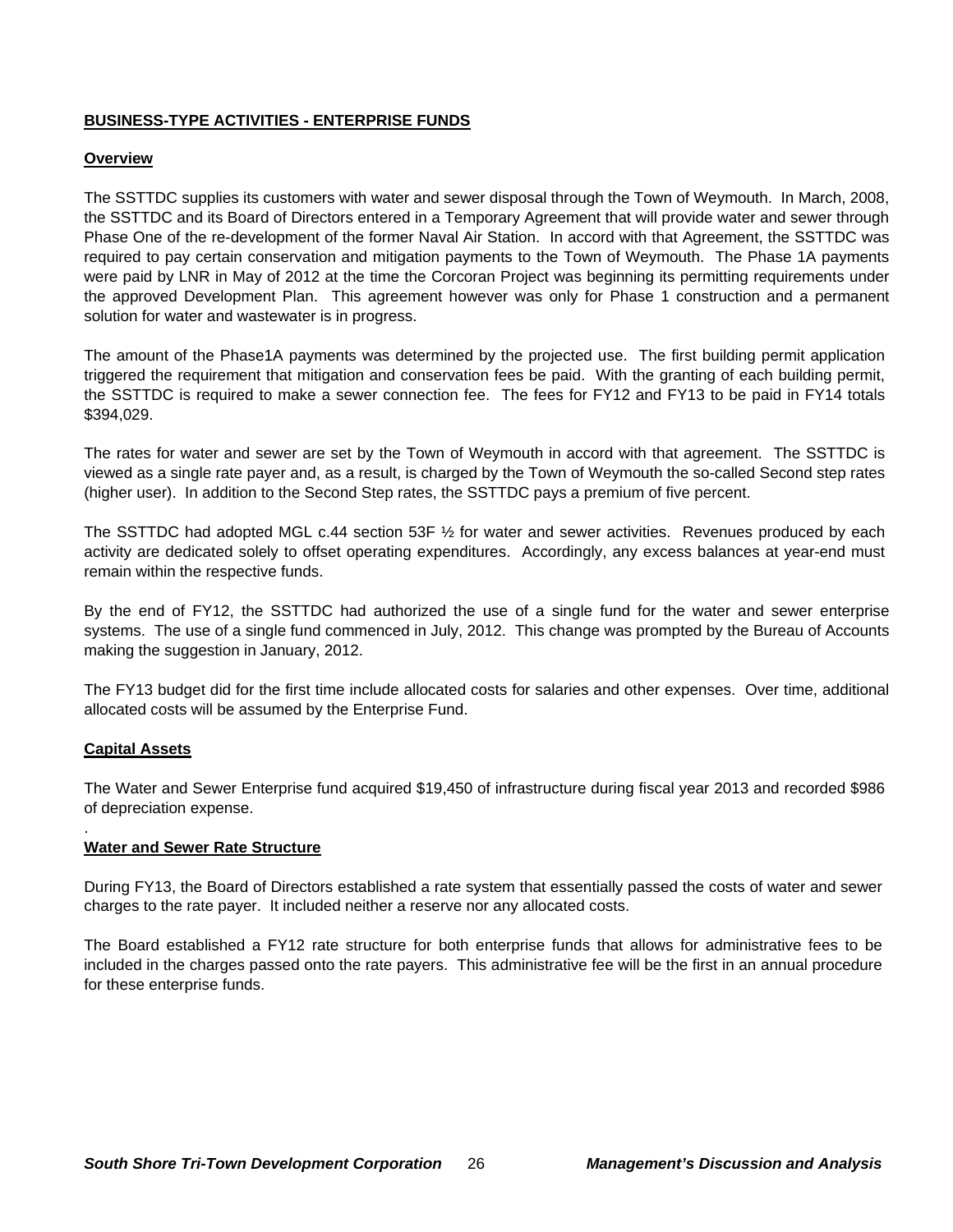#### *Business-Type Activities*

|                                      | 2013                 | 2012             | 2011          |      | 2010      |      | 2009       |
|--------------------------------------|----------------------|------------------|---------------|------|-----------|------|------------|
| Assets:                              |                      |                  |               |      |           |      |            |
|                                      | \$<br>640.167        | \$<br>432.727    | \$<br>202,863 | \$   | 81,335    | - \$ | 7,820      |
|                                      | 28,270               | 9,806            |               |      |           |      |            |
|                                      | 668,437              | 442,533          | 202,863       |      | 81,335    |      | 7,820      |
| Liabilities:                         |                      |                  |               |      |           |      |            |
| Current liabilities (excluding debt) | 446,911              | 382,019          | 202,863       |      | 81,335    |      | 7,820      |
| <b>Net Assets:</b>                   |                      |                  |               |      |           |      |            |
|                                      | 28,270               | 9,806            |               |      |           |      |            |
|                                      | 193,256              | 50,708           |               |      |           |      |            |
|                                      | \$<br>$221,526$ \$   | $60,514$ \$      |               |      |           |      |            |
| Program revenues:                    |                      |                  |               |      |           |      |            |
|                                      | \$<br>448.015        | \$<br>139.226 \$ | 414,257       | - \$ | 242,731   | \$   | 176,460    |
|                                      | 52,009               | 189,405          |               |      |           |      |            |
| <b>General Revenues:</b>             |                      |                  |               |      |           |      |            |
|                                      | 3,227                |                  |               |      |           |      |            |
|                                      | $\overline{503,}251$ | 328.631          | 414.257       |      | 242.731   |      | 176,460    |
| <b>Expenses:</b>                     |                      |                  |               |      |           |      |            |
|                                      |                      | 72,501           | 88,436        |      | 10,575    |      |            |
|                                      |                      | 258,616          | 292,857       |      | 15,262    |      |            |
|                                      | 342,239              |                  |               |      |           |      |            |
|                                      |                      |                  | 16,787        |      | 171,255   |      | 24,798     |
|                                      | 342,239              | 331,117          | 398,080       |      | 197,092   |      | 24,798     |
|                                      | 161,012              | (2,486)          | 16,177        |      | 45,639    |      | 151,662    |
|                                      |                      | 63,000           | (16, 177)     |      | (45, 639) |      | (151, 662) |
|                                      | \$<br>161,012        | \$<br>60,514     | \$            | S    |           | S    |            |

#### **Revenue and Expenses**

There was a significant increase in residents within the jurisdictional boundaries during FY13, as a result, most of the water and sewer usage was due to the needs of those residents.

The Water and Sewer Enterprise Fund is charged with the responsibility of maintaining and improving the SSTTDC's water distribution and sewer collection system which terminates at the MRWA facilities in Deer Island. The charges levied by the Town of Weymouth for providing water and sewer services during FY13 were \$252,000.

By the end of the year, the Water and Sewer Enterprise Fund had an unexpended balance of \$221,526 in its Unrestricted Net position. There is an obligation to pay the Town of Weymouth for FY12 and FY13 sewer connection fees in the amount of \$394,029 in FY2014. The sewer connection fees are mandated in the March 2008 agreement with the Town of Weymouth.

By the end of the year, the Enterprise Fund had an unexpended balance of \$221,526 in its Unrestricted Net position.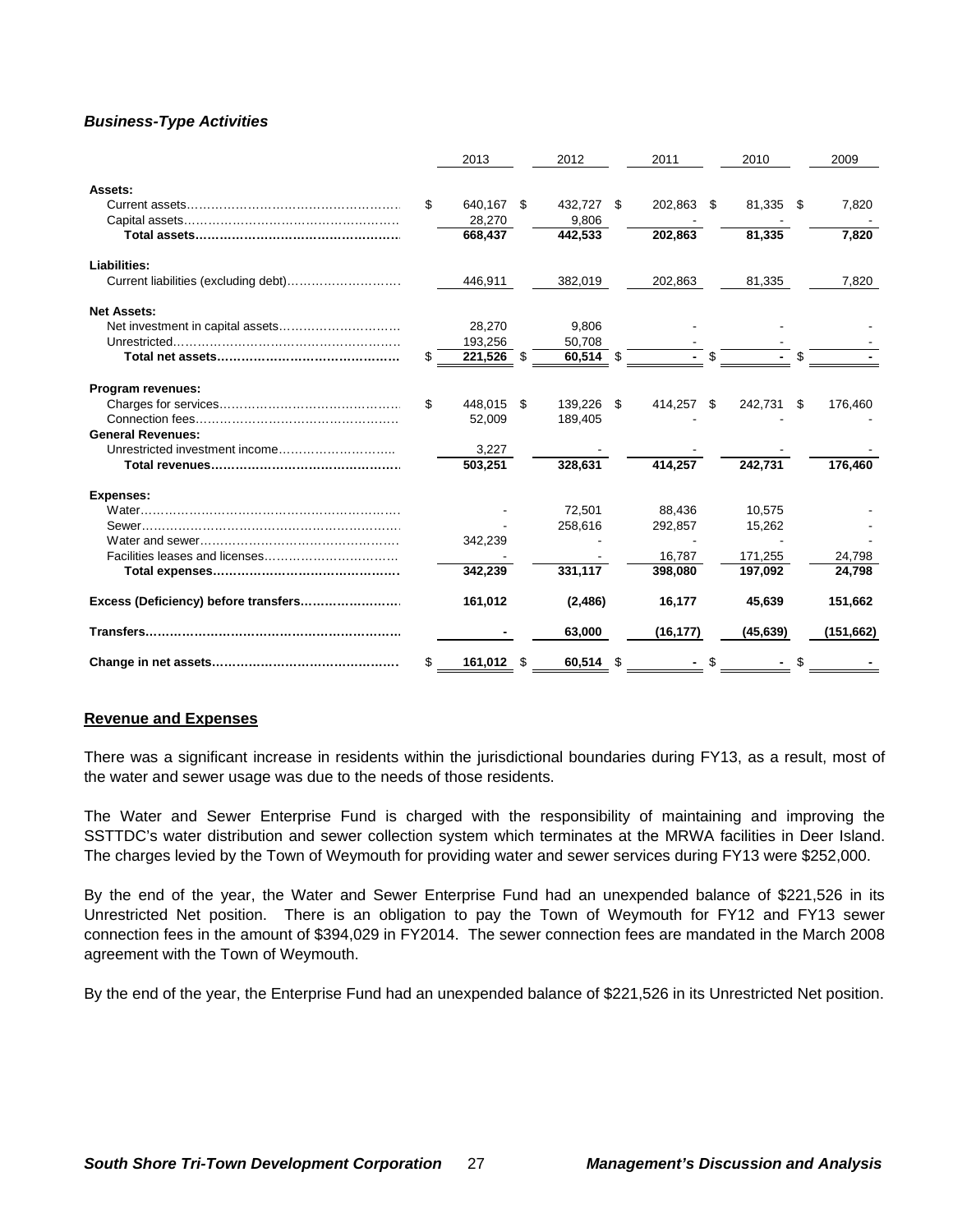## **DEBT**

#### Debt Administration

The SSTTDC authorized \$15.275 million in bond during the closing months of fiscal year 2010. Of that amount, \$12.6 million was issued during FY11. Proceeds from the bonds were utilized for expenditures related to the purchase of various infrastructure improvements from LNR (see below). In addition, the SSTTDC authorized a note in the amount of \$10 million (assigned to LNR) for the purpose of purchasing the remaining Navy Land. This note is secured by a letter of credit offered by LNR. Under a contractual agreement with LNR, the Master Developer, LNR assumed the debt obligation. The SSTTDC is secured by a 6 acre portion of land that abuts the parkway. Together, the Letter of Credit plus the value of the mortgaged property, exceeds the outstanding obligation.

#### Bond Rating

None.

## **INFRASTRUCTURE BOND**

South Shore Tri-Town Development Corporation issued the Series 2010A Infrastructure Development Revenue Bonds in the amount of \$12,550,000 on August 9, 2010 (the "Bonds"). The Bonds are secured by Assessments and Pledged Revenues levied on each Parcel of Assessed Property. The Assessments have been imposed upon the real property within the boundaries of the SSTTDC and are limited to those properties transferred under FOST 1 and 2 (June, 2006). The Assessments are equal to the interest and principal on the Bonds and bonds expected to be issued in the future and estimated administrative expenses related to the bonds. The Assessment Roll is updated each Tax Year. There was no Assessment for FY11. This is the first such bond authorized in the Commonwealth of Massachusetts.

The first payment for which assessments are to be collected under the bond was due and paid on 8-1-12 (FY13) as reserves were held by a third party for the semi-annual debt service for FY11 and for FY12. The SSTTDC has pledged up to 35% of its FY13 tax revenues for properties included in FOST 1 and 2 to this debt service. The first special assessment was raised on property owners within FOST 1 and FOST 2 in FY13. Furthermore, the assessment, in accord with the Bond Agreements, was incurred only on those owners of unimproved land as of January 1, 2012. The Total Special Assessment was \$623,578. There was a 100% collection rate during FY2013.

## **CONTINGENT LIABILITY**

## **Parkway Bond**

The SSTTDC, utilizing a quasi-grant from the Commonwealth of Massachusetts, began construction on the East/ West Parkway. The following is a brief synopsis of the key terms of the Amended and Restated Memorandum of Agreement for the Implementation of Transportation Improvements for the Redevelopment of the South Weymouth Naval Air Station (the "Implementation MOA"), dated as of March 4, 2010, by and between the Massachusetts Department of Transportation ("MassDOT") and SSTTDC.

This summary is not intended to be a complete description of all the terms and conditions of the Implementation MOA, and the terms and conditions of the Implementation MOA shall be controlling in the event of any legal issue arising under the Implementation MOA.

1. The Implementation MOA addresses the procurement, permitting, design, right of way acquisition, construction and operation of the Parkway and the East Side Connectivity Improvements.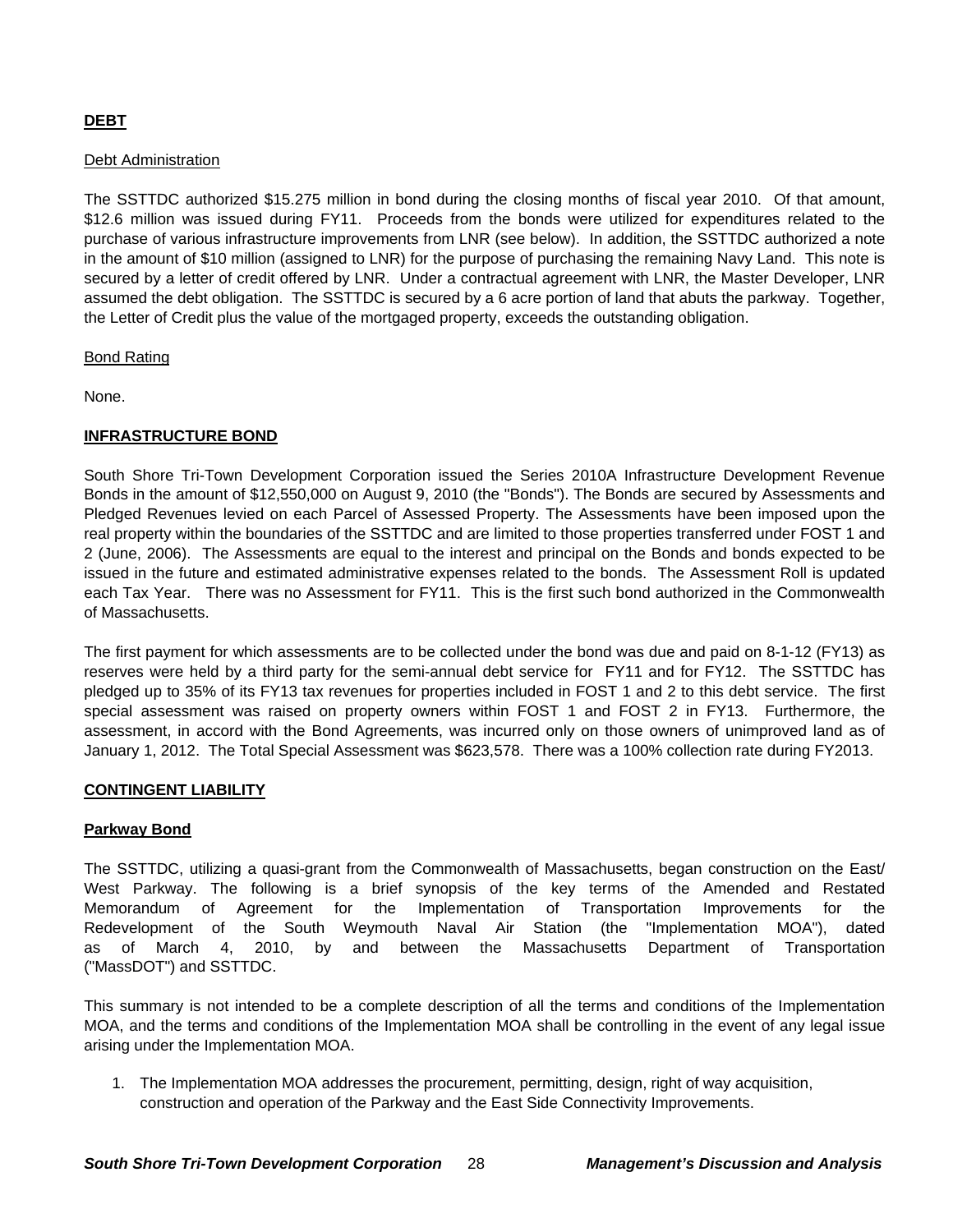- 2. Once completed, the portion of the Parkway within the Base will be owned and maintained by SSTTDC and the portions of the Parkway outside the Base will be owned and maintained by the respective Towns. The portion of Route 18 to be widened between Route 3 in Weymouth and Route 139 in Abington will continue to be owned and maintained by the Commonwealth.
- 3. MassDOT will be primarily responsible for the Route 18 Widening Project and will use best efforts so that the Route 18 Widening Project will be completed and open to traffic no later than June 30, 2015.
- 4. The Parkway Project will be delivered in at least 2 phases. SSTTDC is primarily responsible for Phase 1 and has used its best efforts so that Phase 1 is substantially complete as of December 31, 2013. MassDOT will assist SSTTDC by providing over-the-shoulder design, right of way acquisition and procurement review for Phase 1. SSTTDC will also be primarily responsible for Phase 2 and the East Side Connectivity Improvements. MassDOT will assist SSTTDC by providing over-the-shoulder design review and right of way acquisition for Phase 2 and the East Side Connectivity Improvements.
- 5. MassDOT will spend up to \$15 million for the procurement. If the costs for such portion of Phase 1 were to exceed \$15 million, *SSTTDC* would be responsible for any excess costs, unless caused solely by acts or omissions of MassDOT or its contractor. Costs to date have not exceeded the \$15 million. MassDOT has used its good faith efforts to substantially complete its portion of Phase 1 as of December 31, 2013.
- 6. MassDOT will undertake the abatement, removal and disposal of asbestos-containing materials in Hangar 1 as part of its portion of Phase 1. In other respects, *SSTTDC* indemnifies MassDOT regarding ACM and other hazardous materials and agrees to name MassDOT as an additional insured on environmental insurance policies related to the Parkway Project.
- 7. The MOA addresses efforts to coordinate work between the portion of Phase 1 to be constructed by SSTTDC and the portion to be constructed by MassDOT.
- 8. The MOA addresses the use of Federal Funds for portions of the Parkway Project. The Delahunt Earmark will be used for the Route 18 Widening Project and the Kennedy Earmark will be used for the South Weymouth Multimodal Center and, if available, for SSTTDC's Phase 1 Parkway Project. The parties shall enter into a separate agreement regarding the design and reconstruction of the South Weymouth Multimodal Center. Federal funds are being directed and spent by MassDOT and do not flow directly through SSTTDC.
- 9. The MOA requires that the redevelopment of the NAS will generate annual New State Tax Revenues (by definition calculated as total sales taxes, personal income tax and hotel tax revenues generated by development at SSTTDC) will be at least 1.5 times greater than the annual Debt Service Costs of the Parkway Bonds.
- 10. If the cumulative amount of New State Tax Revenues received in any fiscal year is less than the debt service for the Parkway Bond, the SSTTDC is required to make a Deficiency Payment to the Commonwealth of MA in order to reimburse the Commonwealth for the portion of the Debt Service Costs not covered by the New State Tax Revenues. This contingent liability will exist annually for the life of the issued bond.

The debt service payment for FY12 was just less than \$1.9 million. The Massachusetts DOR (DOR) has certified a deficiency for fiscal year 2013 in the amount of \$232,970. The DOR has required that said amount be provided for despite the fact that the SSTTDC has filed for an appeal in accord with the MOA. The Board of Directors has authorized an encumbrance in the General Fund for this purpose in the event that the appeal is unsuccessful.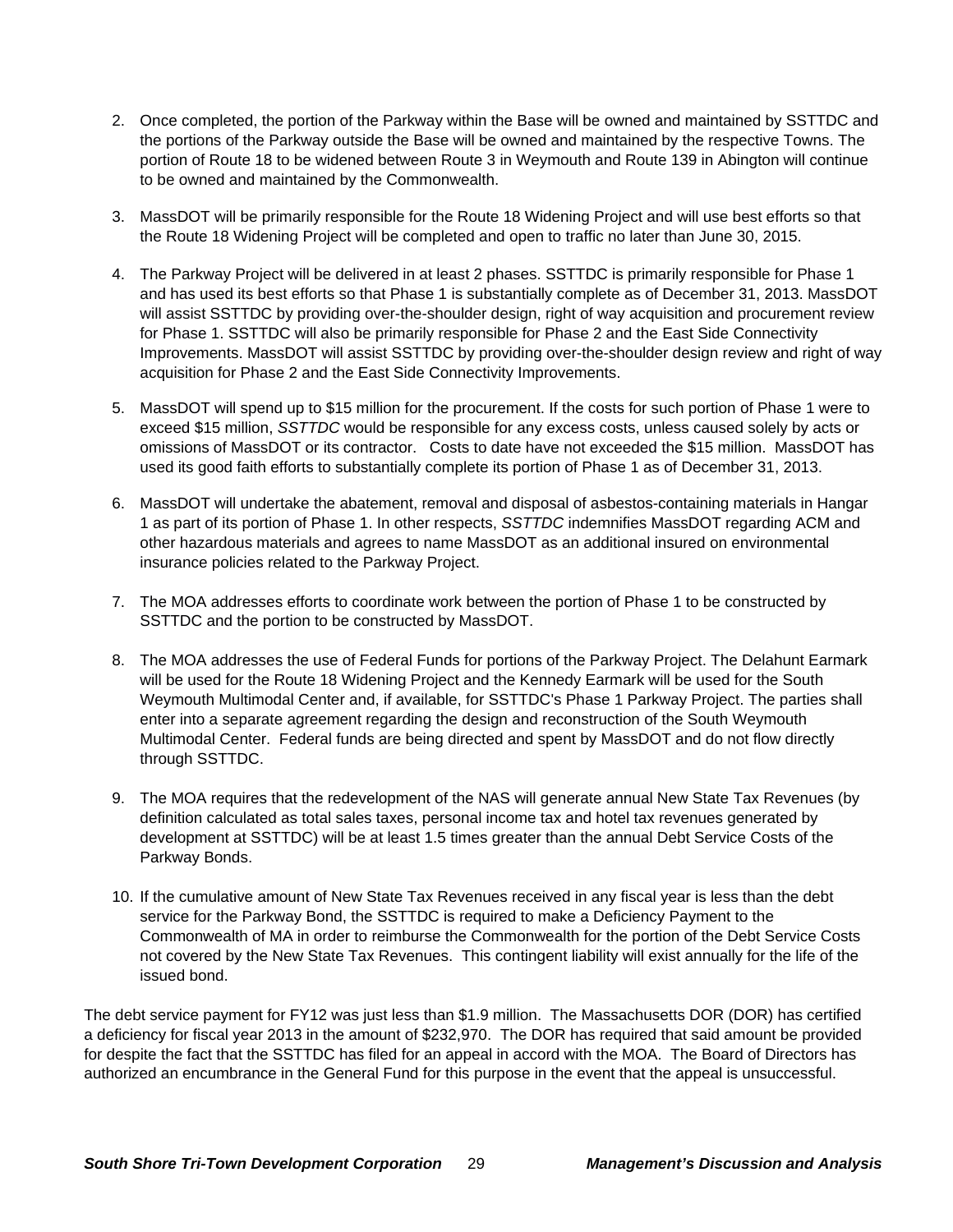In addition, the SSTTDC is required to convey to the Commonwealth the total sum of \$500,000 as security for payment. As of the date of this writing, the funds held by the Commonwealth total \$290,093. Under the various agreements, upon the transfer of FOST 2-5, the SSTTDC is required to immediately assess the taxes on those properties transferred to LNR. The assessed taxes once paid are to be turned over to the Commonwealth in such amounts as to meet the \$500,000 obligation to the Commonwealth. This reserve is being applied to the FY11 deficiency payment.

## **Retirement Board**

The SSTTDC is a member of Plymouth County Retirement Association that is comprised of five members who manage the pension trust fund. The Association has the fiduciary responsibility for fund assets. Membership in this system is mandatory for all employees whose workweek consists of 20 or more hours for the SSTTDC. The fund is accounted for on a calendar-year basis.

The Retirement Board takes an active role in the management of the vast majority of its funds. As of December 31, 2012, assets of the retirement board totaled \$665 million down by approximately 1.6% from the last report dated December 31, 2010 which is reflective of what generally occurred in this sector of the financial markets. As of June 30, 2012, the Plymouth County Retirement Board utilized a 2029 funding schedule.

## **Claims**

Disposition and Development Agreement (DDA) was an agreement entered into between the SSTTDC and LNR. The Agreement is dated March 24, 2008. The term of the Agreement is so long as it takes for the completion of all horizontal development with respect to all of the Economic Development Conveyance (EDC) parcels conveyed to the SSTTDC from the US Navy. The document lists in specific terms the rights and responsibilities of both the SSTTDC and the LNR. As of June 30, 2012, the Master Developer has issued letters regarding the alleged violation by the SSTTDC of its obligations under the agreement.

The following is a list of the provisions for which the SSTTDC has received such notice:

• On October 17, 2012, LNR sent SSTTDC a letter objecting to the User Fees relative to water and wastewater usage pursuant to Section 8.1(b) of the DDA. SSTTDC has responded to this letter disputing LNR's allegations.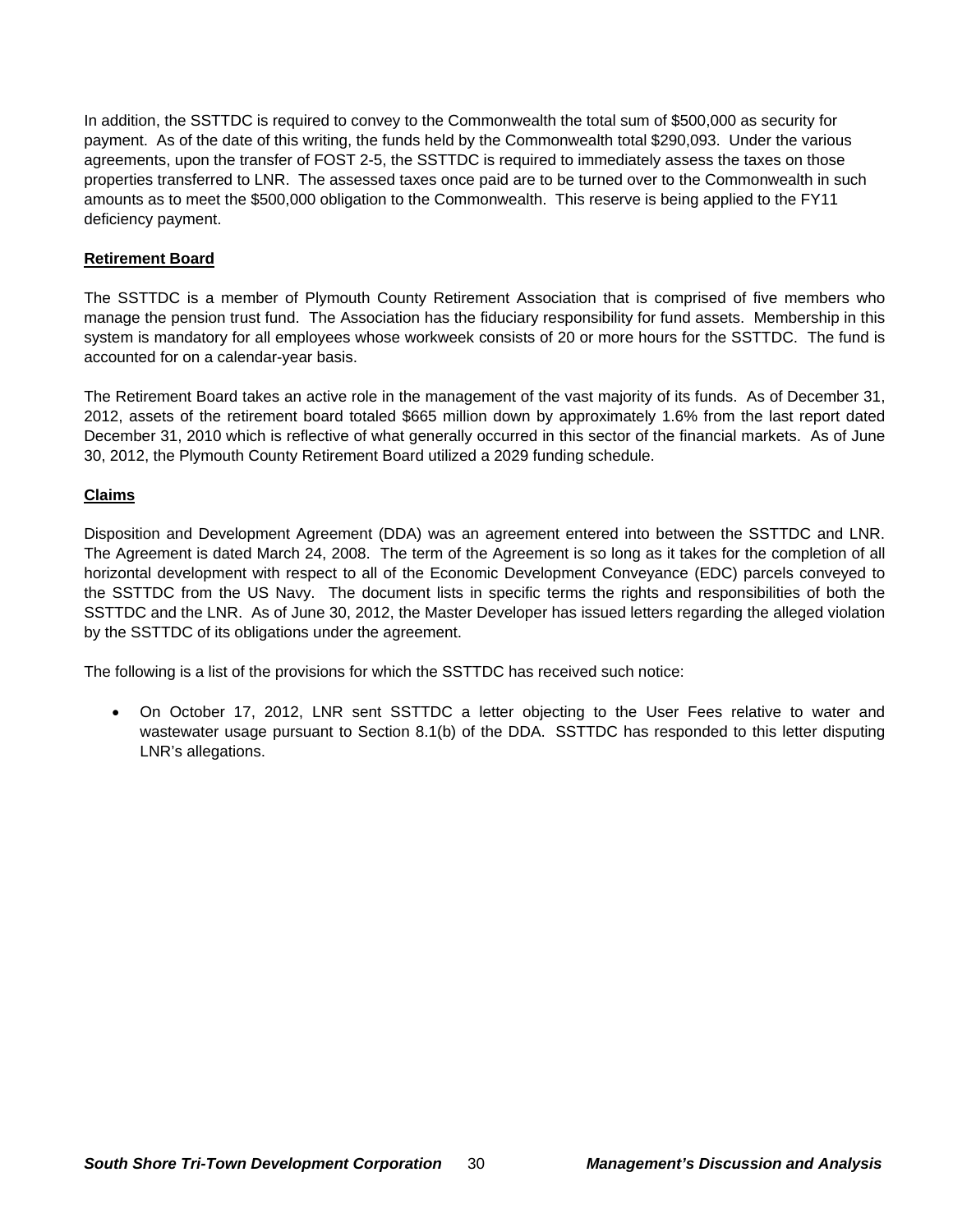# *BASIC FINANCIAL STATEMENTS*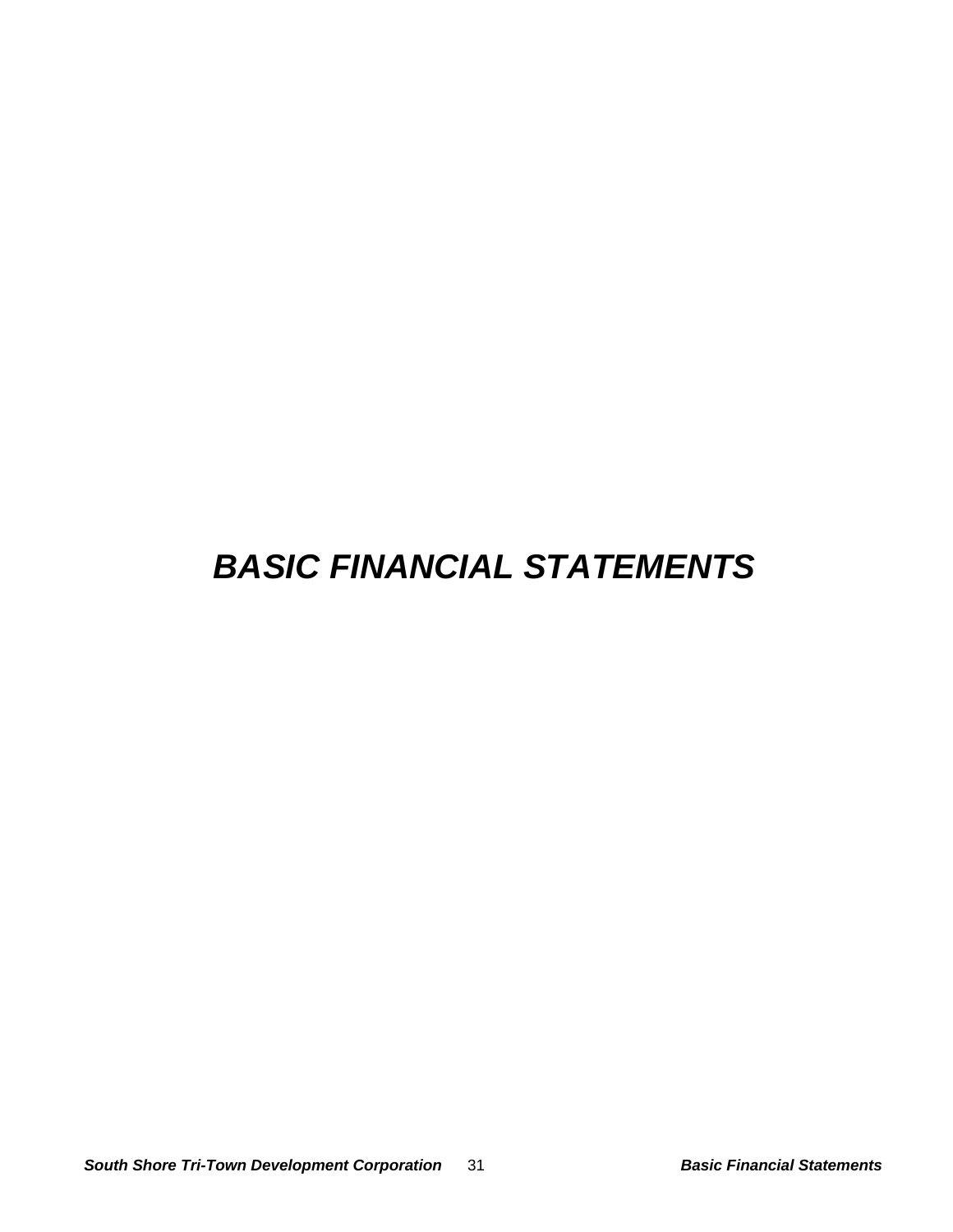#### **Statement of Net Position**

#### June 30, 2013

|                                                                          | Governmental<br>Activities | <b>Business-Type</b><br>Activities | Total          |
|--------------------------------------------------------------------------|----------------------------|------------------------------------|----------------|
| <b>ASSETS</b>                                                            |                            |                                    |                |
| <b>Current:</b>                                                          |                            |                                    |                |
| Cash and cash equivalents<br>Accounts receivable, net of uncollectibles: | \$<br>4,840,685            | \$<br>577,840                      | 5,418,525<br>S |
| Real estate and personal property taxes                                  | 6,318                      |                                    | 6,318          |
|                                                                          |                            | 62,327                             | 62,327         |
|                                                                          | 897,863                    |                                    | 897,863        |
|                                                                          | 292,916                    |                                    | 292,916        |
|                                                                          | 224,445                    |                                    | 224,445        |
| <b>Restricted Asset:</b>                                                 |                            |                                    |                |
| Cash and cash equivalents                                                | 594,742                    |                                    | 594,742        |
| <b>Noncurrent:</b>                                                       |                            |                                    |                |
| Capital assets, net of                                                   |                            |                                    |                |
| accumulated depreciation                                                 | 27,398,140                 | 28,270                             | 27,426,410     |
|                                                                          | 34,255,109                 | 668,437                            | 34,923,546     |
| <b>LIABILITIES</b>                                                       |                            |                                    |                |
| <b>Current:</b>                                                          |                            |                                    |                |
|                                                                          | 1,125,495                  | 446,911                            | 1,572,406      |
| Due to Commonwealth of Massachusetts                                     | 699,897                    |                                    | 699,897        |
|                                                                          | 5,311                      |                                    | 5,311          |
| Accrued Salaries and Benefits                                            | 13,927                     |                                    | 13,927         |
| Accrued interest expense                                                 | 405,260                    |                                    | 405,260        |
| Compensated absences                                                     | 27,568                     |                                    | 27,568         |
|                                                                          | 594,742                    |                                    | 594,742        |
| Noncurrent:                                                              |                            |                                    |                |
|                                                                          | 5,513                      |                                    | 5,513          |
|                                                                          | 12,550,000                 |                                    | 12,550,000     |
|                                                                          | 15,427,713                 | 446,911                            | 15,874,624     |
| <b>NET POSITION</b>                                                      |                            |                                    |                |
| Net investment in capital assets                                         | 14,848,140                 | 28,270                             | 14,876,410     |
| Restricted for development                                               | 457,974                    |                                    | 457,974        |
|                                                                          | 3,521,282                  | 193,256                            | 3,714,538      |
|                                                                          | \$18,827,396               | \$<br>221,526                      | \$19,048,922   |

See notes to basic financial statements.

 $\blacksquare$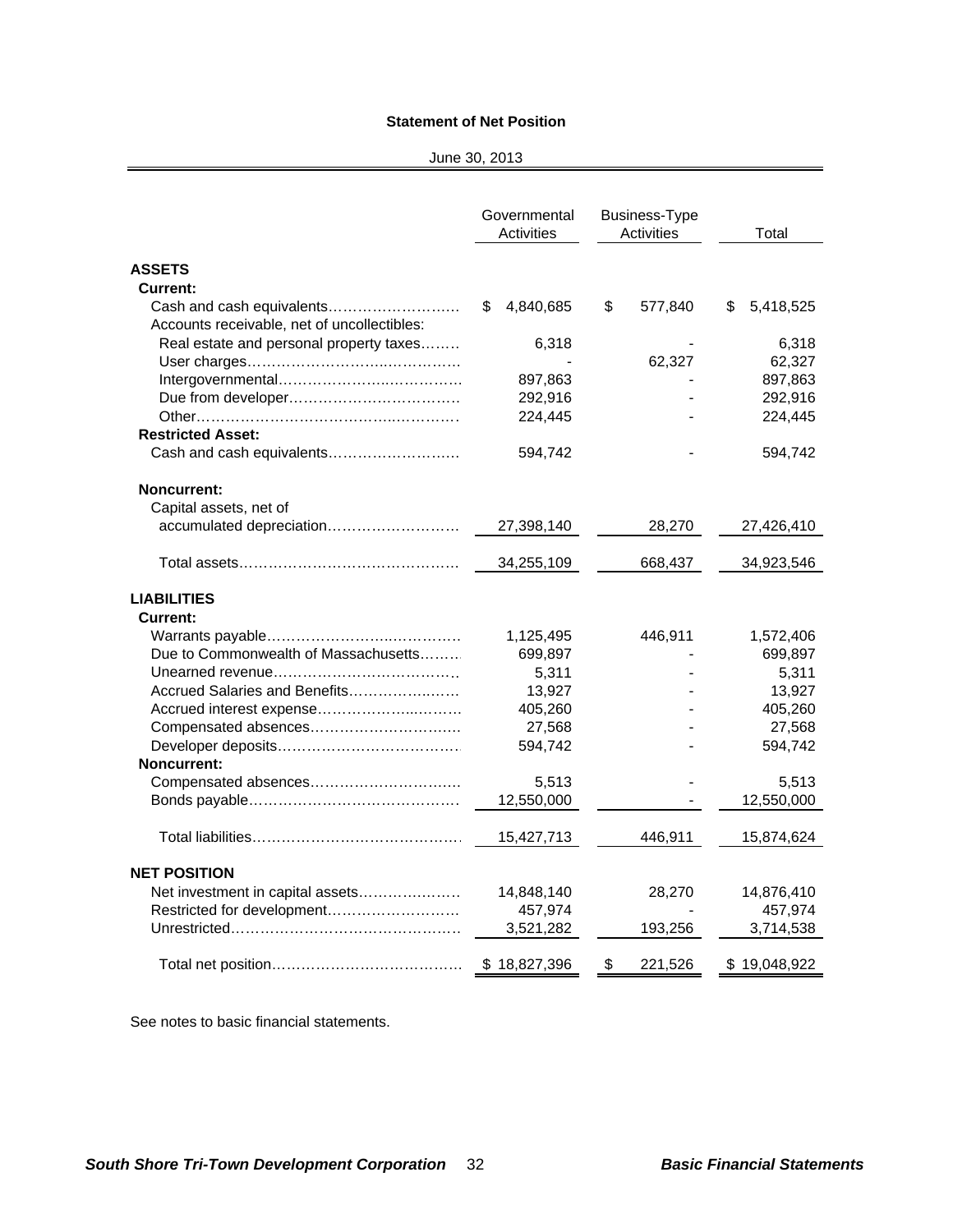|  | <b>Statement of Activities</b> |
|--|--------------------------------|
|--|--------------------------------|

Fiscal Year Ended June 30, 2013

|                                        |              |                          | Program Revenues                         |                                         | Net (Expenses) Revenues and<br>Changes in Net Position |                                    |                 |  |
|----------------------------------------|--------------|--------------------------|------------------------------------------|-----------------------------------------|--------------------------------------------------------|------------------------------------|-----------------|--|
| <b>Functions/Programs</b>              | Expenses     | Charges for<br>Services  | Operating<br>Grants and<br>Contributions | Capital<br>Grants and<br>Contributions  | Governmental<br>Activities                             | <b>Business-Type</b><br>Activities | Total           |  |
| Governmental Activities:               |              |                          |                                          |                                         |                                                        |                                    |                 |  |
| <b>Board of Directors:</b>             |              |                          |                                          |                                         |                                                        |                                    |                 |  |
|                                        | 31,250<br>\$ | \$                       | \$                                       | \$                                      | \$<br>(31, 250)                                        | \$                                 | \$<br>(31, 250) |  |
| Expenses                               | 31,427       |                          |                                          |                                         | (31, 427)                                              |                                    | (31, 427)       |  |
| <b>Chief Executive Officer:</b>        |              |                          |                                          |                                         |                                                        |                                    |                 |  |
| Salaries                               | 208,539      |                          |                                          |                                         | (208, 539)                                             |                                    | (208, 539)      |  |
| Expenses                               | 176,011      |                          | 13,230                                   |                                         | (162, 781)                                             |                                    | (162, 781)      |  |
| Insurance                              | 46,775       |                          |                                          |                                         | (46, 775)                                              |                                    | (46, 775)       |  |
| Finance:                               |              |                          |                                          |                                         |                                                        |                                    |                 |  |
| Salaries                               | 277,724      |                          |                                          |                                         | (277, 724)                                             |                                    | (277, 724)      |  |
|                                        | 99,650       |                          |                                          |                                         | (99, 650)                                              |                                    | (99, 650)       |  |
|                                        | 102,333      |                          |                                          |                                         | (102, 333)                                             |                                    | (102, 333)      |  |
| Information systems expenses           | 11,055       |                          |                                          |                                         | (11, 055)                                              |                                    | (11, 055)       |  |
| Planning Board:                        |              |                          |                                          |                                         |                                                        |                                    |                 |  |
| Salaries                               | 83,989       |                          |                                          |                                         | (83,989)                                               |                                    | (83,989)        |  |
|                                        | 101,375      | 9,727                    |                                          |                                         | (91, 648)                                              |                                    | (91, 648)       |  |
| Pension, benefits, and insurance       | 191,965      |                          |                                          |                                         | (191, 965)                                             |                                    | (191, 965)      |  |
|                                        | 306,338      |                          |                                          |                                         | (306, 338)                                             |                                    | (306, 338)      |  |
| Maintenance of buildings               | 23,945       |                          |                                          |                                         | (23, 945)                                              |                                    | (23, 945)       |  |
| Police and fire inspections            | 250,492      |                          |                                          |                                         | (250, 492)                                             |                                    | (250, 492)      |  |
| Building inspections:                  |              |                          |                                          |                                         |                                                        |                                    |                 |  |
|                                        | 21,190       | 724,840                  |                                          |                                         | 703,650                                                |                                    | 703,650         |  |
|                                        | 1,468        |                          |                                          |                                         | (1,468)                                                |                                    | (1,468)         |  |
| Department of Public Works:            |              |                          |                                          |                                         |                                                        |                                    |                 |  |
| Salaries                               | 68,588       |                          |                                          |                                         | (68, 588)                                              |                                    | (68, 588)       |  |
| Expenses                               | 152,956      |                          |                                          |                                         | (152, 956)                                             |                                    | (152, 956)      |  |
|                                        | 2,275        |                          |                                          |                                         | (2, 275)                                               |                                    | (2, 275)        |  |
| Parkway deficiency                     | 260,897      |                          |                                          |                                         | (260, 897)                                             |                                    | (260, 897)      |  |
| Health services                        | 382          |                          |                                          |                                         | (382)                                                  |                                    | (382)           |  |
|                                        | 5,000        |                          |                                          |                                         | (5,000)                                                |                                    | (5,000)         |  |
| Route 18 improvements                  | 585,089      |                          |                                          | 585,089                                 |                                                        |                                    |                 |  |
| Capital outlay                         |              |                          |                                          | 2,424,658                               | 2,424,658                                              |                                    | 2,424,658       |  |
| Debt service costs                     | 949,094      |                          |                                          |                                         | (949, 094)                                             |                                    | (949, 094)      |  |
| Unallocated depreciation               | 352,829      |                          |                                          |                                         | (352, 829)                                             |                                    | (352, 829)      |  |
|                                        |              |                          |                                          |                                         |                                                        |                                    |                 |  |
| Total Governmental Activities          | 4,342,636    | 734,567                  | 13,230                                   | 3,009,747                               | (585,092)                                              |                                    | (585,092)       |  |
|                                        |              |                          |                                          |                                         |                                                        |                                    |                 |  |
| <b>Business-Type Activities:</b>       |              |                          |                                          |                                         |                                                        |                                    |                 |  |
| Water/Sewer                            | 342,239      | 503,251                  |                                          |                                         |                                                        | 161,012                            | 161,012         |  |
| Total Primary Government  \$ 4,684,875 |              | 1,237,818<br>\$          | 13,230<br>\$                             | \$<br>3,009,747                         | \$<br>(585,092)                                        | \$<br>161,012                      | \$<br>(424,080) |  |
|                                        |              |                          |                                          |                                         |                                                        |                                    |                 |  |
|                                        |              | <b>General Revenues:</b> |                                          |                                         |                                                        |                                    |                 |  |
|                                        |              |                          |                                          | Real estate and personal property taxes | 2,252,569<br>\$                                        | \$                                 | \$<br>2,252,569 |  |
|                                        |              |                          |                                          |                                         | 3,900                                                  |                                    | 3,900           |  |
|                                        |              |                          |                                          |                                         | 111,800                                                |                                    | 111,800         |  |
|                                        |              |                          |                                          |                                         | 626,587                                                |                                    | 626,587         |  |
|                                        |              |                          |                                          |                                         | 27,359                                                 |                                    | 27,359          |  |
|                                        |              |                          |                                          |                                         | 315,926                                                |                                    | 315,926         |  |
|                                        |              |                          |                                          |                                         | 3,338,141                                              | $\overline{\phantom{a}}$           | 3,338,141       |  |
|                                        |              |                          |                                          |                                         | 2,753,049                                              | 161,012                            | 2,914,061       |  |
|                                        |              | Net Position:            |                                          |                                         |                                                        |                                    |                 |  |
|                                        |              |                          |                                          |                                         | 16,074,347                                             | 60,514                             | 16,134,861      |  |
|                                        |              |                          |                                          |                                         | \$18.827.396                                           | \$<br>221,526                      | \$19,048,922    |  |
|                                        |              |                          |                                          |                                         |                                                        |                                    |                 |  |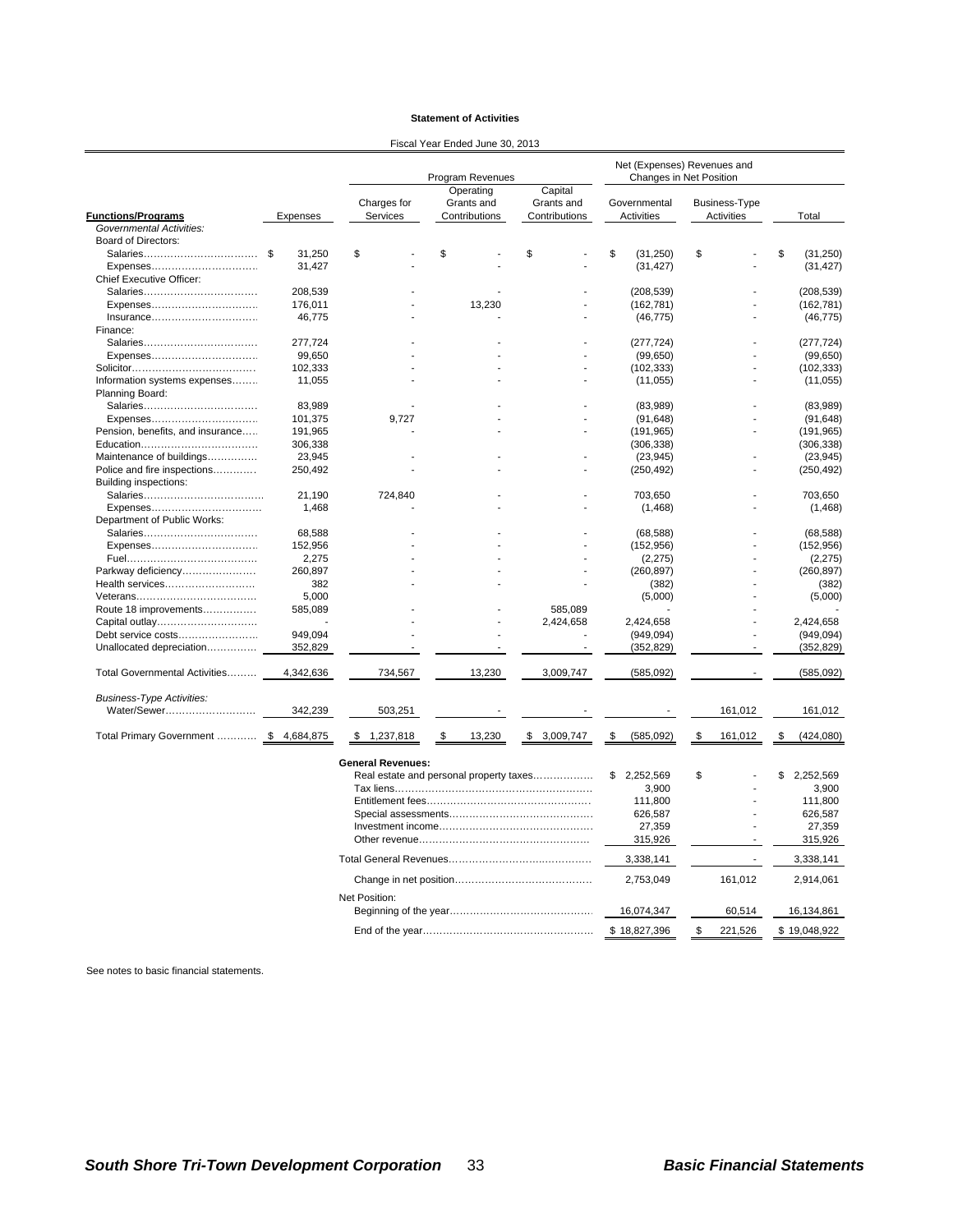## **Balance Sheet** Governmental Funds

June 30, 2013

|                      | General<br>Fund   | Developer<br>Deposit<br>Fund | Multimodal<br>Access Project Mass Highway<br>Fund | Fund            | Infrastructure<br>Acquisition<br>Fund | East/West<br>Parkway<br>Fund | Nonmaior<br>Governmental<br>Funds | Total<br>Governmental<br>Funds |
|----------------------|-------------------|------------------------------|---------------------------------------------------|-----------------|---------------------------------------|------------------------------|-----------------------------------|--------------------------------|
| <b>ASSETS</b>        |                   |                              |                                                   |                 |                                       |                              |                                   |                                |
|                      | \$4,109,370       | \$                           |                                                   |                 | \$ 633,708                            | \$                           | 97.607                            | 4,840,685<br>S                 |
|                      |                   | 594,742                      |                                                   |                 |                                       |                              |                                   | 594.742                        |
| Accounts receivable: | 6.318             |                              |                                                   |                 |                                       |                              |                                   | 6.318                          |
|                      |                   |                              | 391.988                                           | 139.169         |                                       | 366.706                      |                                   | 897.863                        |
|                      | 292,916           |                              |                                                   |                 |                                       |                              |                                   | 292,916                        |
|                      | 222,380           |                              |                                                   |                 |                                       |                              | 2,065                             | 224,445                        |
|                      | \$4,630,984       | \$594,742                    | 391,988<br>\$                                     | 139,169<br>- \$ | \$ 633,708                            | \$<br>366,706                | 99,672                            | 6,856,969<br>-S                |
|                      |                   |                              |                                                   |                 |                                       |                              |                                   |                                |
| <b>LIABILITIES</b>   |                   |                              |                                                   |                 |                                       |                              |                                   |                                |
|                      | 48,504<br>S       | \$                           | 391.988                                           | 139.169         | \$175.734                             | 366,706                      | 3,394                             | 1,125,495<br>S                 |
|                      | 699.897           |                              |                                                   |                 |                                       |                              |                                   | 699,897                        |
|                      | 13,927<br>523,338 |                              |                                                   |                 |                                       |                              |                                   | 13.927<br>525,403              |
|                      | $\sim$            | 594,742                      |                                                   |                 |                                       |                              | 2,065                             | 594,742                        |
|                      |                   |                              |                                                   |                 |                                       |                              |                                   |                                |
|                      | 1,285,666         | 594,742                      | 391,988                                           | 139,169         | 175,734                               | 366,706                      | 5,459                             | 2,959,464                      |
| <b>FUND BALANCES</b> |                   |                              |                                                   |                 |                                       |                              |                                   |                                |
|                      |                   |                              |                                                   |                 | 457,974                               |                              | 94,213                            | 552,187                        |
|                      | 95,609            |                              |                                                   |                 |                                       |                              |                                   | 95,609                         |
|                      | 3,249,709         |                              |                                                   |                 |                                       |                              |                                   | 3,249,709                      |
|                      | 3,345,318         |                              |                                                   |                 | 457,974                               |                              | 94,213                            | 3,897,505                      |
|                      |                   | \$594,742                    | S.<br>391,988                                     | S<br>139,169    | \$ 633,708                            | S<br>366,706                 | 99,672<br>\$.                     | 6,856,969<br>S.                |
|                      |                   |                              |                                                   |                 |                                       |                              |                                   | 3,897,505<br>S                 |
|                      |                   |                              |                                                   |                 |                                       |                              |                                   | 27,398,140                     |
|                      |                   |                              |                                                   |                 |                                       |                              |                                   | 520,092                        |
|                      |                   |                              |                                                   |                 |                                       |                              |                                   |                                |
|                      |                   |                              |                                                   |                 |                                       |                              |                                   | (12,550,000)                   |
|                      |                   |                              |                                                   |                 |                                       |                              | (405, 260)                        |                                |
|                      |                   |                              |                                                   |                 |                                       |                              |                                   | (33,081)                       |
|                      |                   |                              |                                                   |                 |                                       |                              |                                   | \$18,827,396                   |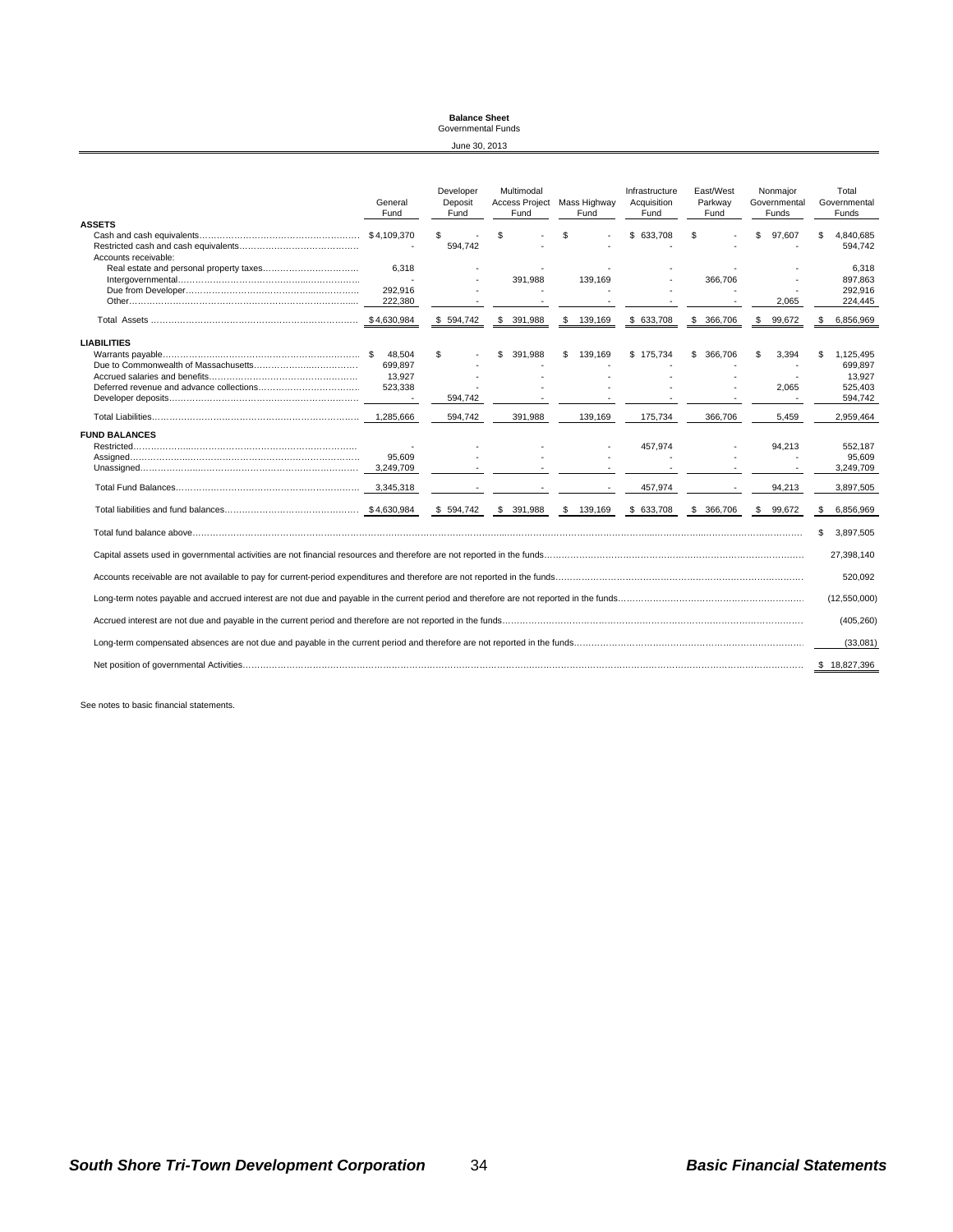Governmental Funds

#### Fiscal Year Ended June 30, 2013

|                                                           | General<br>Fund | Multimodal<br>Access Project Mass Highway<br>Fund | Fund    | Infrastructure<br>Acquisition<br>Fund | East/West<br>Parkway<br>Fund | Nonmajor<br>Governmental<br>Funds | Total<br>Governmental<br>Funds |
|-----------------------------------------------------------|-----------------|---------------------------------------------------|---------|---------------------------------------|------------------------------|-----------------------------------|--------------------------------|
| <b>REVENUES</b>                                           |                 |                                                   |         |                                       |                              |                                   |                                |
|                                                           | \$2,252,569     | \$                                                | \$      | \$                                    | \$                           | \$                                | \$<br>2,252,569                |
|                                                           | 3,900           |                                                   |         |                                       |                              |                                   | 3,900                          |
|                                                           |                 | 2,729,576                                         | 585,089 |                                       | 1,110,090                    | 59,129                            | 4,483,884                      |
|                                                           | 111,800         |                                                   |         |                                       |                              |                                   | 111,800                        |
|                                                           | 208,554         |                                                   |         |                                       |                              | 9,727                             | 218,281                        |
|                                                           | 626,587         |                                                   |         |                                       |                              |                                   | 626,587                        |
|                                                           | 315,926         |                                                   |         |                                       |                              | 11,165                            | 327,091                        |
|                                                           | 27,324          |                                                   |         | 35                                    |                              |                                   | 27,359                         |
|                                                           | 3,546,660       | 2,729,576                                         | 585,089 | 35                                    | 1,110,090                    | 80,021                            | 8,051,471                      |
| <b>EXPENDITURES</b>                                       |                 |                                                   |         |                                       |                              |                                   |                                |
| <b>Board of Directors:</b>                                |                 |                                                   |         |                                       |                              |                                   |                                |
|                                                           | 31.250          |                                                   |         |                                       |                              |                                   | 31,250                         |
|                                                           | 31,427          |                                                   |         |                                       |                              |                                   | 31,427                         |
| <b>Chief Executive Officer:</b>                           |                 |                                                   |         |                                       |                              |                                   |                                |
|                                                           | 208,539         |                                                   |         |                                       |                              |                                   | 208,539                        |
|                                                           | 172,545         |                                                   |         |                                       |                              | 3,466                             | 176,011                        |
|                                                           | 46,775          |                                                   |         |                                       |                              |                                   | 46,775                         |
| Finance:                                                  |                 |                                                   |         |                                       |                              |                                   |                                |
|                                                           | 278,533         |                                                   |         |                                       |                              |                                   | 278,533                        |
|                                                           | 99,650          |                                                   |         |                                       |                              |                                   | 99,650                         |
|                                                           | 100,462         |                                                   |         |                                       |                              | 1,871                             | 102,333                        |
|                                                           | 11,055          |                                                   |         |                                       |                              |                                   | 11,055                         |
| Planning Board:                                           |                 |                                                   |         |                                       |                              |                                   |                                |
|                                                           | 83,989          |                                                   |         |                                       |                              |                                   | 83,989                         |
|                                                           | 88,161          |                                                   |         |                                       |                              |                                   | 88,161                         |
|                                                           | 191,965         |                                                   |         |                                       |                              |                                   | 191,965                        |
|                                                           | 306,338         |                                                   |         |                                       |                              |                                   | 306,338                        |
|                                                           | 23,945          |                                                   |         |                                       |                              |                                   | 23,945                         |
|                                                           | 250,492         |                                                   |         |                                       |                              |                                   | 250,492                        |
| Building inspections:                                     |                 |                                                   |         |                                       |                              |                                   |                                |
|                                                           | 21,190          |                                                   |         |                                       |                              |                                   | 21,190                         |
|                                                           | 1,468           |                                                   |         |                                       |                              |                                   | 1,468                          |
| Department of Public Works:                               |                 |                                                   |         |                                       |                              |                                   |                                |
|                                                           | 68,588          |                                                   |         |                                       |                              |                                   | 68,588                         |
|                                                           | 136,161         |                                                   |         | 13,400                                |                              | 3,395                             | 152,956                        |
|                                                           | 2,275           |                                                   |         |                                       |                              |                                   | 2,275                          |
|                                                           | 260,897         |                                                   |         |                                       |                              |                                   | 260,897                        |
|                                                           | 20              |                                                   |         |                                       |                              | 362                               | 382                            |
|                                                           | 5,000           |                                                   |         |                                       |                              |                                   | 5,000                          |
|                                                           |                 |                                                   | 585,089 |                                       |                              |                                   | 585,089                        |
|                                                           |                 |                                                   |         |                                       |                              |                                   |                                |
|                                                           | 17,413          | 2,729,576                                         |         |                                       | 1,110,090                    | 58,734                            | 3,915,813                      |
|                                                           | 486,313         |                                                   |         | 345,125                               |                              |                                   | 831,438                        |
|                                                           | 2,924,451       | 2,729,576                                         | 585,089 | 358,525                               | 1,110,090                    | 67,828                            | 7,775,559                      |
| Excess/(deficiency) of revenues over/(under) expenditures | 622,209         |                                                   |         | (358, 490)                            |                              | 12,193                            | 275,912                        |
| Other Financing Sources:                                  |                 |                                                   |         |                                       |                              |                                   |                                |
|                                                           | 26,000          |                                                   |         |                                       |                              |                                   | 26,000                         |
|                                                           |                 |                                                   |         |                                       |                              | (26,000)                          | (26,000)                       |
|                                                           |                 |                                                   |         |                                       |                              |                                   |                                |
|                                                           | 26,000          |                                                   |         |                                       |                              | (26,000)                          |                                |
|                                                           | 648,209         |                                                   |         | (358, 490)                            |                              | (13, 807)                         | 275,912                        |
|                                                           | 2,697,109       |                                                   |         | 816,464                               |                              | 108,020                           | 3,621,593                      |
|                                                           | \$3,345,318     | \$                                                | \$      | \$<br>457.974                         | S                            | \$<br>94,213                      | 3.897.505                      |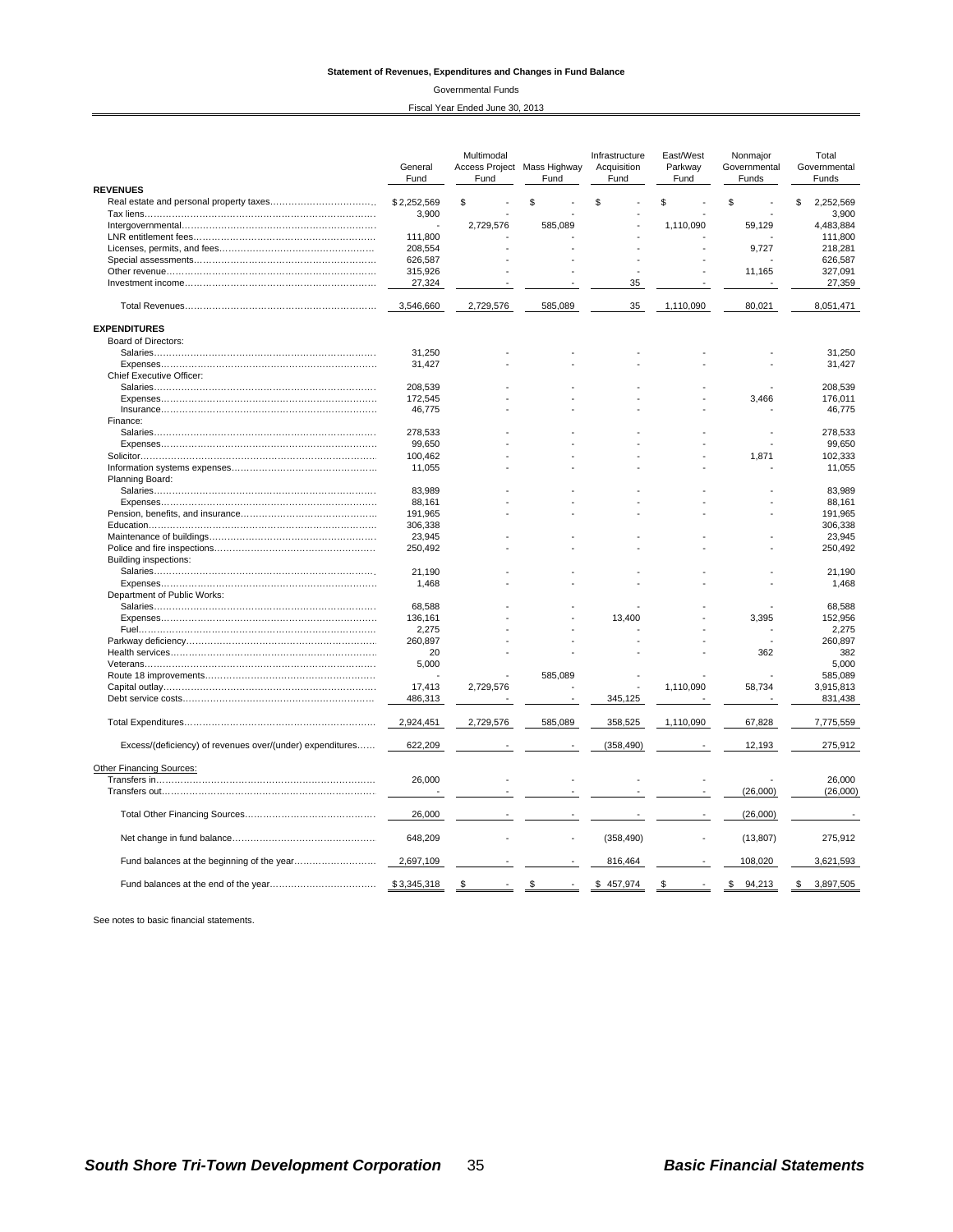#### **RECONCILIATION OF THE STATEMENT OF REVENUES, EXPENDITURES, AND CHANGES IN FUND BALANCES OF GOVERNMENTAL FUNDS TO THE STATEMENT OF ACTIVITIES**

FISCAL YEAR ENDED JUNE 30, 2013

|                                                                                                                                                                                                                                                                                                                                                                                                                                                                                                   |                   | \$<br>275.912 |
|---------------------------------------------------------------------------------------------------------------------------------------------------------------------------------------------------------------------------------------------------------------------------------------------------------------------------------------------------------------------------------------------------------------------------------------------------------------------------------------------------|-------------------|---------------|
| Governmental funds report capital outlays as expenditures. However, in the<br>Statement of Activities the cost of those assets is allocated over their<br>estimated useful lives and reported as depreciation expense.                                                                                                                                                                                                                                                                            |                   |               |
|                                                                                                                                                                                                                                                                                                                                                                                                                                                                                                   | 3,915,813         |               |
|                                                                                                                                                                                                                                                                                                                                                                                                                                                                                                   | (352, 829)        |               |
|                                                                                                                                                                                                                                                                                                                                                                                                                                                                                                   |                   | 3,562,984     |
| Revenues in the Statement of Activities that do not provide current financial<br>resources are fully deferred in the Statement of Revenues, Expenditures and<br>Changes in Fund Balances. Therefore, the recognition of revenue for various<br>types of accounts receivable (i.e., real estate and personal property, motor<br>vehicle excise, etc.) differ between the two statements. This amount represents<br>Some expenses reported in the Statement of Activities do not require the use of |                   | (969,000)     |
| current financial resources and, therefore, are not reported as expenditures<br>in the governmental funds.                                                                                                                                                                                                                                                                                                                                                                                        |                   |               |
|                                                                                                                                                                                                                                                                                                                                                                                                                                                                                                   | 809<br>(117, 656) |               |
|                                                                                                                                                                                                                                                                                                                                                                                                                                                                                                   |                   | (116, 847)    |
|                                                                                                                                                                                                                                                                                                                                                                                                                                                                                                   |                   | 2,753,049     |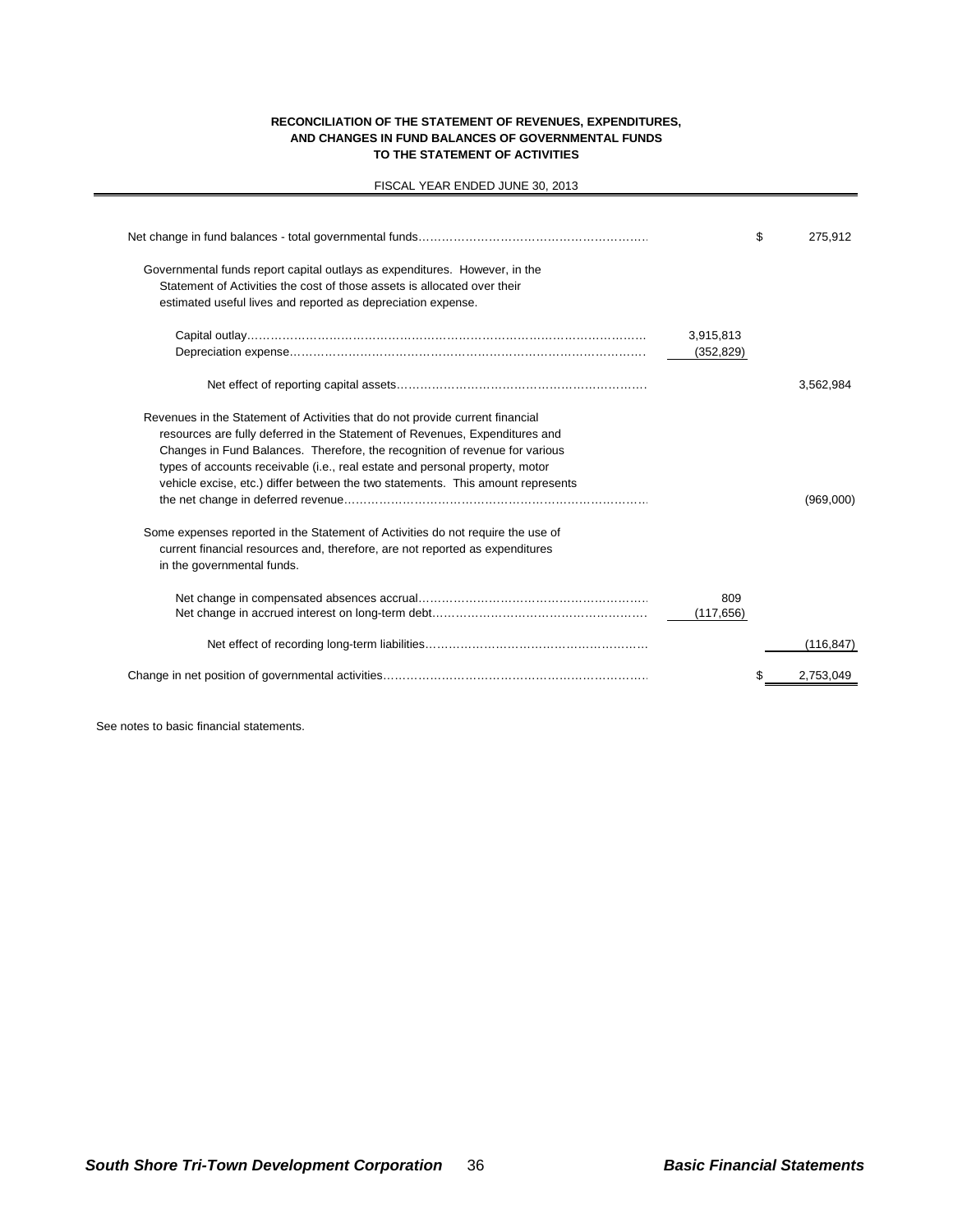## **Statement of Net Position**

Proprietary Funds

|                                                 | <b>Business-type Activities</b><br><b>Enterprise Funds</b> |                     |  |
|-------------------------------------------------|------------------------------------------------------------|---------------------|--|
|                                                 |                                                            | Water/Sewer<br>Fund |  |
| <b>ASSETS</b>                                   |                                                            |                     |  |
| Current:                                        | \$                                                         | 577,840<br>62,327   |  |
|                                                 |                                                            | 640,167             |  |
| <b>Noncurrent:</b>                              |                                                            |                     |  |
| Capital assets, net of accumulated depreciation |                                                            | 28,270              |  |
|                                                 | - \$                                                       | 668,437             |  |
| <b>LIABILITIES</b><br>Current:                  |                                                            |                     |  |
|                                                 |                                                            | 446,911             |  |
| <b>NET POSITION</b>                             |                                                            |                     |  |
|                                                 |                                                            | 28,270              |  |
|                                                 |                                                            | 193,256             |  |
|                                                 | - 5                                                        | 221,526             |  |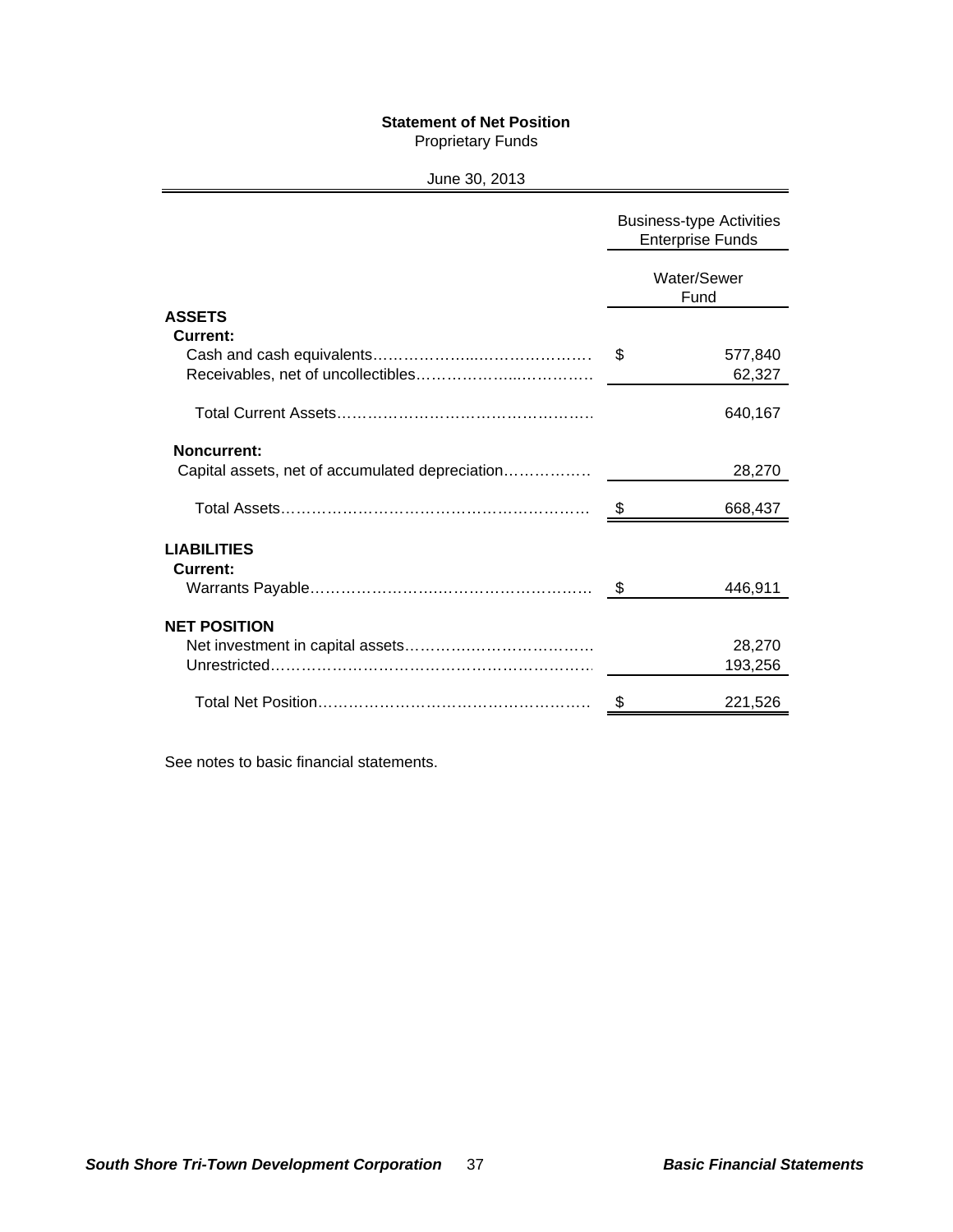## **Statement of Revenues, Expenses and Changes in Fund Net Position**

Proprietary Funds

|                                   | <b>Business-type Activities -</b><br><b>Enterprise Funds</b> |                   |  |
|-----------------------------------|--------------------------------------------------------------|-------------------|--|
|                                   | Water/Sewer<br>Fund                                          |                   |  |
| <b>OPERATING REVENUES:</b>        | \$                                                           | 448,015<br>52,009 |  |
| TOTAL OPERATING REVENUE           |                                                              | 500,024           |  |
| <b>OPERATING EXPENSES:</b>        |                                                              | 341,253<br>986    |  |
| TOTAL OPERATING EXPENSES          |                                                              | 342,239           |  |
| OPERATING INCOME (LOSS)           |                                                              | 157,785           |  |
| NONOPERATING REVNUES (EXPENSES):  |                                                              | 3,227             |  |
| CHANGE IN NET POSITION            |                                                              | 161,012           |  |
| NET POSITION AT BEGINNING OF YEAR |                                                              | 60,514            |  |
| NET POSITION AT END OF YEAR       |                                                              | 221,526           |  |

Fiscal Year Ended June 30, 2013

See notes to basic financial statements.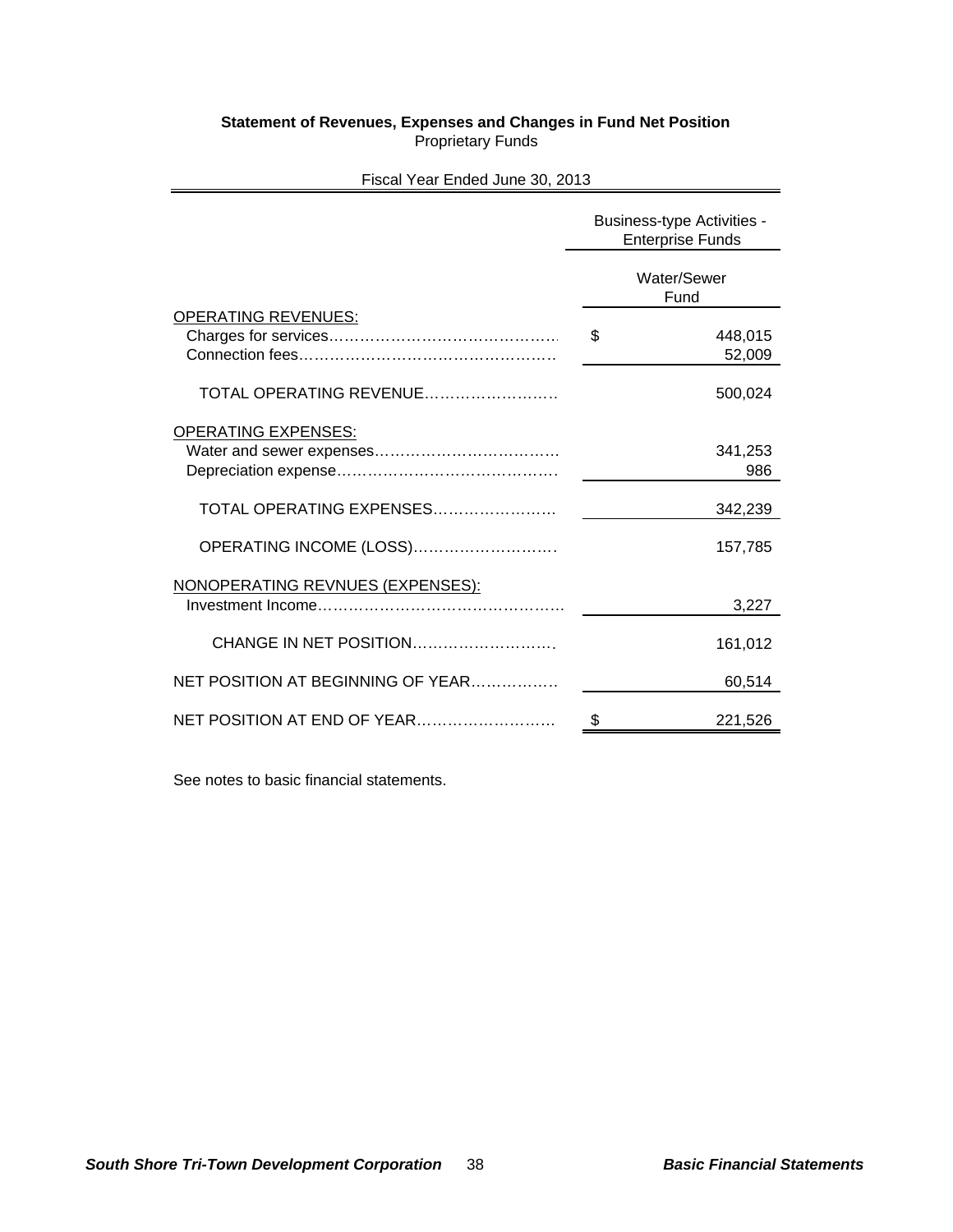## **Statement of Cash Flows**

Proprietary Fund

## June 30, 2013

|                                                                                                                                                                                                   |                            | <b>Business-type Activities</b><br><b>Enterprise Funds</b> |
|---------------------------------------------------------------------------------------------------------------------------------------------------------------------------------------------------|----------------------------|------------------------------------------------------------|
|                                                                                                                                                                                                   |                            | Water/Sewer<br>Fund                                        |
| <b>CASH FLOWS FROM OPERATING ACTIVITIES:</b>                                                                                                                                                      | \$                         | 529,817<br>(324, 253)<br>(17,000)                          |
|                                                                                                                                                                                                   |                            | 188,564                                                    |
| CASH FLOWS FROM CAPITAL AND RELATED FINANCING ACTIVITIES                                                                                                                                          |                            | (19, 450)                                                  |
| CASH FLOWS FROM INVESTING ACTIVITIES                                                                                                                                                              |                            | 3,227                                                      |
|                                                                                                                                                                                                   |                            | 172,341                                                    |
| CASH AND CASH EQUIVALENTS AT BEGINNING OF YEAR                                                                                                                                                    |                            | 405,499                                                    |
|                                                                                                                                                                                                   | $\boldsymbol{\mathsf{\$}}$ | 577,840                                                    |
| RECONCILIATION OF OPERATING INCOME TO<br>NET CASH FROM OPERATING ACTIVITIES:                                                                                                                      |                            |                                                            |
|                                                                                                                                                                                                   | \$                         | 157,785                                                    |
| Adjustments to reconcile operating income (loss) to net<br>cash from operating activities:<br>Depreciation<br>Adjustments to reconcile operating income to<br>net cash from operating activities: |                            | 986                                                        |
|                                                                                                                                                                                                   |                            | (35,099)<br>64,892                                         |
|                                                                                                                                                                                                   |                            | 30,779                                                     |
|                                                                                                                                                                                                   | \$                         | 188,564                                                    |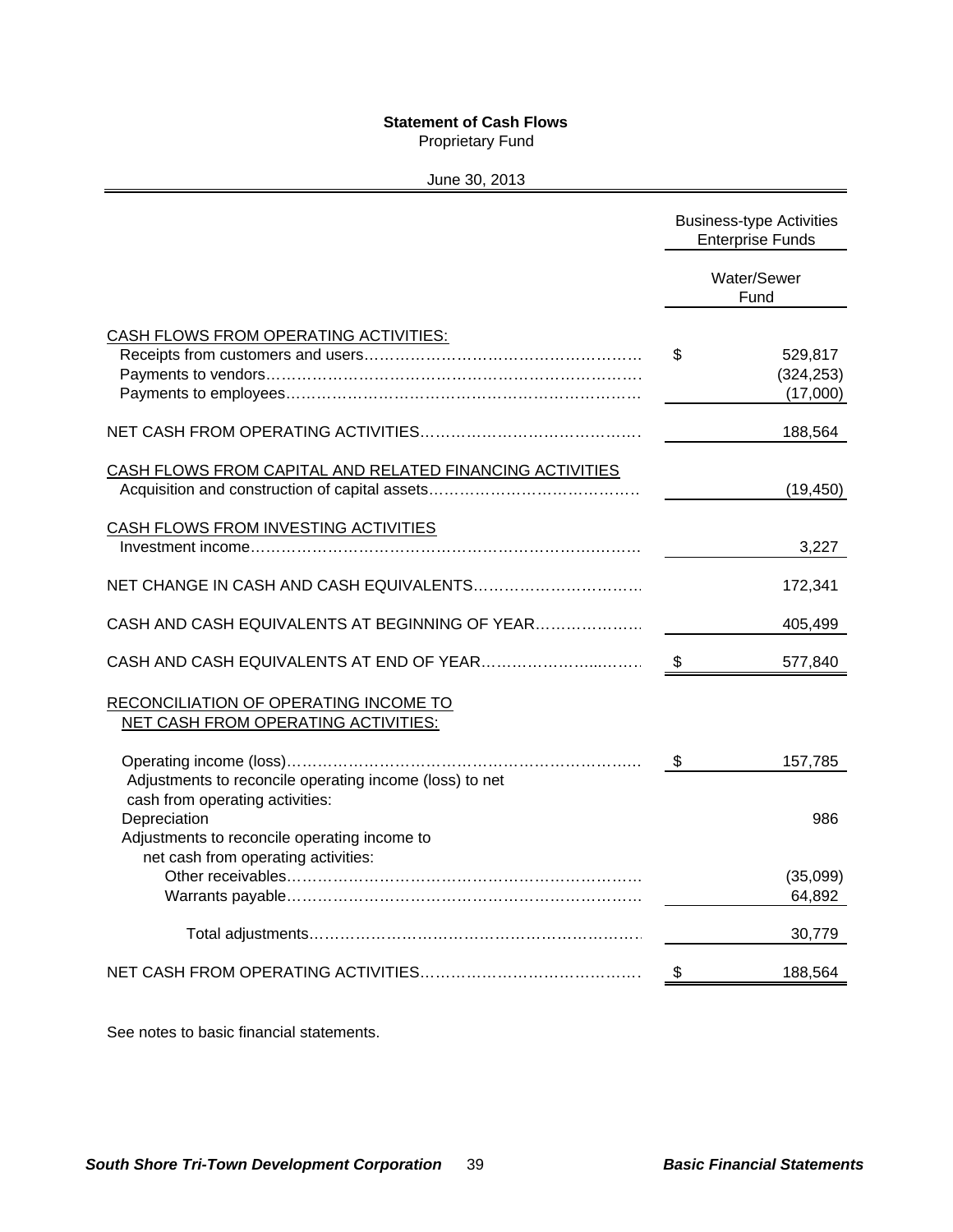## **Fiduciary Funds**

Statement of Fiduciary Net Position

| June 30, 2013 |  |
|---------------|--|
|---------------|--|

|                    | Agency<br><b>Funds</b> |
|--------------------|------------------------|
| <b>ASSETS</b>      |                        |
| CURRENT:           |                        |
|                    | \$<br>33,905           |
|                    | 24,751                 |
|                    |                        |
|                    | 58,656                 |
|                    |                        |
| <b>LIABILITIES</b> |                        |
|                    | 58,656                 |
|                    |                        |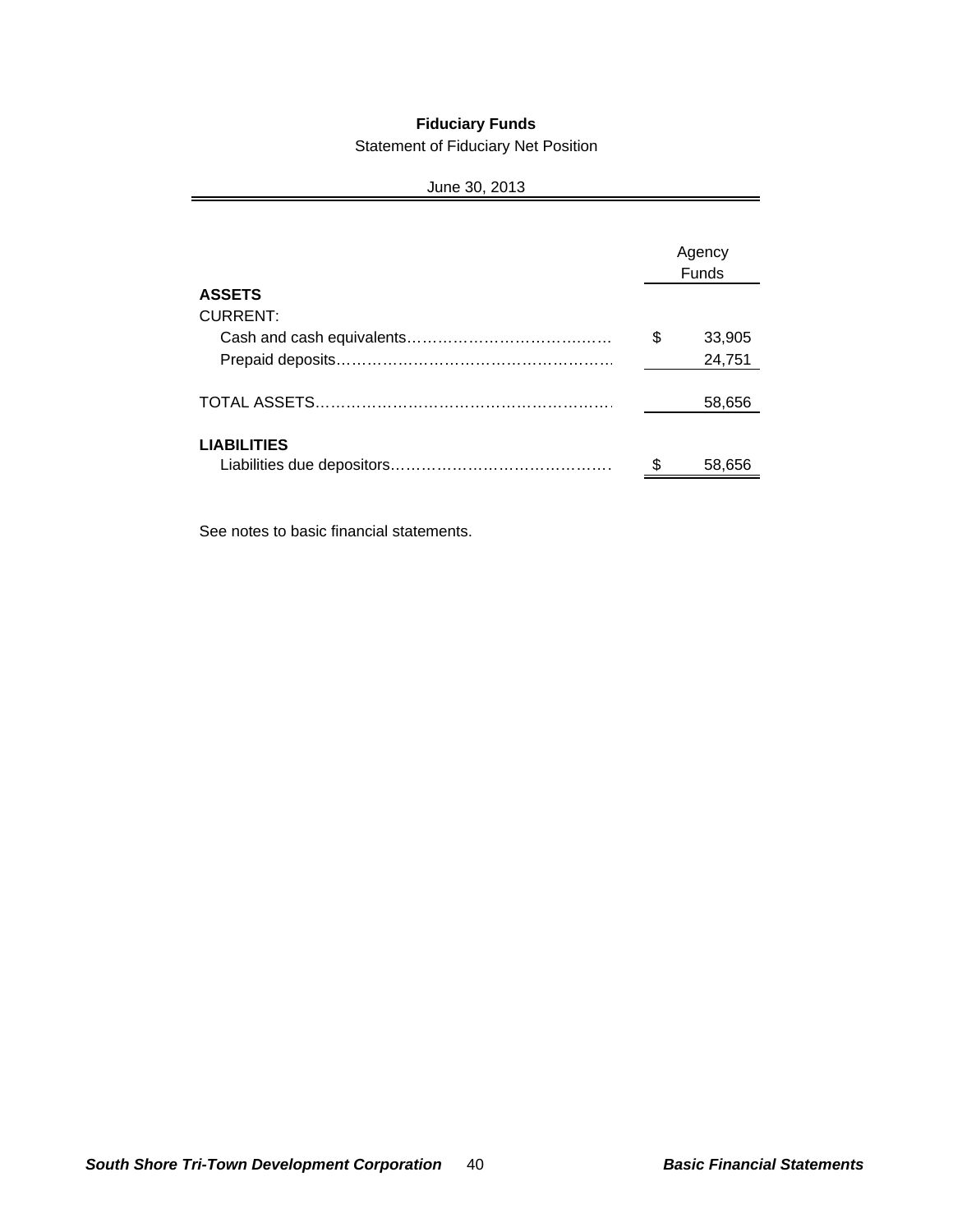#### **NOTE 1 -SUMMARY OF SIGNIFICANT ACCOUNTING POLICIES**

Accounting policies and financial reporting practices for the South Shore Tri-Town Development Corporation (SSTTDC) are prescribed by the Office of the State Auditor in accordance with the Corporation's enabling legislation, Chapter 301 of the Acts of 1998, as amended in August 2008. The significant accounting policies are described herein.

#### **Reporting Entity**

The Corporation was established on August 14, 1998 through its enabling legislation Chapter 301 of the Acts of 1998, as amended in August of 2008 in Chapter 303, Section 36. The purpose of the legislation is to promote the expeditious and orderly conversion and redevelopment of the closed Naval Air Station, located on approximately 1,450 acres in the Towns of Abington, Rockland and Weymouth, for nonmilitary purposes, including but not limited to, commercial, housing, industrial, institutional, educational, governmental, recreational, conservation or manufacturing uses. In order to achieve these objectives the Corporation was given full powers and authority to carry out the purposes of this Act. The former Naval Air Station is being developed into a community to be named *"SouthField''.*

The Corporation operates under the direction of the Board of Directors. Policy-making and legislative authority are vested in the Board of Directors. The Board of Directors is responsible, among other things, for adopting the budget and hiring staff. The Board of Directors hired a Chief Executive Officer who is responsible for carrying out the policies of the Board of Directors and for overseeing the day-to-day operation of the Corporation. The Board of Directors are appointed for a 5 year term (staggered at initial appointment) by the towns of Abington, Rockland and Weymouth.

The Corporation is not a City or a Town and its existence is limited by Statute. The Corporation is a special purpose government that will cease to exist upon completion of the development, or upon repayment or transfer of any outstanding indebtedness, but in no case will the Corporation exist under current legislation beyond December 31, 2053, unless an extension is provided. During the period of existence, it has the ability to exercise most powers of a municipality on behalf of the three local Towns. After the termination of the Corporation, the powers and duties assigned to the Corporation will revert back to each of the three Towns.

The Corporation is required to distribute all remaining tax revenues (excess revenues) to the Towns according to the formula set forth the in the Enabling Legislation after payment of all of its operating, investments and financing obligations, including debt service, reserves and other such payments as may be required by the applicable documentation for the Corporation's bonds or other borrowings.

Based on the requirements of GASB Statement No. 39, there are no component units for the Corporation to report.

#### **Basis of Presentation**

The accompanying financial statements include all the financial transactions of the Corporation for the year ended June 30, 2013 and are presented in accordance with Statement No. 34 of the Governmental Accounting Standards Board; *Basic Financial Statements- and Management's Discussion and Analysis- for State and Local Governments.*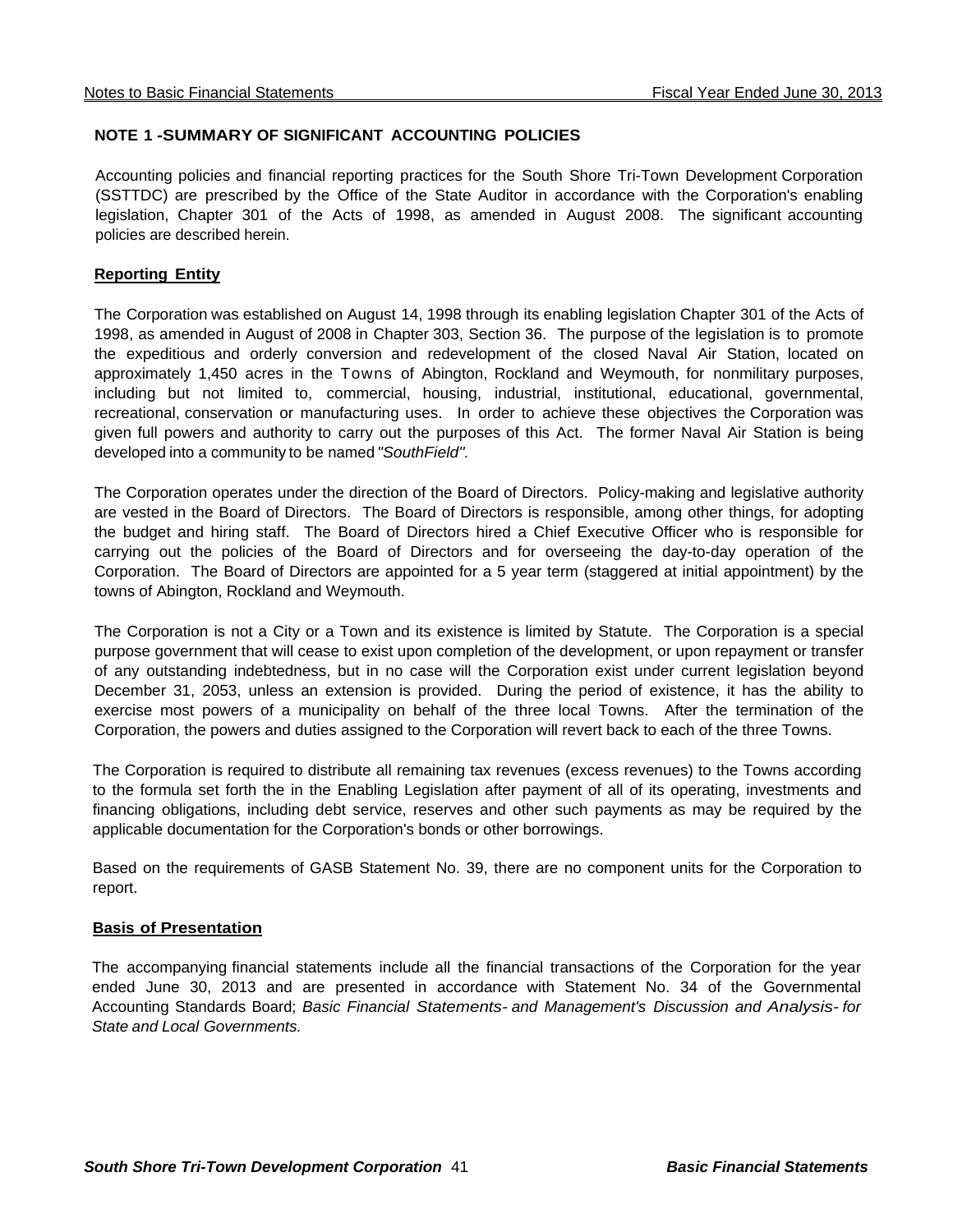#### **Government-Wide Statements**

Included in the basic financial statements are two government-wide statements. Neither fiduciary funds nor component units that are fiduciary in nature are included.

- **1. Statement of Net position**: The basic government-wide statement of position is the statement of net position. The statement uses a net asset format (i.e., assets  $-$  liabilities  $=$  net position). The statement reports all assets and liabilities related to governmental activities.
- **2. Statement of Activities:** The other governmental-wide financial statement is the statement of activities. This is the operating statement. The statement uses a net cost format. The statement first reports the total costs of a government's various functions or programs from all funding sources such as Administration or Pre-Development. The statement then shows how a portion of the cost is financed by charges for services or by related grants and contributions. The difference between these two elements is then reported as the net cost that must be financed through the Corporation's own resources (e.g., interest income and non-program-related revenue).

#### **Measurement Focus and Basis of Accounting of the Government-Wide Financial Statements**

The statement of net position and the statement of activities are prepared using the economic resources measurement focus and the accrual basis of accounting. Revenues, expenses, gains, losses, assets, and liabilities resulting from exchange and exchange-like transactions are recognized when the exchange takes place and are recognized in accordance with the requirements of GASB Statement No. 33, Accounting and Financial Reporting for Nonexchange Transactions.

#### **Fund Financial Statements**

In addition to the government-wide statements, financial transactions of the Corporation are recorded on a fund perspective in the following funds. The financial transactions of the Corporation are reported in individual funds in the fund financial statements. Each fund is accounted for by providing a separate set of self-balancing accounts that comprises its assets, liabilities, reserves, fund balances, revenues and expenditures/expenses. The various funds are reported by generic classification within the financial statements.

The Corporation uses the following fund types:

#### *Major Funds*

- General Fund reflects the financial transactions related to general governmental activities, which are not otherwise accounted for in another fund. Included in the General Fund is the unassigned fund balance, the amount by which unrestricted cash, accounts receivable, and other assets exceed liabilities and reserves.
- Developer Deposit Fund is a special revenue fund that is used to account for the deposits held by the Corporation for entitlement fees paid in advance.
- Multimodal Access Project Fund is a special revenue fund that is used to design and construct access improvements and intermodal facilities at the former South Weymouth Naval Air Station.
- Mass Highway Fund is a special revenue fund that is used to account for the grants received for the improvements made to Route 18.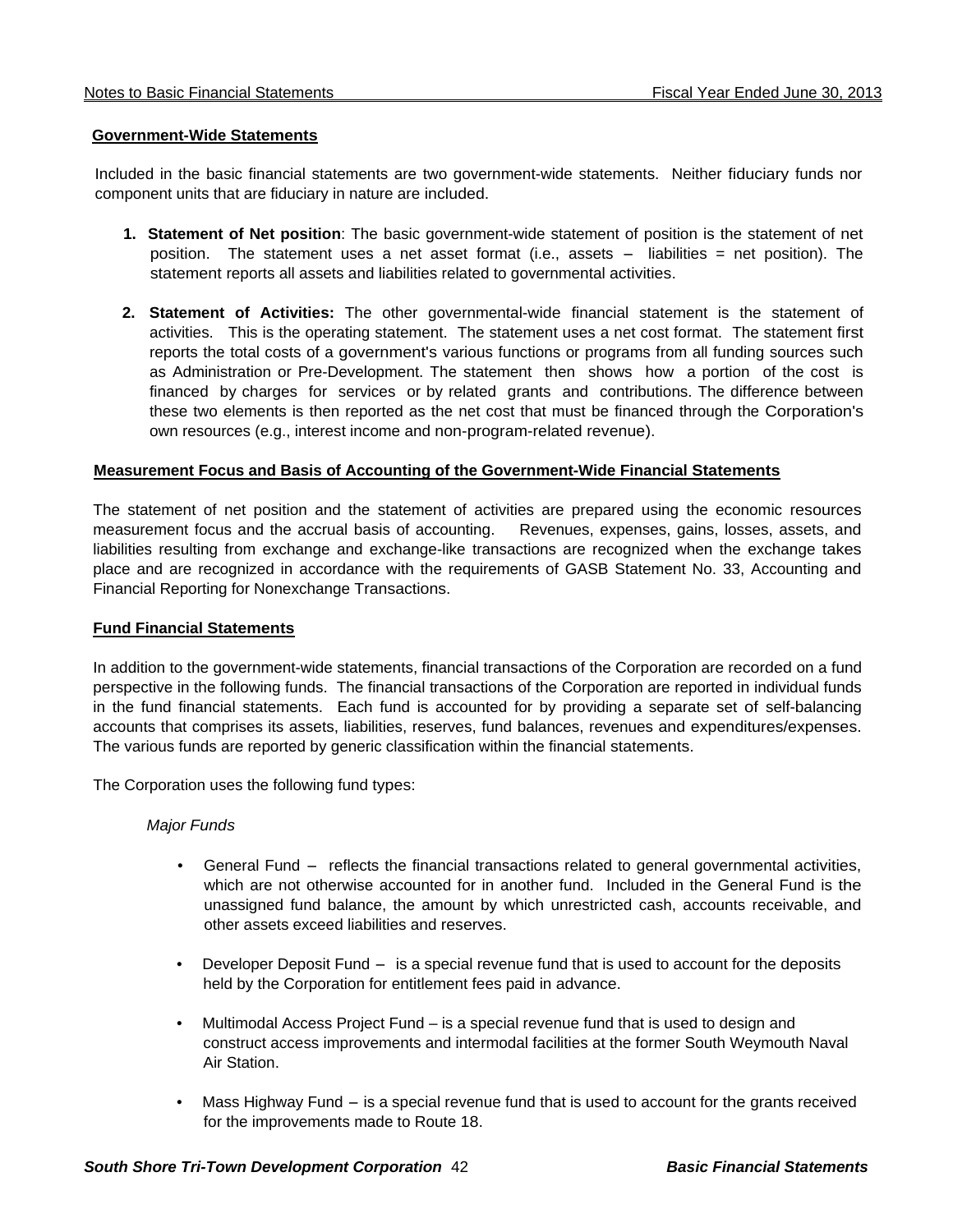- Infrastructure Acquisition Fund  $-$  is a capital project fund that is used to account for the purchase of the infrastructure from the Master Developer.
- East/West Parkway Fund is a capital project fund that is used to account for the construction of the East/West Parkway.

#### *Nonmajor Funds*

- Special revenue funds are used to account for the proceeds of specific revenue sources that are restricted or committed to expenditures for specified purposes other than debt service and capital projects.
- Capital projects funds are used to account for all financial resources that are restricted, committed, or assigned to expenditure for capital outlays.

#### Proprietary Fund Category

Proprietary funds are those that are accounted for on the flow of economic resources measurement focus and use the accrual basis of accounting. Under this method, revenues are recorded when earned and expenses are recorded at the time liabilities are incurred.

#### *Enterprise Funds*

Enterprise funds are used to account for those operations that are financed and operated in a manner similar to private business or where the Corporation has decided that the determination of revenues earned, costs incurred and/or net income is necessary for management accountability. The Corporation has one Enterprise Fund that is used to account for the Corporation's water and sewer activities.

#### *Internal Service Funds*

Internal service funds are used to account for the financing of goods or services provided by an activity to other departments, funds or component units of the Corporation on a cost- reimbursement basis. Currently, the Corporation does not utilize internal service funds.

#### Fiduciary Funds

Fiduciary fund financial statements are reported using the flow of economic resources measurement focus and use the accrual basis of accounting. Fiduciary funds are used to account for assets held in a trustee capacity for others that cannot be used to support the governmental programs.

The agency fund is used to account for assets held in a purely custodial capacity and apply the accrual basis of accounting but do not have a measurement focus.

The emphasis in fund financial statements is on the major funds in either the governmental or businesstype activities categories. Nonmajor funds by category are summarized into a single column. GASB No. 34 sets forth minimum criteria (percentage of the assets, liabilities, revenues or expenditures/expenses of either fund category or the governmental and enterprise combined) for the determination of major funds. The Corporation may electively add funds, as major funds, which have specific community focus. The nonmajor funds are combined in a column in the fund financial statements.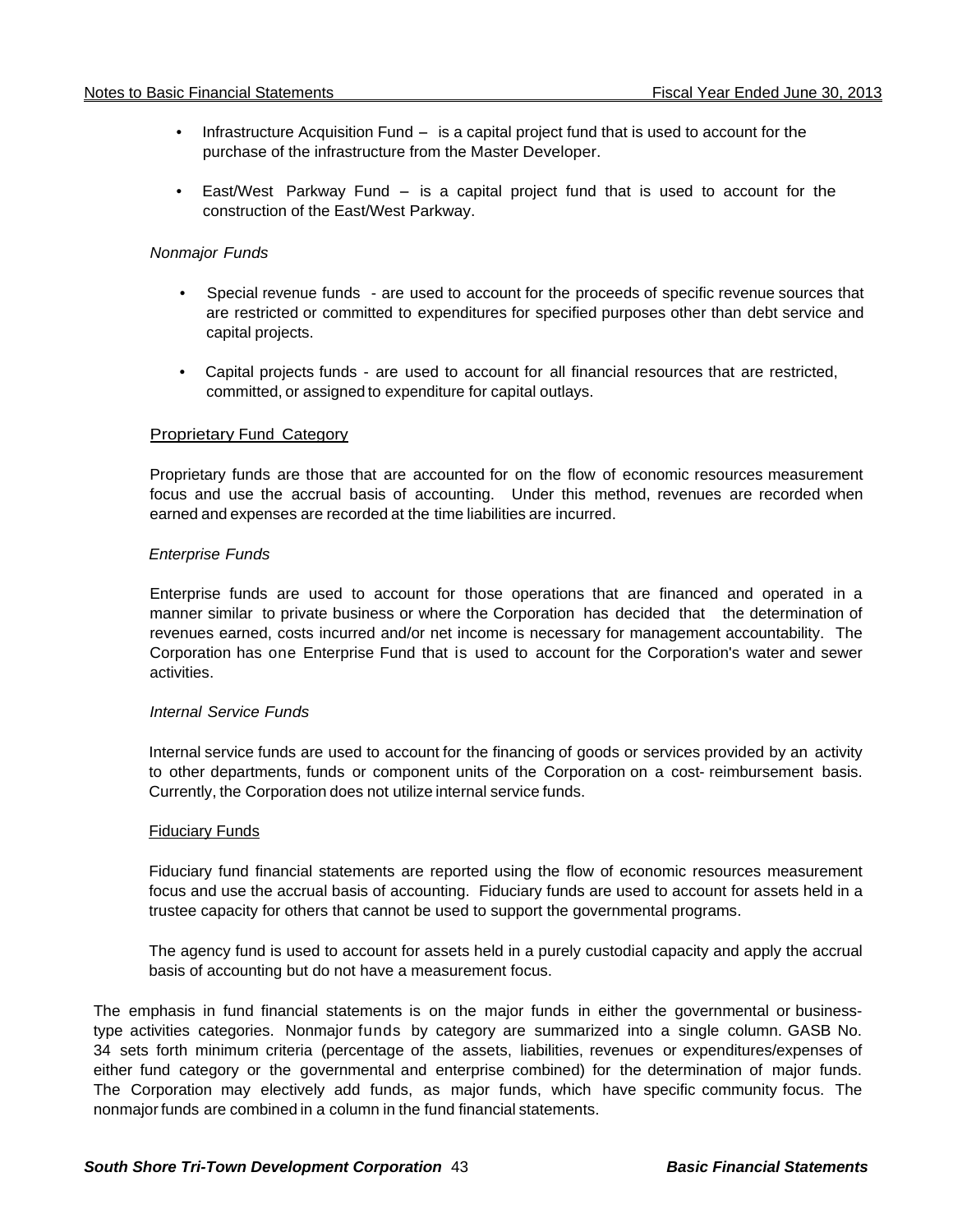#### **Accounting for Revenues**

The accounts of the Governmental Fund Category are reported on the modified accrual basis of accounting. Under the modified accrual basis of accounting, revenues are recognized in the accounting period in which they become available and measurable. All revenues are accounted for on the accrual basis within the Government-wide financial statements and Proprietary Fund financial statements. Property taxes are recognized as revenues in the year for which they are levied. Grants and similar items are recognized as revenue as soon as all eligibility requirements imposed by the provider have been met.

Real estate and property tax revenues are considered available if they are collected within 60 days after fiscal year end. Investment income is susceptible to accrual. Other receipts and tax revenues become measurable and available when the cash is received and are recognized as revenue at that time.

#### **Accounting for Expenditures/Expenses**

The expenditure accounts of the General, Major and Nonmajor Funds are reported on the modified accrual basis of accounting and are recognized in the accounting period in which a liability is incurred, if measurable. Disbursements for material and supply inventories are considered expenditures rather than assets at the time of purchase since they are not material. All expenses are accounted for on the accrual basis within the Government-wide financial statements and Proprietary Fund financial statements.

#### **Cash and Cash Equivalents**

Cash and cash equivalents are considered to be cash on hand, demand deposits and short-term investments with an original maturity of three months or less from the date of acquisition.

Investments are carried at fair value. Fair value is based on quoted market price. All of the Corporation's investments are currently in government money market accounts. Therefore, the investments of the Corporation have been reported as cash and cash equivalents. Additional cash and investment disclosures are presented in these Notes.

#### **Internal Activity Elimination**

During the course of operations, numerous transactions occur between individual funds that may result in amounts owed between funds. Those related to goods and services type transactions are classified as "due to and from other funds." Short-term interfund loans are reported as "interfund receivables and payables." Long-term interfund loans (noncurrent portion) are reported as "advances from and to other funds." Interfund receivables and payables between funds within governmental activities are eliminated in the Statement of Net position.

#### **Receivables**

Receivables consist of all revenues earned at year-end and not yet received, net of an allowance for uncollectible amounts. Allowances for uncollectible accounts receivable are based upon historical trends and the periodic aging of accounts receivable. The Corporation classifies outstanding personal property taxes three years or more as uncollectible for financial reporting purposes. Outstanding real estate taxes are secured by tax liens, and therefore considered to be fully collectible.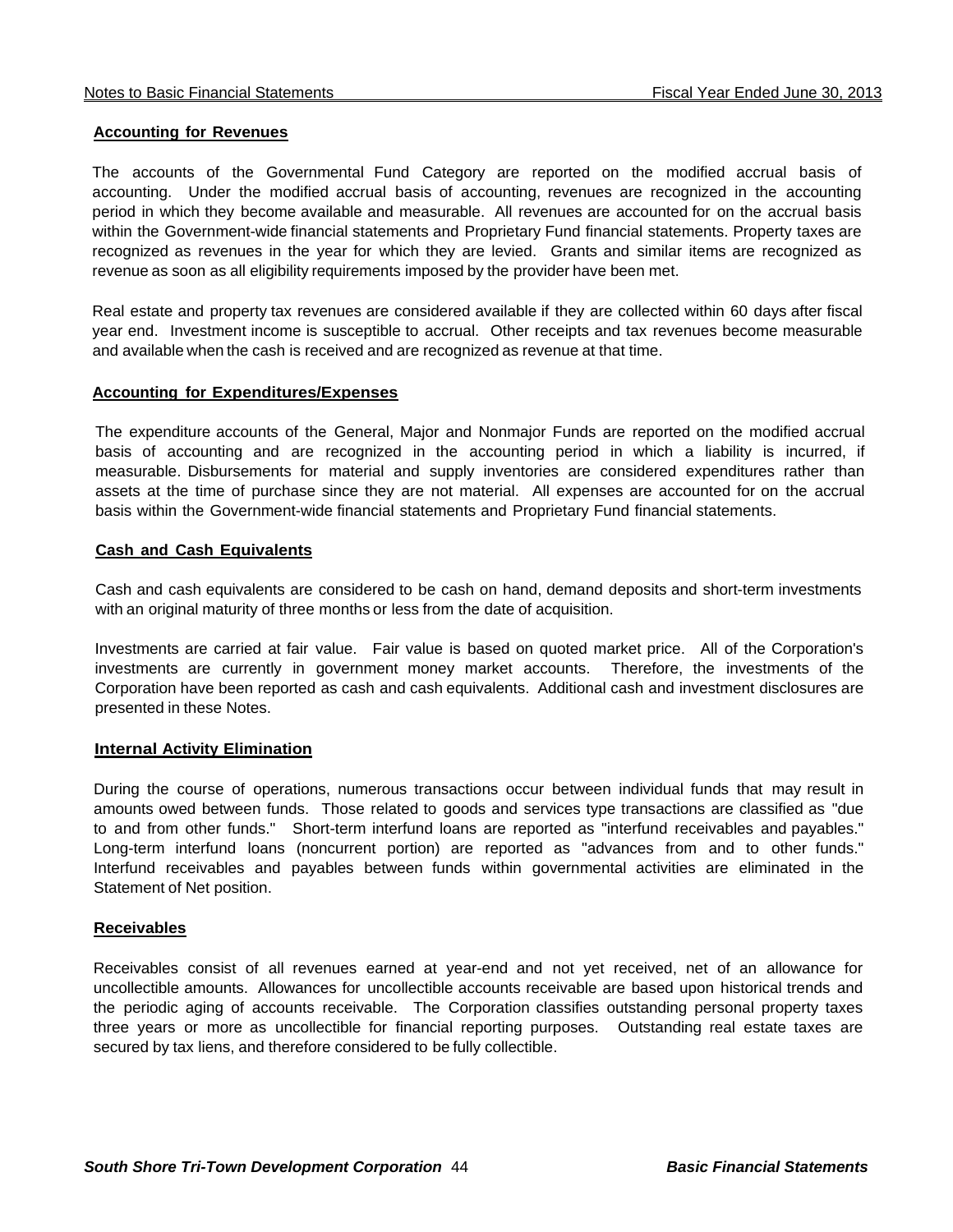#### **Accounting for Capital Assets**

The Corporation's policy is to capitalize and depreciate fixed assets over the following estimated service lives on a straight-line basis for any asset with a cost greater than \$1,000 and a useful life greater than oneyear.

|                         | Estimated<br>Useful<br>Life |
|-------------------------|-----------------------------|
| Capital Asset Type      | (in years)                  |
|                         |                             |
| Leasehold Improvements  |                             |
|                         | $3 - 7$                     |
| Machinery and equipment | $3 - 7$                     |
|                         | 30                          |

Infrastructure and other capital assets reporting policies will be developed as each type of asset is acquired. The Corporation records capital assets at cost or estimates current market value for donated assets. The Corporation's policy is to record no depreciation expense for assets transferred to the Developer in the year of transfer. In the fund financial statements, capital assets used in governmental fund operations are accounted for as capital outlay expenditures of the governmental fund upon acquisition.

#### **Deferred Outflows/Inflows of Resources**

#### *Government-Wide Financial Statements (Net Position)*

In addition to assets, the statement of financial position will sometimes report a separate section for deferred outflows of resources. This separate financial statement element, *deferred outflows of resources*, represents a consumption of net position that applies to a future period(s) and so will *not* be recognized as an outflow of resources (expense/expenditure) until then. The Corporation only has one item that qualifies for reporting in this category. It is the deferred charge on refunding reported in the government-wide statement of net position. A deferred charge on refunding results from the difference in the carrying value of refunded debt and its reacquisition price. This amount is deferred and amortized over the shorter of the life of the refunded or refunding debt.

In addition to liabilities, the statement of financial position will sometimes report a separate section for deferred inflows of resources. This separate financial statement element, *deferred inflows of resources,* represent an acquisition of net position that applies to a future period(s) and so will not be recognized as an inflow of resources (revenue) until that time. The Corporation has only one type of item, which arises only under a modified accrual basis of accounting that qualifies for reporting in the category. Accordingly, the item, *unavailable revenue*, is reported only in the governmental funds balance sheet. The governmental funds report unavailable revenues from two sources: property taxes and special assessments. These amounts are deferred and recognized as an inflow of resources in the period that the amounts become available.

SSTTDC had no items classified within these deferred categories at June 30, 2013.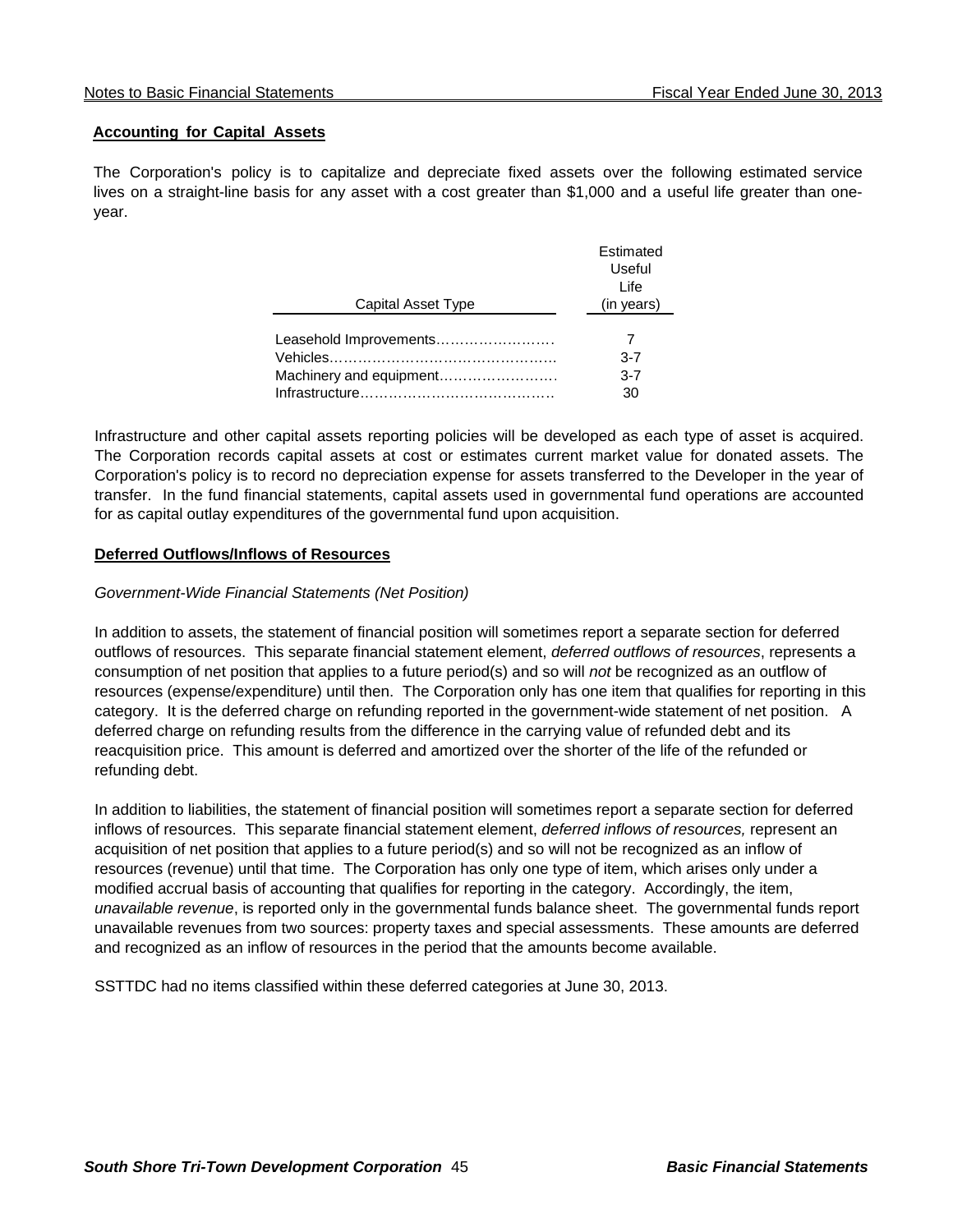#### **Net Position Flow Assumption**

#### *Government-Wide Financial Statements (Net Position)*

Sometimes the Corporation will fund outlays for a particular purpose from both restricted (e.g., restricted bond or grant proceeds) and unrestricted resources. In order to calculate the amounts to report as restricted – net position and unrestricted – net position in the government-wide and proprietary fund financial statements, a flow assumption must be made about the order in which the resources are considered to be applied. It is the Corporation's policy to consider restricted – net position to have been depleted before unrestricted – net position is applied.

#### **Long-term Obligations**

The accounting treatment of long-term obligations depends on whether the assets are used in governmental fund operations or proprietary fund operations and whether they are reported in the government-wide or fund financial statements.

All long-term obligations to be repaid from governmental and business-type resources are reported as liabilities in the government-wide statements. Long-term obligations consist of bonds payable and accrued compensated absences.

Long-term obligations for governmental funds are not reported as liabilities in the fund financial statements. Debt proceeds are reported as other financing sources and payment of principal and interest reported as expenditures. The accounting for proprietary funds is the same in the fund statements as it is in the government-wide statements.

#### **Other Postemployment Benefits**

SSTTDC has three employees currently eligible to receive other postemployment benefits upon retirement, for which an amount was not determined as of June 30, 2013. The liability is not deemed to be material to the financial statements.

#### **Compensated Absences**

Employees earn vacation and sick leave (up to a maximum of 75 days) as they provide services. The cost of vacation and sick leave benefits is recorded as an expenditure of the appropriate fund when incurred. Vacation and sick leave accumulate for employees based upon the Corporation's personnel policy. The liability for these compensated absences is recorded as long-term obligations in the government-wide statements. In the fund financial statements, governmental funds report only the compensated absence liability payable from expendable available financial resources, while the proprietary funds report the liability as it is incurred.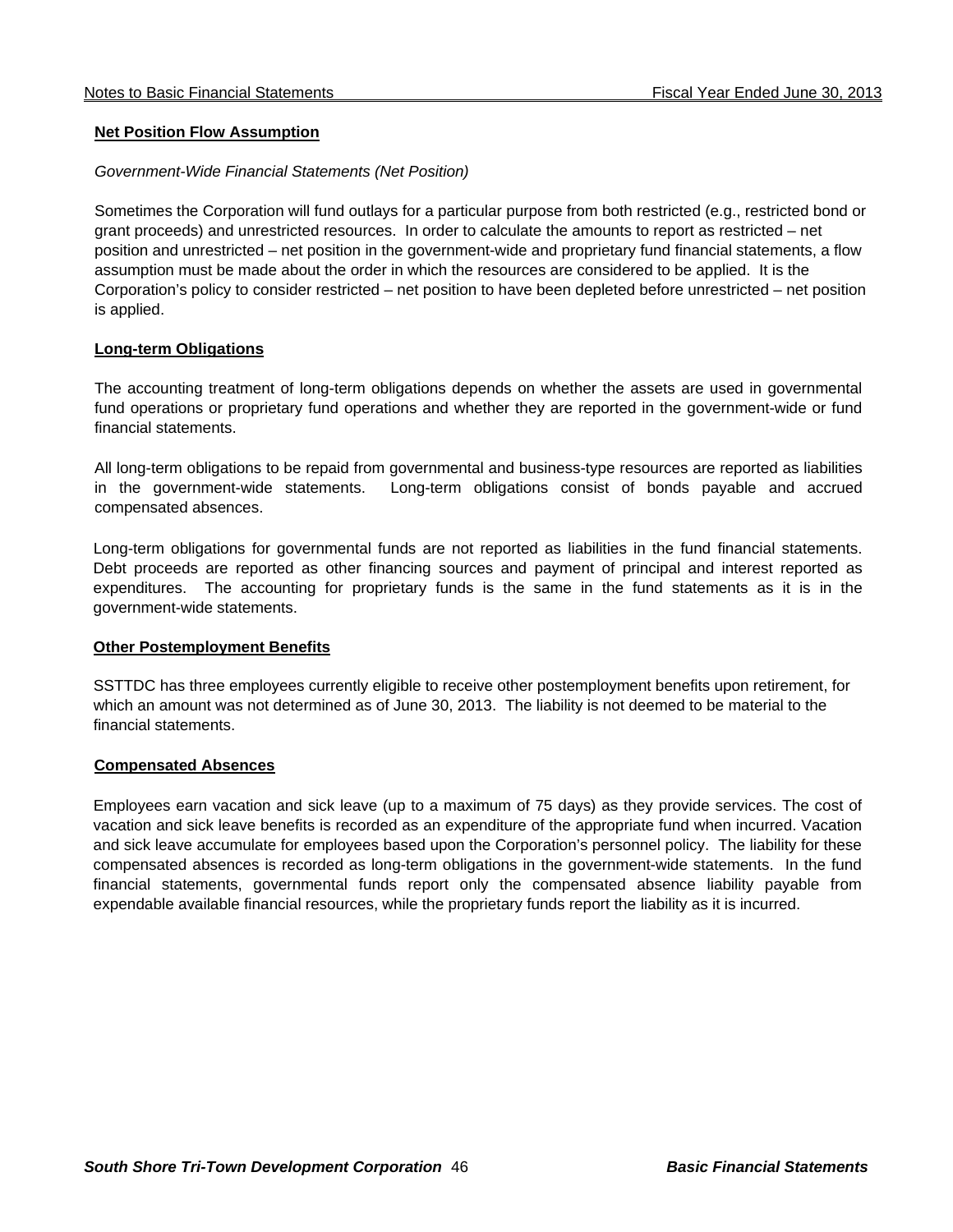## **Equity Classifications**

#### Government-Wide Statements

Equity is classified as net position and displayed in three components:

- Invested in capital assets, net of related debt Consists of capital assets including restricted capital assets, net of accumulated depreciation and reduced by the outstanding balances of any bonds, mortgages, notes, or other borrowings that are attributable to the acquisition, construction, or improvement of those assets.
- Restricted net position Consists of net position with constraints placed on the use either by (1) external groups such as creditors, grantors, contributors, or laws or regulations of other governments; or (2) law through constitutional provisions or enabling legislation.
- Unrestricted net position All other net position that do not meet the definition of "restricted" or "invested in capital assets, net of related debt."

#### Fund Financial Statements

Governmental fund equity is classified as fund balance. Fund balance is further classified based on the extent to which the government is bound to honor constraints on the specific purposes for which amounts in the funds can be spent. Fund balance can be classified in the following components:

- Nonspendable fund balance consists of amounts that cannot be spent because they are either (a) not in spendable form or (b) legally or contractually required to be maintained intact.
- Restricted fund balance consists of amounts upon which constraints have been placed on their use either (a) externally imposed by creditors (such as through debt covenants), grantors, contributors, or laws or regulations of other governments; (b) imposed by law through constitutional provisions or enabling legislation.
- Committed fund balance consist of amounts which can only be used for specific purposes pursuant to constraints imposed by formal action of the Board of Directors.
- Assigned fund balance consist of amounts that are constrained by the Corporation's intent to be used for a specific purpose. Intent is expressed by either the governing body, or the officials directly responsible for departmental appropriations.
- Unassigned fund balance represents the residual classification for the general fund. It represents amounts that have not been assigned to other funds and has not been restricted, committed, or assigned to specific purposes within the general fund.

The Corporation's spending policy is to spend restricted fund balance first, followed by committed, assigned and unassigned fund balance. Most governmental funds were designated for one purpose at the time of their creation. Therefore, any expenditure made from the fund will be allocated to the applicable fund balance classifications in the order of the aforementioned spending policy. The general fund and certain other funds may have more than one purpose.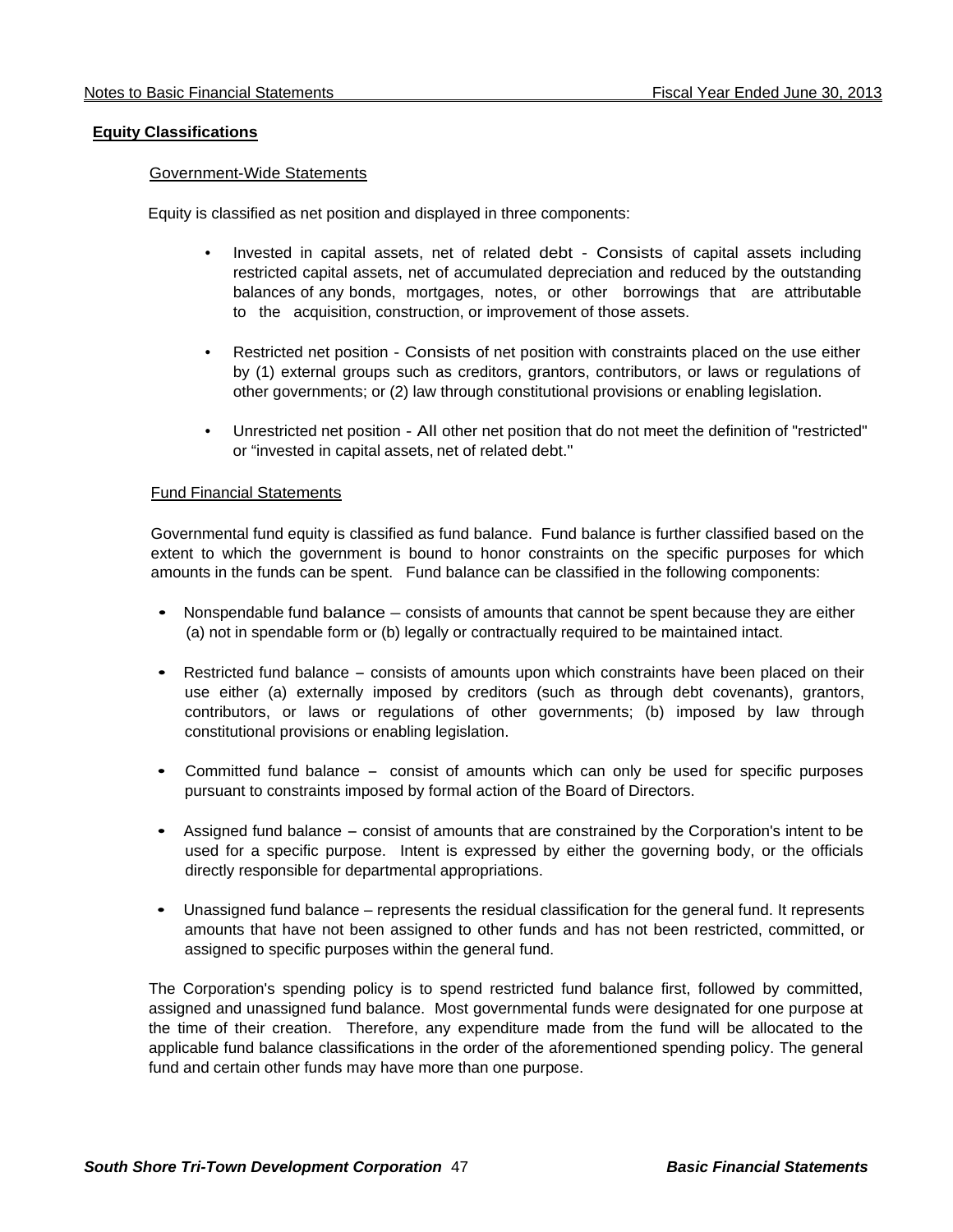#### **Use of Estimates**

The preparation of financial statements in conformity with accounting principles generally accepted in the United States of America requires management to make estimates and assumptions that affect the reported amounts of assets and liabilities and disclosure of contingent assets and liabilities at the date of the financial statements and the reported amounts of revenues and expenditures during the reporting period. Actual results will differ from those estimates.

#### **Total Columns**

The total column presented on the government-wide financial statements represents consolidated financial information.

The total column presented on the fund financial statements is presented only to facilitate financial analysis. Data in this column is not the equivalent of consolidated financial information.

## **NOTE 2 – STEWARDSHIP, COMPLIANCE AND ACCOUNTABILITY**

#### **Real Estate and Personal Property Taxes**

Approximately 1,107 acres of federal land has been conveyed to the Corporation, of which 882 acres is for economic development and subject to taxation. The remaining 225 acres is currently under the direction of SSTTDC. The Corporation assesses tax on the land that was conveyed to the Corporation.

#### **Restricted Net position**

The Corporation's enabling legislation, Chapter 301 of the Acts of 1998, as amended by Chapter 303 of the Acts of 2008 amending Chapter 301 of the Acts of 1998, authorizes the Corporation to assess, levy, charge, or otherwise mandate payment of resources (from external resource providers) and includes a legally enforceable requirement that those resources be used only for the specific purposes stipulated in the legislation. In addition, any grant revenues the Corporation receives that are legally restricted are reported as Restricted Net position.

#### **NOTE 3 – CASH AND INVESTMENTS**

Statute requires the SSTTDC to comply with Massachusetts General Laws, Chapter 44, Section 55, which places certain limitations on cash deposits and investments available to the SSTTDC. Authorized deposits include demand deposits, term deposits, and certificates of deposit in trust companies, national banks, savings banks, and certain other financial institutions. Deposits may not exceed certain levels without collateralization of the excess by the financial institution involved. The SSTTDC may also invest in securities issued by or unconditionally guaranteed by the U.S. Government or an agency thereof, and having a maturity from date of purchase of one year or less. The SSTTDC may also invest in repurchase agreements guaranteed by such government securities with maturity dates of not more than ninety days from date of purchase. The SSTTDC may invest in units of the Massachusetts Municipal Depository Trust (MMDT), an external investment pool managed by the Treasurer of the Commonwealth of Massachusetts. Cash deposits are reported at carrying amount, which reasonably approximates fair value. A cash and investment pool is maintained that is available for use by all funds. Each fund type's portion of this pool is displayed on the balance sheets as "cash and cash equivalents".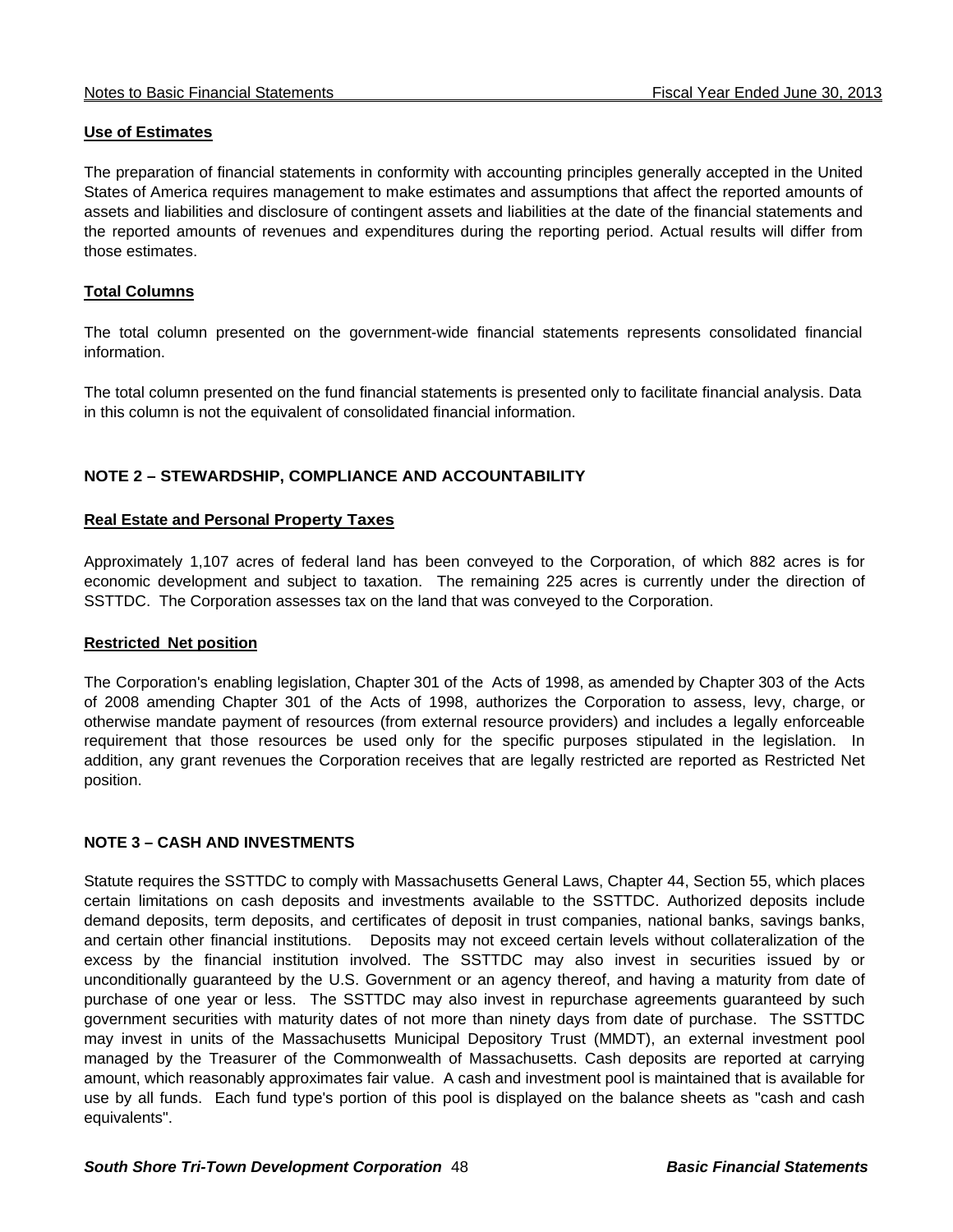At June 30, 2013 deposits totaled \$6,260,270 and had a carrying amount of \$6,047,173. Of the bank balance \$1,000,000 was covered by Federal Depository Insurance, and \$1,289,396 was covered by the Share Insurance Fund. The remaining bank balances of \$3,970,874 is government money market accounts held at various banks and are not covered by depository insurance. The difference between deposit amounts and carrying amounts generally represents outstanding checks and deposits in transit.

SSTTDC's only investments as of June 30, 2013 consisted of government money market accounts which have been classified as cash and cash equivalents. Management has incorporated deposit policies, designed to manage deposit risk, into its recently adopted Investment Policy.

Developer deposits received for entitlement fees paid in advance are reported as restricted cash of the Governmental Activities, Developer Deposit Fund.

## **NOTE 4 – CASH RESERVE DEPOSITS**

In connection with the issuance, on June 30, 2010, of \$30,000,000 of Special Obligation Bonds (Commonwealth Contract Assistance) by the Massachusetts Development Finance Agency, the Corporation executed an agreement with the Commonwealth of Massachusetts, acting by and through its Executive Office for Administration and Finance. The proceeds of the bonds will be disbursed by the Trustee to the Corporation to pay or reimburse the Corporation for a portion of the costs incurred in connection with financing a portion of the Parkway Project. The Corporation is not liable for repayment of the Bonds; however, pursuant to the agreement, the Corporation is obligated to make certain payments to the Commonwealth in the event that new state tax revenues generated by the redevelopment of the base do not meet certain projected amounts. In connection with the agreement, the Corporation was required to deposit up to \$500,000 in an interest-bearing, segregated bank account (cash reserves) held by the Commonwealth. As of June 30, 2013, the Corporation deposited \$290,093 into this cash reserve. Pursuant to the provisions of the agreement, the Corporation may be required to deposit an additional \$209,907 into the cash reserve.

These obligations may be negated if certain milestones are met. The SSTTDC believes it has met these milestones and has requested the Commonwealth to release the SSTTDC from the obligation. See Note 13 for details regarding this contingent liability of the Corporation.

#### **NOTE 5 – RECEIVABLES**

The Corporation reports the aggregate amount of receivables in the accompanying Statement of Net position and Balance Sheet. In addition, governmental funds report, on the Balance Sheet, deferred revenue in connection with receivables for revenues that are not considered to be available to liquidate liabilities of the current period. Governmental funds also defer revenue recognition in connection with resources that have been received, but not yet earned. Unearned revenues, if any, are also reported on the Statement of Net position.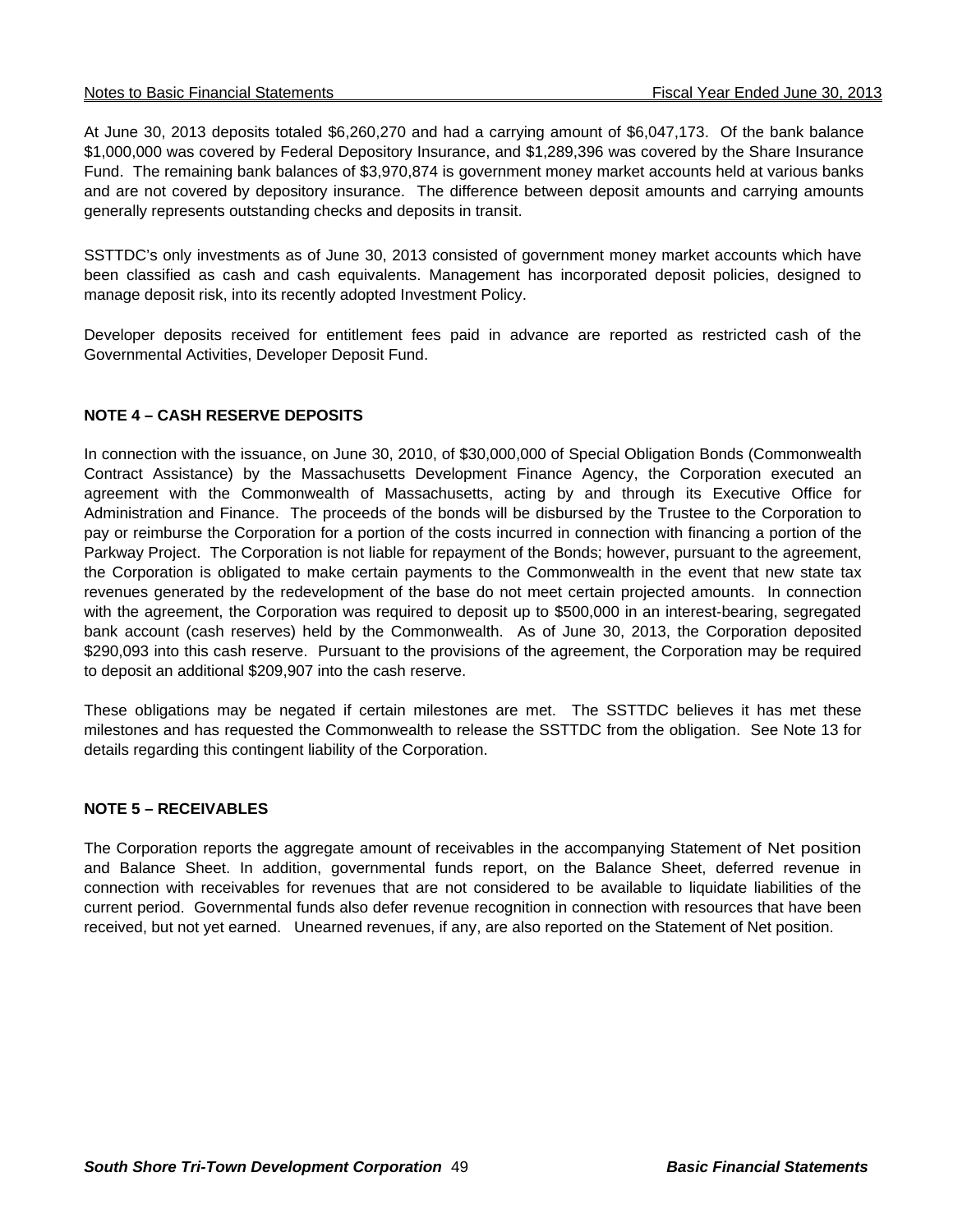The Corporation includes the following receivables for individual major and nonmajor governmental funds in the aggregate, including applicable allowances for uncollectible amounts:

|                                           | Allowance    |  |                |        |           |  |  |
|-------------------------------------------|--------------|--|----------------|--------|-----------|--|--|
|                                           | Gross        |  |                | tor    |           |  |  |
|                                           | Amount       |  | Uncollectibles | Amount |           |  |  |
| Receivables:                              |              |  |                |        |           |  |  |
| Real estate and personal property taxes\$ | $6,318$ \$   |  |                | - \$   | 6,318     |  |  |
|                                           | 897,863      |  |                |        | 897,863   |  |  |
|                                           | 292,916      |  |                |        | 292,916   |  |  |
|                                           | 224,445      |  |                |        | 224,445   |  |  |
|                                           |              |  |                |        |           |  |  |
| Total………………………………………………………                | 1,421,542 \$ |  |                | - \$   | 1,421,542 |  |  |

At June 30, 2013, receivables for the water and sewer enterprise fund consist of the following:

|              |              | Allowance |  |                |     |        |  |  |
|--------------|--------------|-----------|--|----------------|-----|--------|--|--|
|              | Gross<br>tor |           |  |                | Net |        |  |  |
|              |              | Amount    |  | Uncollectibles |     | Amount |  |  |
| Receivables: |              |           |  |                |     |        |  |  |
|              |              | 62.327    |  | ۰              |     |        |  |  |

At June 30, 2013, the various components of *deferred revenue* reported in the governmental funds were as follows:

|                                                               | General<br>Fund  | Other<br>Governmental<br><b>Funds</b> |     | Total            |
|---------------------------------------------------------------|------------------|---------------------------------------|-----|------------------|
| Receivable type:<br>Real estate and personal property taxes\$ | 8.041<br>515,297 | 2.065                                 | S S | 8.041<br>517,362 |
| Total.                                                        | 523,338          | 2.065                                 |     | 525,403          |

Included in deferred revenues above is \$1,723 of advance collections for FY2014 real estate taxes.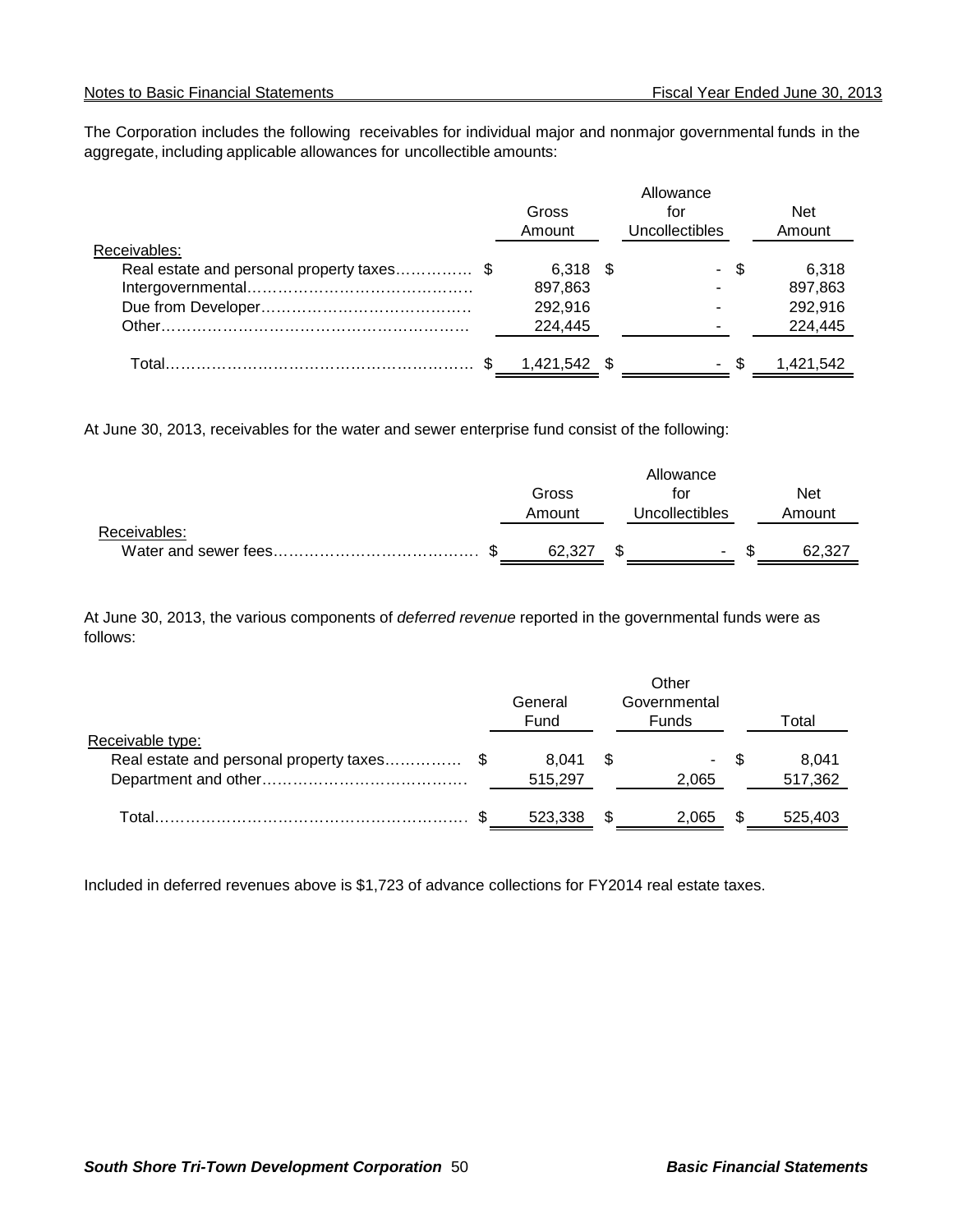## **NOTE 6 – CAPITAL ASSETS**

Capital assets activity for the fiscal year ending June 30, 2013, was as follows:

| <b>Governmental Activities:</b>                                 | Beginning<br><b>Balance</b> | <b>Increases</b> | Decreases |     | Ending<br><b>Balance</b> |
|-----------------------------------------------------------------|-----------------------------|------------------|-----------|-----|--------------------------|
| Capital assets not being depreciated:                           |                             |                  |           |     |                          |
|                                                                 | 225,300                     | - \$             | \$        | \$. | 225,300                  |
|                                                                 | 12,879,735                  | 3,898,400        |           |     | 16,778,135               |
|                                                                 |                             | 3,898,400        |           |     | 17,003,435               |
| Capital assets being depreciated:                               |                             |                  |           |     |                          |
|                                                                 | 28,413                      | 5,800            |           |     | 34,213                   |
|                                                                 | 181,863                     | 11,613           |           |     | 193,476                  |
|                                                                 | 24,570                      |                  |           |     | 24,570                   |
|                                                                 | 11,381,859                  |                  |           |     | 11,381,859               |
| Total capital assets being depreciated                          | 11,616,705                  | 17,413           | $\sim$    |     | 11,634,118               |
| Less accumulated depreciation for:                              |                             |                  |           |     |                          |
|                                                                 | (15, 449)                   | (4,275)          |           |     | (19, 724)                |
|                                                                 | (153,909)                   | (18, 239)        |           |     | (172, 148)               |
|                                                                 | (11, 124)                   | (3,608)          |           |     | (14, 732)                |
|                                                                 | (706, 102)                  | (326, 707)       |           |     | (1,032,809)              |
| Total accumulated depreciation                                  | (886, 584)                  | (352, 829)       |           |     | (1, 239, 413)            |
| Total capital assets being depreciated, net                     | 10,730,121                  | (335, 416)       |           |     | 10,394,705               |
| Total governmental activities capital assets, net \$ 23,835,156 |                             | \$ 3,562,984     |           |     | \$ 27,398,140            |

| <b>Water and Sewer Activities:</b>            | Beginning<br><b>Balance</b> | Increases | Decreases                | Ending<br><b>Balance</b> |
|-----------------------------------------------|-----------------------------|-----------|--------------------------|--------------------------|
| Capital assets being depreciated:             | $10.144$ \$                 | 19,450 \$ | $\overline{\phantom{a}}$ | 29,594                   |
| Less accumulated depreciation for:            | (338)                       | (986)     |                          | (1,324)                  |
| Total capital assets being depreciated, net\$ | 9,806                       | 18,464    | $\overline{\phantom{0}}$ | 28,270                   |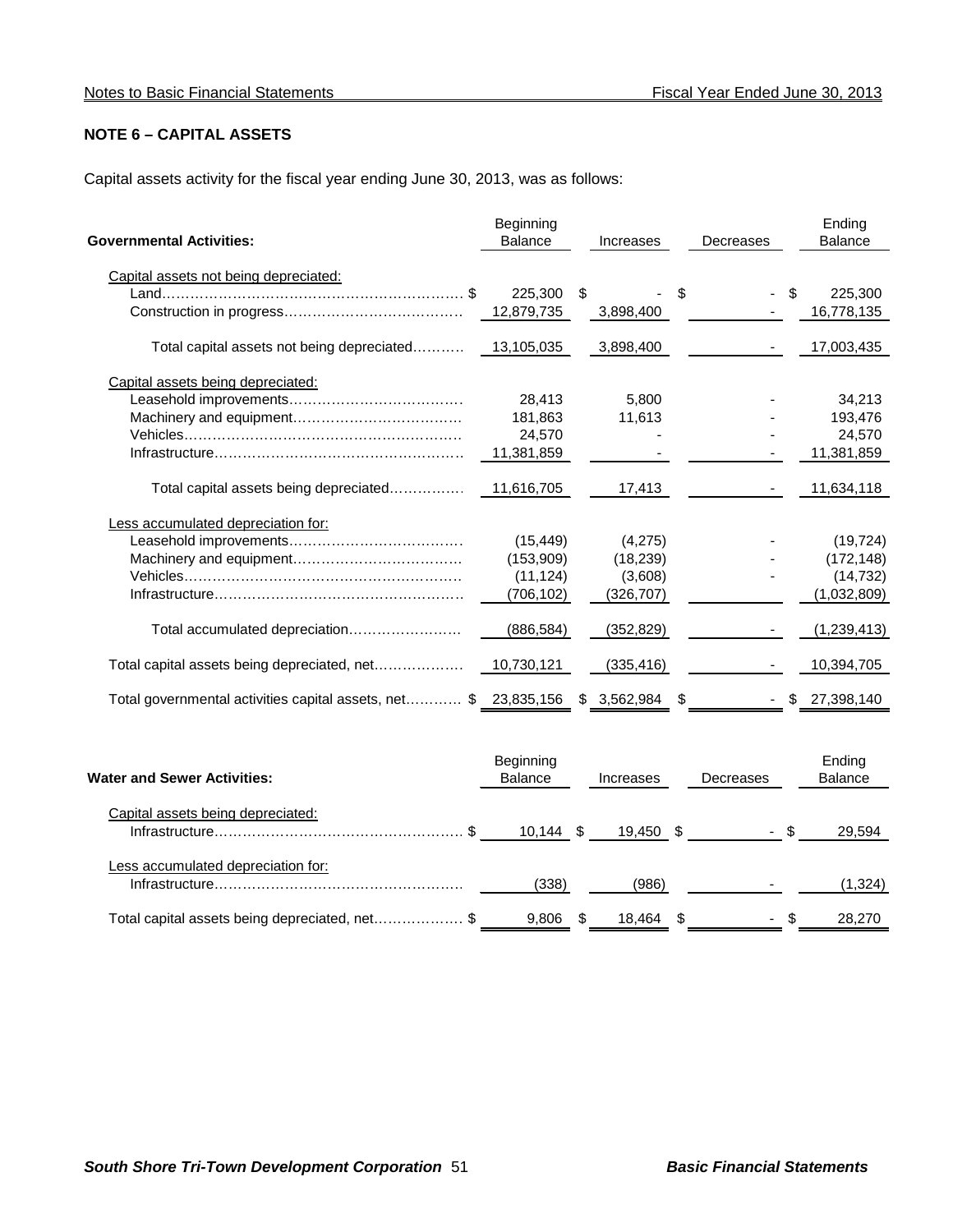Depreciation expense was charged to functions/programs of the primary government as follows:

| <b>Governmental Activities:</b>  |         |
|----------------------------------|---------|
|                                  | 352.829 |
| <b>Business-Type Activities:</b> | 986     |

#### **NOTE 7 – INTERFUND TRANSFERS**

Interfund transfers for the fiscal year ended June 30, 2013 consisted of the following:

|                                | Transfers In: |                 |     |  |
|--------------------------------|---------------|-----------------|-----|--|
| Transfers Out:                 |               | General<br>Fund |     |  |
| Nonmajor Governmental Funds \$ |               | 26,000          | (1) |  |

(1) Represents budgeted transfer to the General Fund from the sale of Town owed land.

#### **NOTE 8 – CONVEYANCE OF LAND AND PROPERTY FROM THE NAVY**

#### December 15, 2012 Purchase and Assignment to LNR

On December 15, 2012 the Navy sold 558 acres of land to SSTTDC. The purchase price of the land consisted of a.) an initial payment of \$2 million at the closing, b.) a promissory note from SSTTDC to the Navy in the amount of \$10 million to be paid in ten annual equal principal installments plus interest based on the ten year Treasury Note rate as of the date of the sale, and c.) participation by the Navy in the Gross Real Estate Proceeds received by SSTTDC or the Developer – LNR for land sales or ground leases to any vertical developer through December 31, 2031. The participation rate for the Navy is 5.04% of such Gross Real Estate Proceeds based on the fair market value of the sales or leases.

On the same day of the purchase SSTTDC conveyed the land purchased from the Navy to LNR. SSTTDC and LNR executed an EDC Transfer, Assignment and Pass-Through Agreement regarding this transaction. The agreement conveys the land and SSTTDC's responsibilities to LNR. LNR paid the \$2 million initial payment due at the closing and has assumed the \$10 million promissory note due to the Navy as well as all of the other responsibilities of the purchase price. To secure the LNR payments, LNR has agreed to a decreasing \$5 million letter of credit plus has consented to a mortgage on a 24 acre parcel of prime commercial land.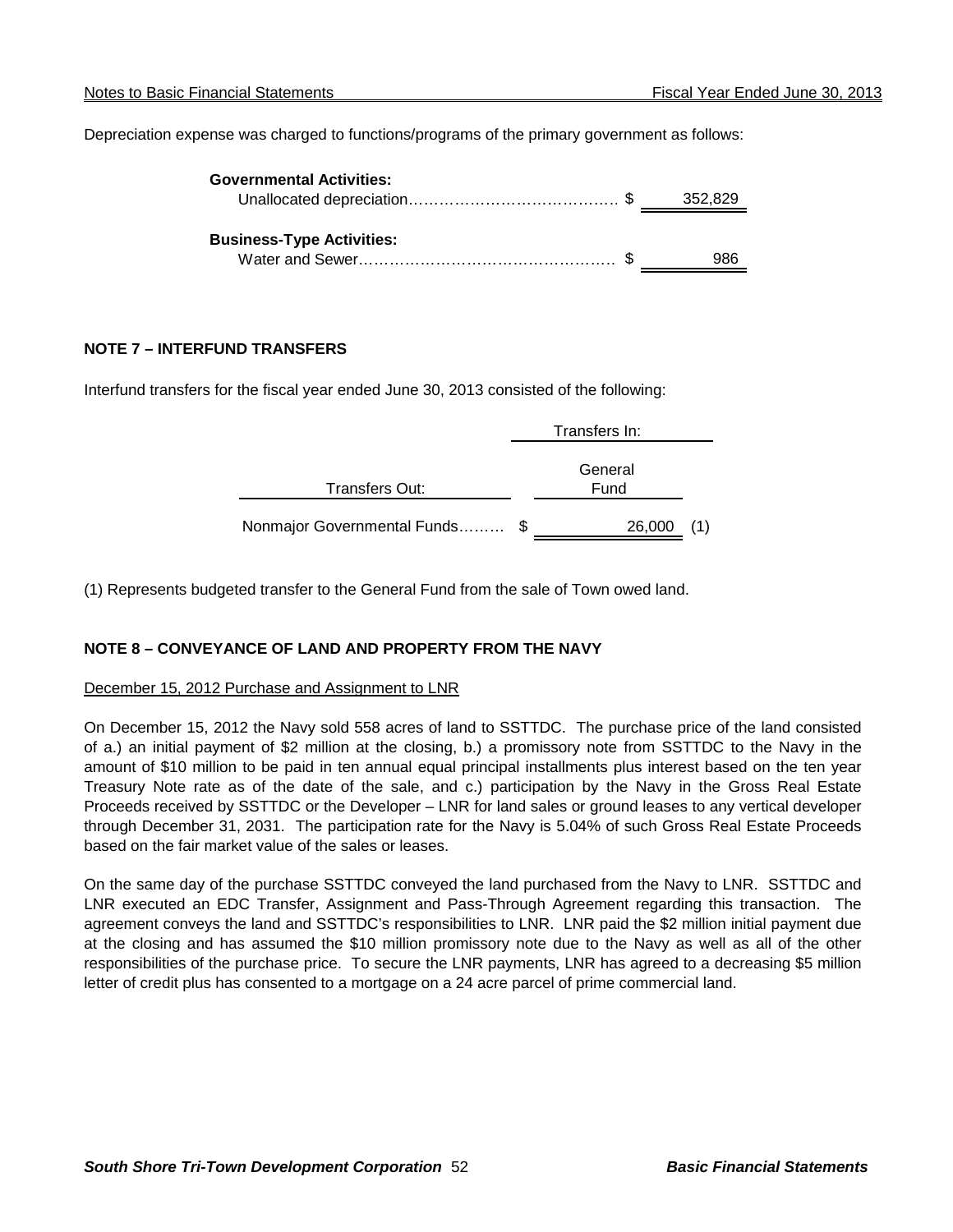#### May 15, 2003 Conveyance

On May 15, 2003, the United States of America, acting through the Secretary of the Navy (Navy) conveyed a total of 549 acres of the former South Weymouth Naval Air Station to the Corporation. Approximately 324 acres were transferred under an Economic Development Conveyance specifically for the purposes of commercial development by LNR. The remaining 225 acres were transferred under a Public Benefit Conveyance through the National Park Service under the authority of the Secretary of the Interior, to be used exclusively for a public park or public recreation under the direction of the Corporation. The government also transferred ownership of buildings, vehicles and equipment. Management estimated the market value of the property at the date of transfer to be \$23,105,352.

On June 23, 2006 SSTTDC transferred 324 acres of land to LNR in anticipation of the initial phases of development. The land, along with buildings, certain machinery and equipment, and capitalized construction in progress had a net book value at the time of transfer of approximately \$23,568,000 after deducting a mortgage due to LNR in the amount of \$11,717,000.

#### **NOTE 9 – TEMPORARY BORROWING**

Under state law and by authorization of the Board of Directors, the Corporation is authorized to borrow on a temporary (short-term) basis to fund the following:

- Current operating costs prior to the collection of revenues through issuance of tax anticipation notes (TANs),
- Capital project costs incurred prior to obtaining permanent financing through issuance of bond anticipation notes (BANs),
- Federal and state aided capital projects and other program expenditures prior to receiving reimbursement through issuance of federal and state aid anticipation notes (FANs and SANs).

Temporary loans are general obligations of the Corporation and carry maturity dates that are limited by statute. Interest expenditures for temporary borrowings are accounted for in the General Fund. Temporary borrowings are recorded as liabilities in the Special Revenue Funds and the Capital Project Funds.

The Corporation did not have any short term debt activity for the year ended June 30, 2013.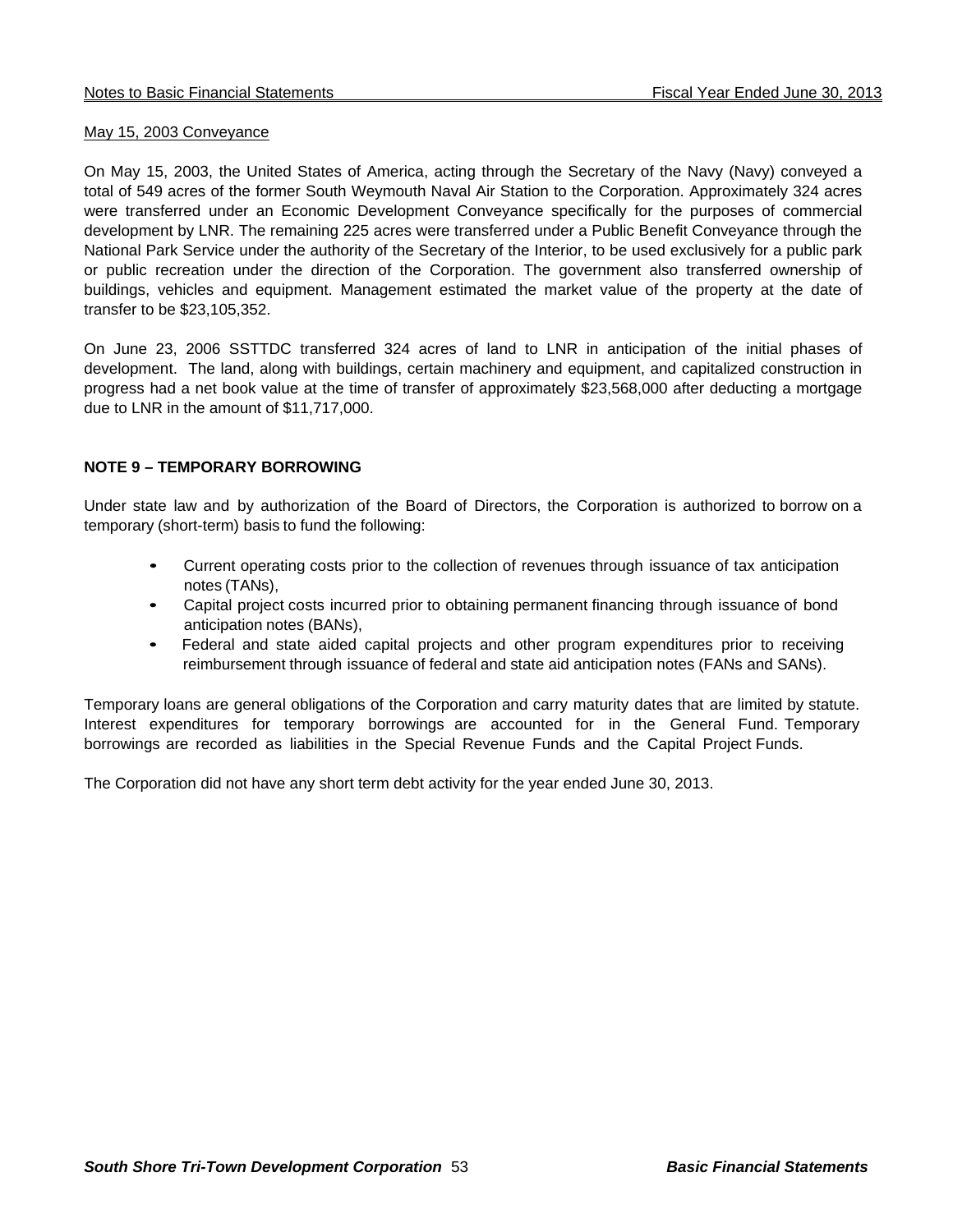## **NOTE 10 – LONG-TERM OBLIGATIONS**

The following is a summary of changes in long term obligations for the year ended June 30, 2013:

| Project                                     | Interest<br>Rate<br>(9) | Outstanding<br>at June 30,<br>2012 | Issued       | Redeemed       | Outstanding<br>at June 30,<br>2013 |
|---------------------------------------------|-------------------------|------------------------------------|--------------|----------------|------------------------------------|
| Infrastructure Development<br>Revenue Bonds | $5.5 - 7.75$ \$         | 12,550,000 \$                      | £.<br>$\sim$ | $\blacksquare$ | 12,550,000                         |

The following is a summary of changes in long-term obligations for the year ended June 30, 2013, including interest, are as follow:

| Fiscal Year | Principal    | Interest      | Total         |
|-------------|--------------|---------------|---------------|
|             |              |               |               |
| 2014        | \$           | \$<br>972,625 | \$<br>972,625 |
| 2015        |              | 972,625       | 972,625       |
| 2016        | 50,000       | 971,656       | 1,021,656     |
| 2017        | 100,000      | 966,813       | 1,066,813     |
| 2018        | 150,000      | 958,093       | 1,108,093     |
| 2019        | 200,000      | 945,500       | 1,145,500     |
| 2020        | 250,000      | 929,031       | 1,179,031     |
| 2021        | 250,000      | 909,656       | 1,159,656     |
| 2022        | 250,000      | 890,281       | 1,140,281     |
| 2023        | 300,000      | 869,938       | 1,169,938     |
| $2024$      | 300,000      | 846,688       | 1,146,688     |
| 2025        | 350,000      | 822,469       | 1,172,469     |
| 2026        | 350,000      | 795,344       | 1,145,344     |
| 2027        | 400,000      | 767,250       | 1,167,250     |
| 2028        | 425,000      | 736,250       | 1,161,250     |
| 2029        | 450,000      | 702,343       | 1,152,343     |
| 2030        | 500,000      | 666,500       | 1,166,500     |
| 2031        | 525,000      | 627,750       | 1,152,750     |
| 2032        | 575,000      | 586,094       | 1,161,094     |
| 2033        | 625,000      | 540,562       | 1,165,562     |
| 2034        | 675,000      | 491,156       | 1,166,156     |
| 2035        | 725,000      | 437,875       | 1,162,875     |
| 2036        | 775,000      | 380,719       | 1,155,719     |
| 2037        | 825,000      | 319,688       | 1,144,688     |
| 2038        | 900,000      | 253,813       | 1,153,813     |
| 2039        | 975,000      | 183,094       | 1,158,094     |
| 2040        | 1,075,000    | 105,593       | 1,180,593     |
| 2041        | 550,000      | 21,312        | 571,312       |
|             |              |               |               |
| Totals      | \$12,550,000 | \$18,670,718  | \$ 31,220,718 |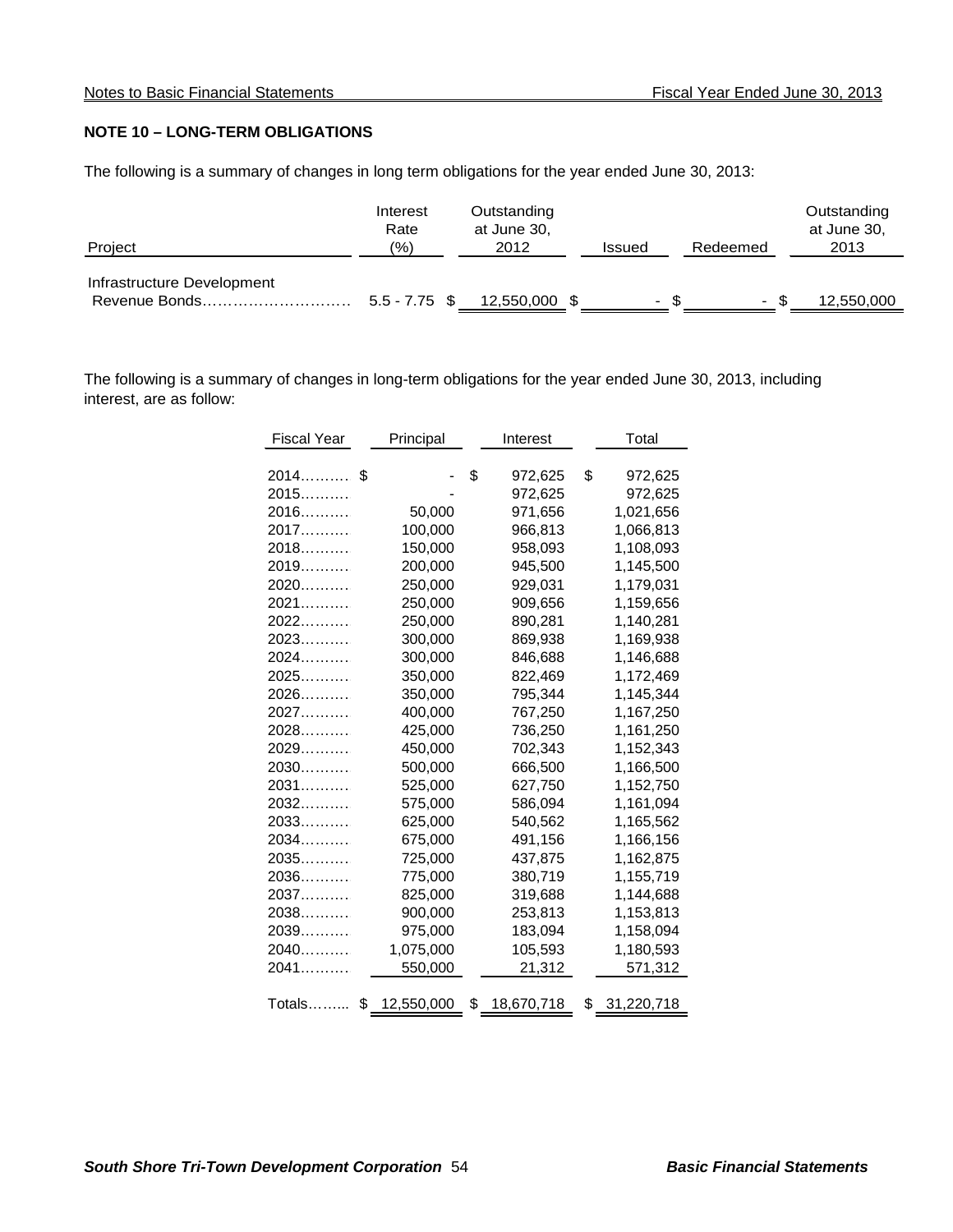The Corporation is subject to various debt limits by statute and may issue additional general obligation debt under the normal debt limit. At June 30, 2013, the Corporation had the following authorized and unissued debt.

Purpose Amount

Infrastructure bond………………………\$ 2,725,000

The Corporation is subject to a dual level general debt limit – the normal debt limit and the double debt limit. Such items are equal to 5% and 10%, respectively of the valuation of taxable property in the Corporation as last equalized by the Commonwealth's Department of Revenue. Debt may be authorized up to the normal debt limit without state approval. Authorizations under the double debt limit, however, require the approval of the Commonwealth. Additionally, there are many categories of general obligation debt that are exempt from the debt limit but are subject to other limitations.

#### Changes in Long-term Liabilities

During the fiscal year ended June 30, 2013, the following changes occurred in long-term liabilities:

|                                             | Beginning<br><b>Balance</b><br>2012 |    | Additions |      | <b>Reductions</b> | Ending<br><b>Balance</b><br>2013 |   | Due Within<br>One Year |
|---------------------------------------------|-------------------------------------|----|-----------|------|-------------------|----------------------------------|---|------------------------|
| <b>Governmental Activities:</b>             |                                     |    |           |      |                   |                                  |   |                        |
| Compensated absences \$<br>Bonds payable    | 33,890 \$<br>12,550,000             |    | 27.906 \$ |      | $(28, 715)$ \$    | 33.081<br>12,550,000             | S | 27,568                 |
| Total governmental activities \$ 12,583,890 |                                     | S. | 27,906    | - SS | $(28, 715)$ \$    | 12,583,081                       |   | 27,568                 |

#### *Lease Obligations*

#### *A. Operating leases*

The Corporation may enter into operating leases to support governmental activities, some of which are noncancelable but otherwise are subject to annual appropriation. The annual minimum required lease payments for non-cancelable operating leases are immaterial as of June 30, 2013.

#### *B. Capital leases*

In accordance with Massachusetts General Laws, the Corporation may enter into lease agreements for a period not exceed five years and subject to annual appropriation. The Corporation does not have any material capital lease obligations outstanding as of June 30, 2013.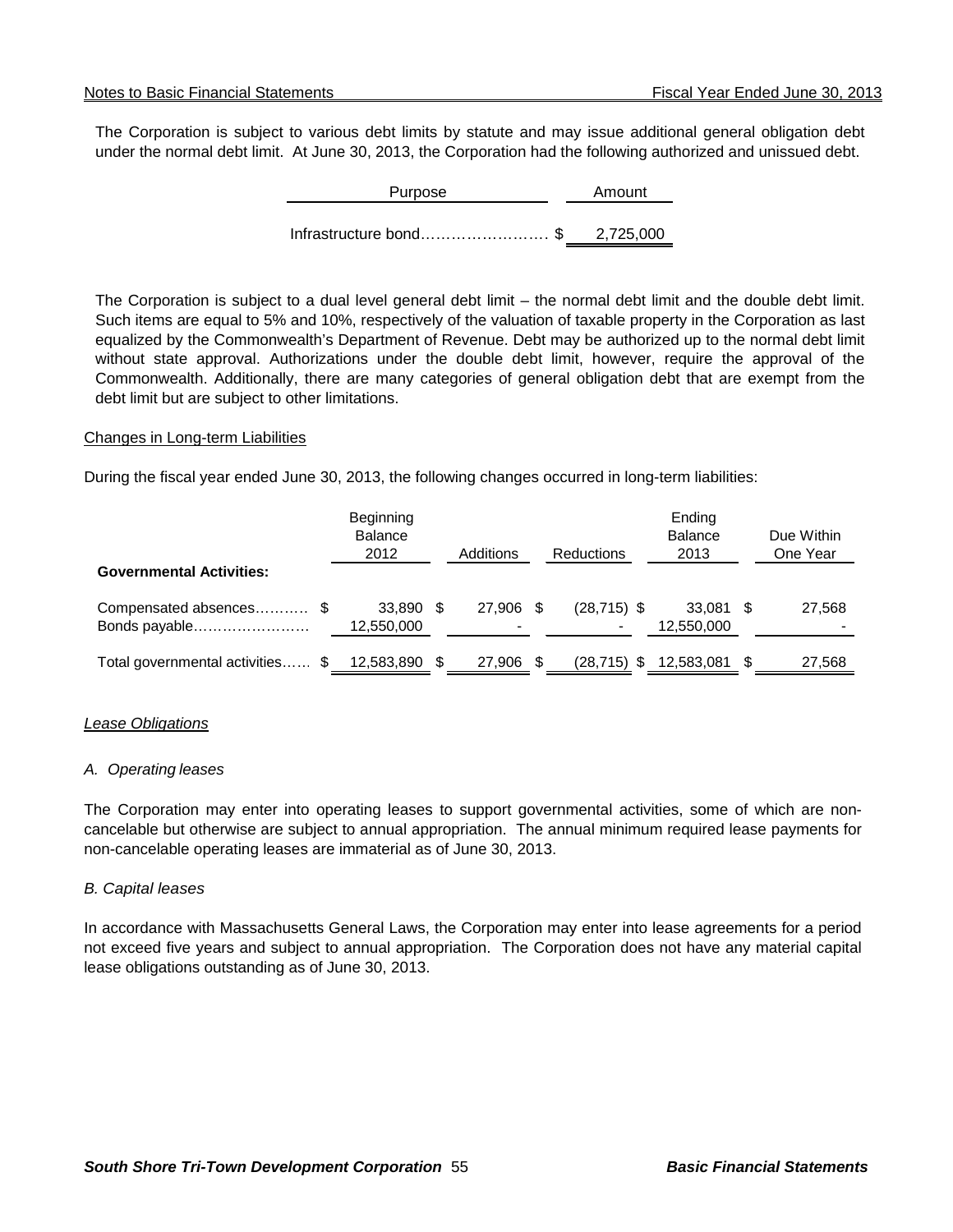#### **NOTE 11 – GOVERMENTAL FUND BALANCE CLASSIFICATIONS**

The Corporation adopted GASB Statement No. 54, Fund Balance Reporting and Governmental Fund Type Definitions, as part of the fiscal year 2012 reporting. The intention of the GASB is to provide a more structured classification of fund balance and to improve the usefulness of fund balance reporting to the users of the Corporation's financial statements. The reporting standard establishes a hierarchy for fund balance classifications and the constraints imposed on the uses of those resources.

GASB 54 provides for two major types of fund balances, which are nonspendable and spendable. Nonspendable fund balances are balances that cannot be spent because they are not expected to be converted to cash or they are legally or contractually required to remain intact. Examples of this classification are prepaid items, inventories, and principal (corpus) of an endowment fund.

In addition to the nonspendable fund balance, GASB 54 has provided a hierarchy of spendable fund balances, based on a hierarchy of spending constraints.

- Restricted: fund balances that are constrained by external parties, constitutional provisions, or enabling legislation.
- Committed: fund balances that contain self-imposed constraints of the Corporation from its highest level of decision making authority.
- Assigned: fund balances that contain self-imposed constraints of the Corporation to be used for a particular purpose.
- Unassigned: fund balance of the general fund that is not constrained for any particular purpose.

Massachusetts General Law Ch.40 §5B allows for the establishment of Stabilization funds for one or more different purposes. The creation of a fund requires a two-thirds vote of the legislative body and must clearly define the purpose of the fund. Any change to the purpose of the fund along with any additions to or appropriations from the fund requires a two-thirds vote of the legislative body.

In accordance with Statement No. 54, the stabilization funds have been reported in the general fund. At year end the balance of the General Stabilization Fund and the Other Postemployment Fund are \$790,029 and \$251,175, respectively, and are reported as unassigned fund balance within the General Fund.

The Corporation has classified its fund balances with the following hierarchy: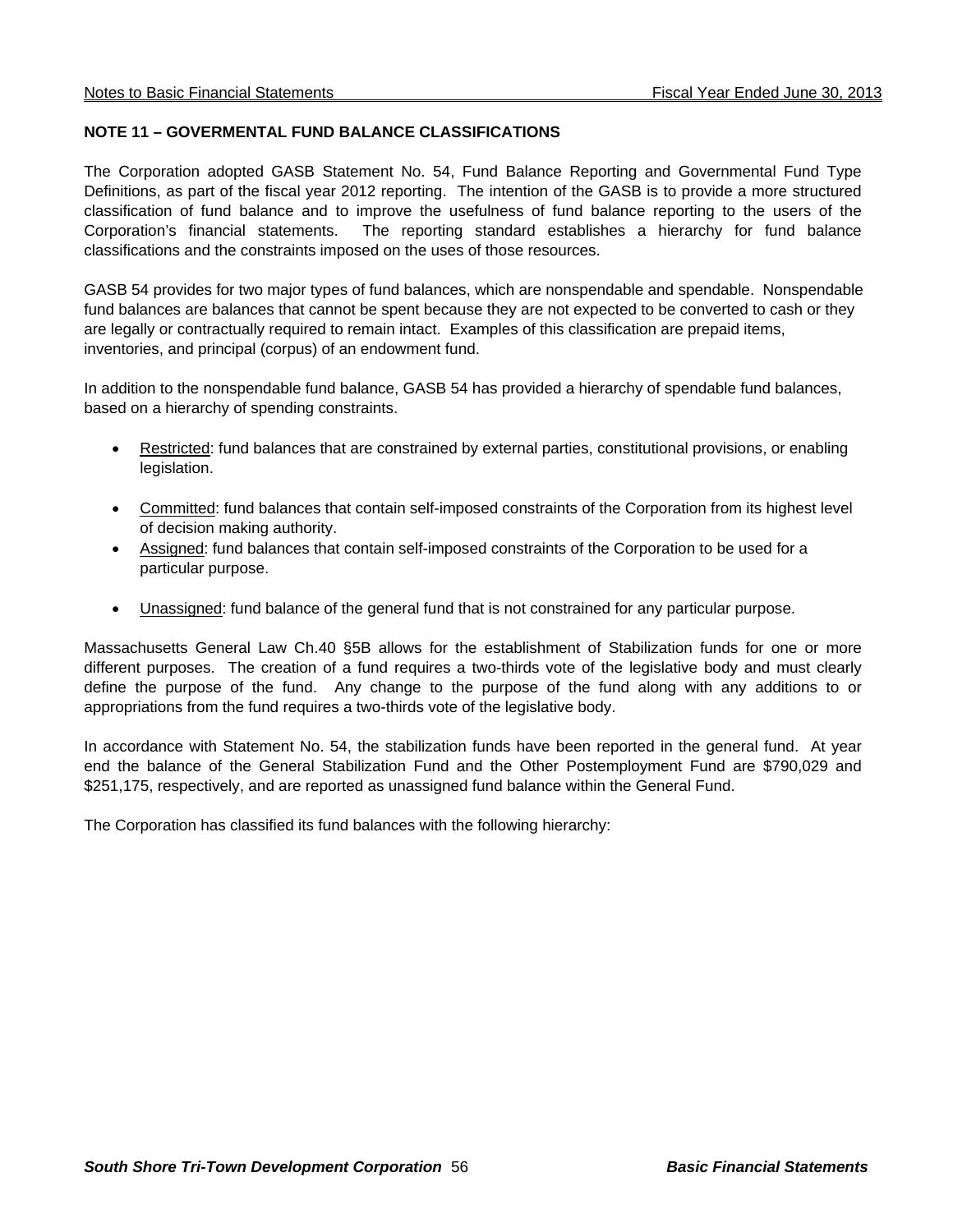#### Notes to Basic Financial Statements **Fiscal Year Ended June 30, 2013** Fiscal Year Ended June 30, 2013

|                                         | <b>Governmental Funds</b> |                                       |           |                                   |  |                                |  |  |
|-----------------------------------------|---------------------------|---------------------------------------|-----------|-----------------------------------|--|--------------------------------|--|--|
|                                         | General<br>Fund           | Infrastructure<br>Acquisition<br>Fund |           | Nonmajor<br>Governmental<br>Funds |  | Total<br>Governmental<br>Funds |  |  |
| <b>Fund Balances</b>                    |                           |                                       |           |                                   |  |                                |  |  |
| Restricted for:                         |                           |                                       |           |                                   |  |                                |  |  |
| Infrastructure acquisition fund\$       | S                         | 457,974 \$                            |           | \$<br>457,974                     |  |                                |  |  |
| East/West parkway fund                  |                           |                                       |           |                                   |  |                                |  |  |
| Definitive subdivision                  |                           |                                       | 50,792    | 50,792                            |  |                                |  |  |
| Sale of town owned property             |                           |                                       | 19,118    | 19,118                            |  |                                |  |  |
|                                         |                           |                                       | 15,046    | 15,046                            |  |                                |  |  |
|                                         |                           |                                       | 3.063     | 3.063                             |  |                                |  |  |
| Development plan                        |                           |                                       | 2.377     | 2,377                             |  |                                |  |  |
| Insurance reimbursement                 |                           |                                       | 3,784     | 3,784                             |  |                                |  |  |
| MMHG wellness grant                     |                           |                                       | 33        | 33                                |  |                                |  |  |
| Future year expenditures                | 1,168,523                 |                                       |           | 1,168,523                         |  |                                |  |  |
| Assigned for carryover encumbrances to: |                           |                                       |           |                                   |  |                                |  |  |
| Chief executive officer                 | 789                       |                                       |           | 789                               |  |                                |  |  |
|                                         | 23,205                    |                                       |           | 23,205                            |  |                                |  |  |
|                                         | 1,873                     |                                       |           | 1,873                             |  |                                |  |  |
| Information systems expenses            | 447                       |                                       |           | 447                               |  |                                |  |  |
|                                         | 1.984                     |                                       |           | 1.984                             |  |                                |  |  |
| Pension, benefits, and insurance        | 445                       |                                       |           | 445                               |  |                                |  |  |
|                                         | 10,301                    |                                       |           | 10,301                            |  |                                |  |  |
|                                         | 54,018                    |                                       |           | 54,018                            |  |                                |  |  |
| Department of public works              | 2,547                     |                                       |           | 2,547                             |  |                                |  |  |
|                                         | 2,081,186                 |                                       |           | 2,081,186                         |  |                                |  |  |
|                                         | 3,345,318 \$              | 457.974 \$                            | 94.213 \$ | 3,897,505                         |  |                                |  |  |

## **NOTE 12 – PENSION PLAN**

#### **Plan Description**

The Corporation contributes for eligible employees to the Plymouth County Contributory Retirement System (System), a cost-sharing multiple-employer defined benefit pension plan administered by the Plymouth County Retirement Association. Substantially all employees are members of the System. The System provides retirement, disability and death benefits, and annual cost-of-living adjustments to plan members and beneficiaries. The Association is governed by the applicable provisions of Chapter 32 of the Massachusetts General Law (M.G.L.) and other applicable statutes. Oversight is provided by a five-member board. The Association issues a publicly available financial report that includes financial statements and required supplementary information. That report may be obtained by writing to Plymouth County Retirement Association, 10 Cordage Park Circle, Suite 234, Plymouth, MA 02360.

#### **Funding Policy**

Plan members are required to contribute to the System at rates ranging from 5% to 11% of annual covered compensation. The Corporation is required to pay into the System its share of the system-wide actuarial determined contribution, which is apportioned among the employers based on active current payroll. The current year contribution is \$86,709, representing approximately 0.06% of the system wide employer assessments. The contribution requirements of plan members and the Corporation are established and may be amended by M.G.L. The Corporation's contributions to the Association for the years ending June 30, 2012 and 2011 were \$33,602 and \$28,321, respectively, equal to the required contributions for each year.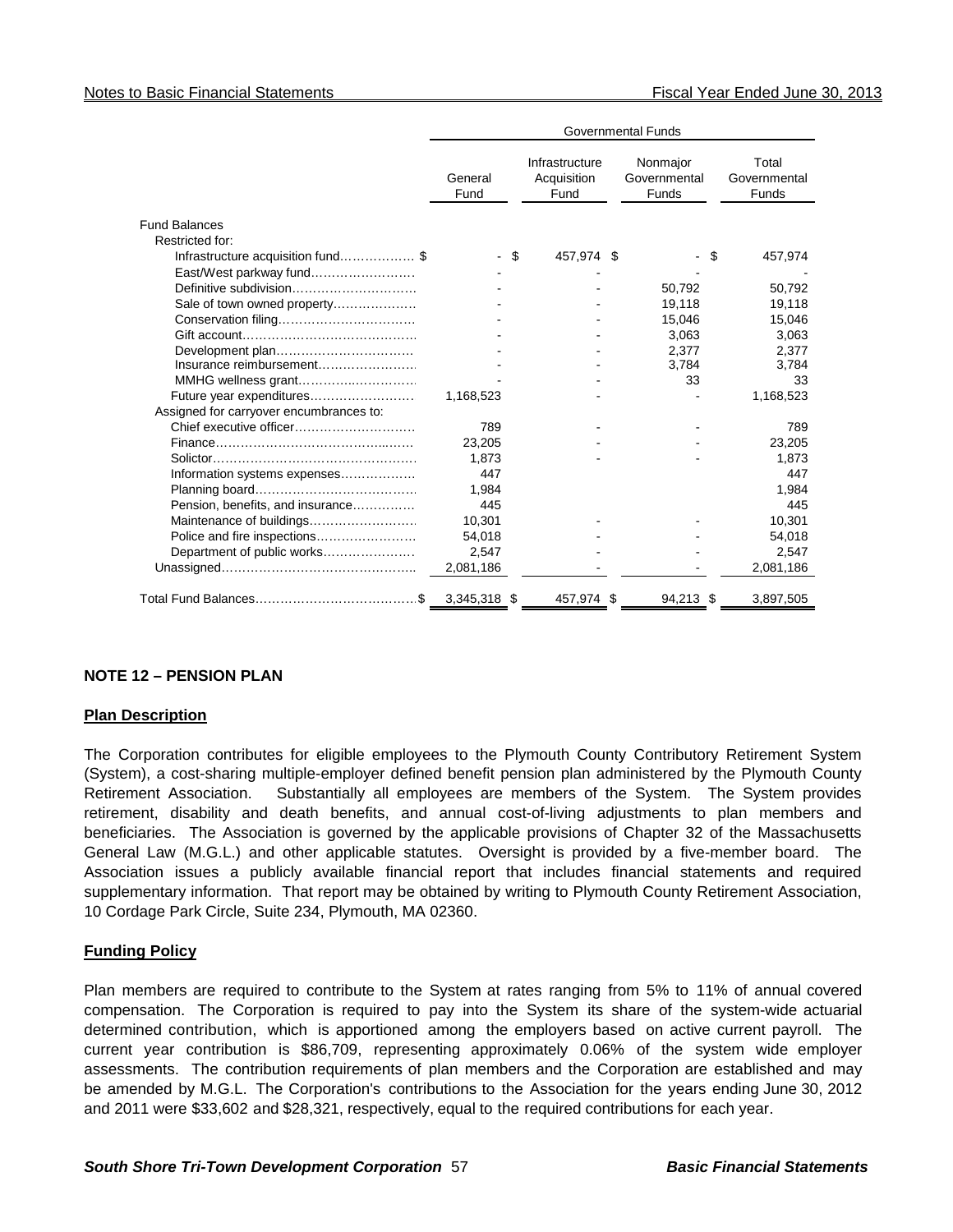#### **NOTE 12 – RISK MANAGEMENT**

The Corporation is exposed to various risks of loss related to torts, theft of, damage to, and destruction of assets; injuries to employees and natural disasters. The Corporation carries various types of commercial insurance to address these exposures.

#### **NOTE 13 – COMMITMENTS AND CONTINGENCIES**

Various legal actions and claims are pending. Litigation is subject to many uncertainties, and the outcome of individual litigated matters is not always predictable. Although the amount of the liability, if any, at June 30, 2013, cannot be ascertained, management believes any resulting liability should not materially affect the financial position at June 30, 2013.

On December 8, 2012 the Commonwealth of Massachusetts certified for the fiscal year ended June 30, 2011 the New State Tax Revenue generated by the East/West Parkway project to be \$339,749 (Note 4). The total amount of debt service costs for the year was \$1,096,727, leaving a deficiency of \$756,978. In accordance with the Memorandum of Agreement the Corporation executed with the Commonwealth of Massachusetts, acting by and through its Executive Office for Administration and Finance, the corporation is required to pay the Commonwealth the deficiency. The deficiency payment is not due until June 30, 2013 and has been provided for in these financial statements.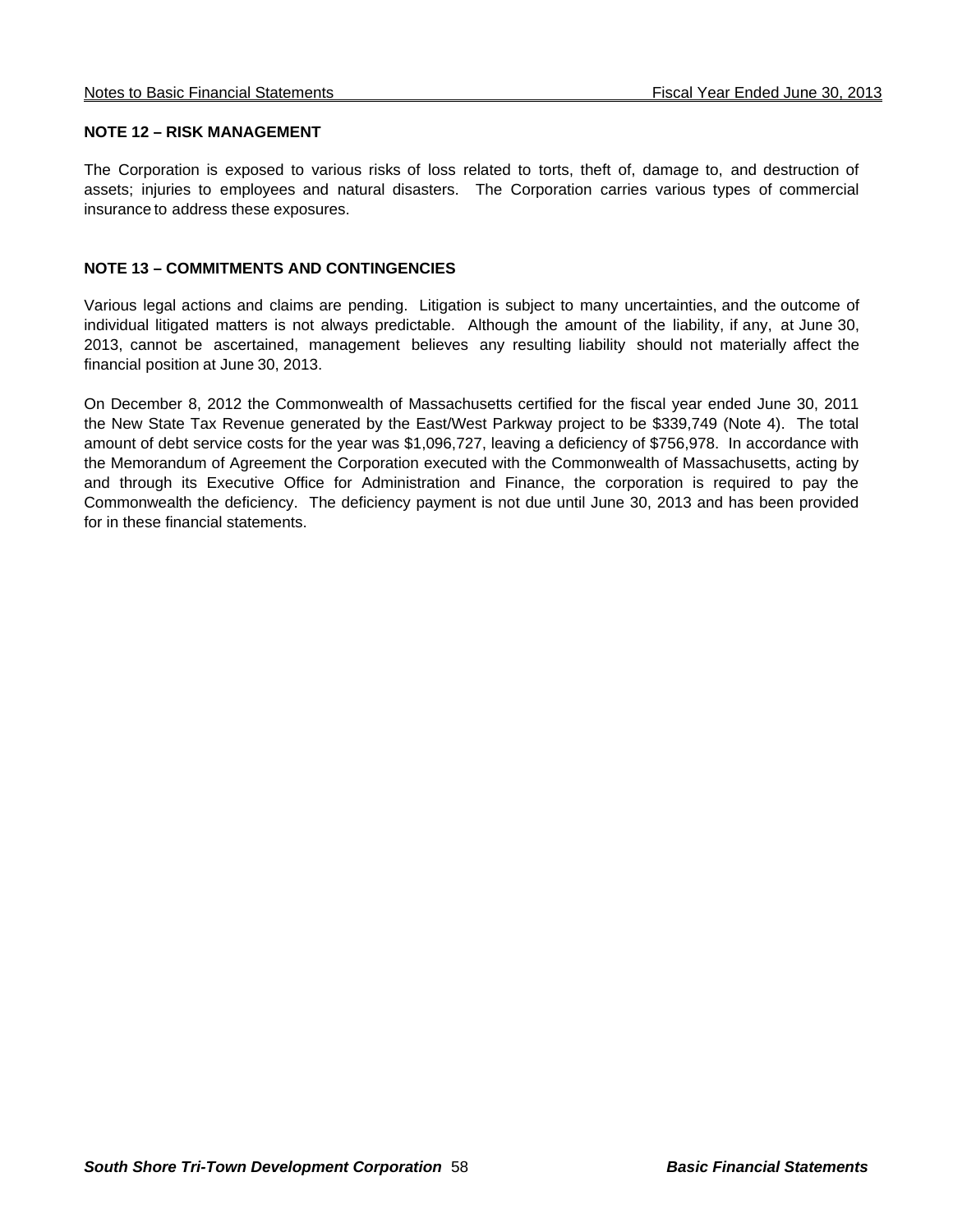#### **NOTE 15 – IMPLEMENTATION OF NEW GASB PRONOUNCEMENTS**

During fiscal year 2013, the following GASB pronouncements were implemented:

- The GASB issued Statement #60, *Accounting and Financial Reporting for Service Concession Arrangements.* The implementation of this pronouncement did not impact the basic financial statements.
- The GASB issued Statement #61, *The Financial Reporting Entity: Omnibus.* The implementation of this pronouncement did not impact the basic financial statements.
- The GASB issued Statement #63, *Financial Reporting of Deferred Outflows of Resources, Deferred Inflows of Resources, and Net Position*. Financial statement changes include "net assets" changing to "net position" and "invested in capital assets, net of related debt" changing to "net investment in capital assets". The notes to the basic financial statements were changed to provide additional disclosure on deferred outflows of resources and deferred inflows of resources.
- The GASB issued Statement #66, *Technical Corrections 2012, an amendment of GASB Statements No. 10 and No.* The implementation of this pronouncement did not impact the basic financial statements.

The following GASB pronouncements will be implemented in future fiscal years:

- The GASB issued Statement #65, *Items Previously Reported as Assets and Liabilities, which is required to be implemented in fiscal year 2014.*
- The GASB issued Statement #67, *Financial Reporting for Pension Plans, an amendment of GASB Statement No. 25*, which is required to be implemented in fiscal year 2014.
- The GASB issued Statement #68, *Accounting and Financial Reporting for Pensions, an amendment of GASB Statement No. 27*, which is required to be implemented in fiscal year 2015.
- The GASB issued Statement #69, *Government Combinations and Disposals of Government Operations*, which is required to be implemented in fiscal year 2015.
- The GASB issued Statement #70, *Accounting and Financial Reporting for Nonexchange Financial Guarantees,* which is required to be implemented in fiscal year 2014.

Management is currently assessing the impact the implementation of these pronouncements will have on the basic financial statements.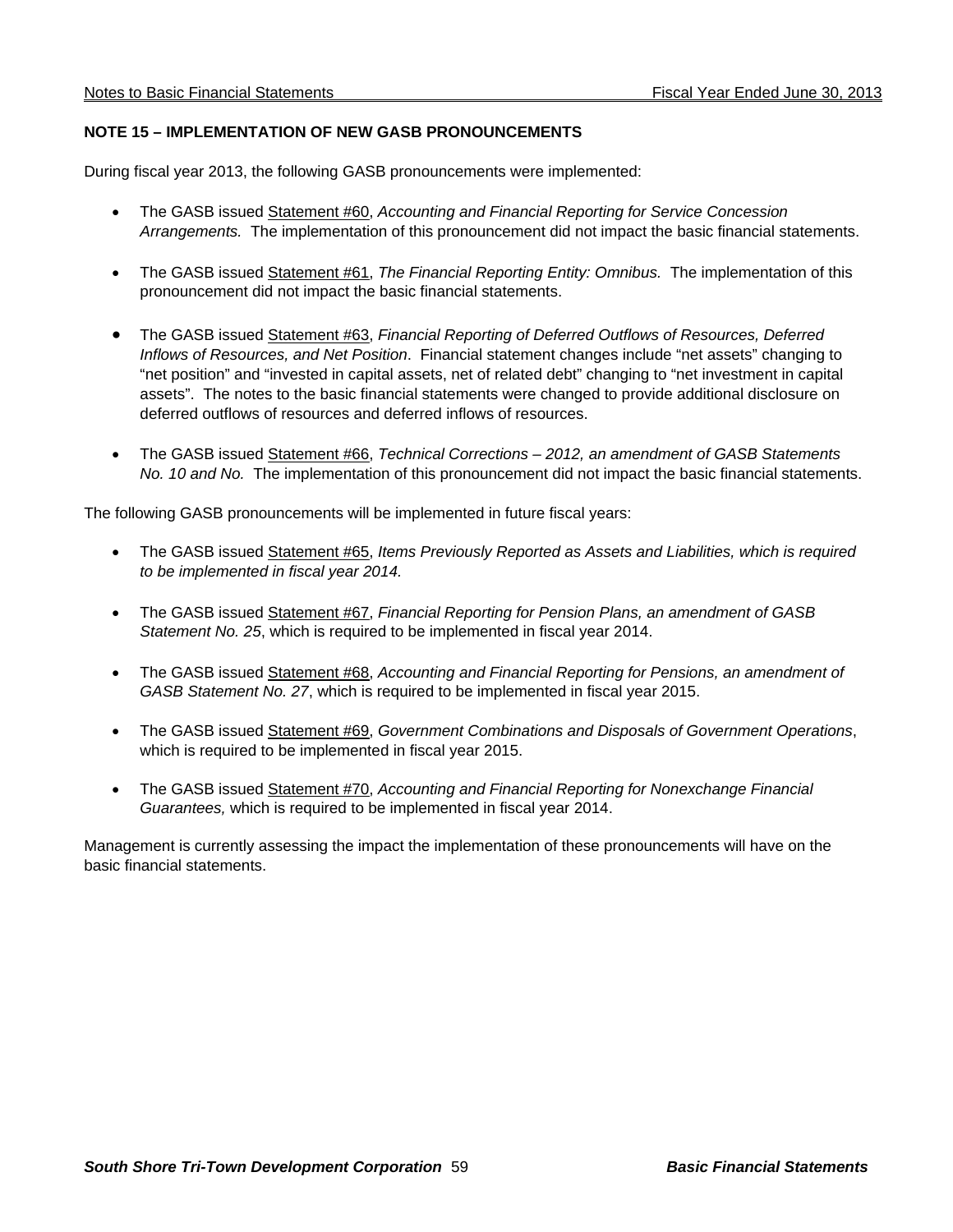*Required Supplementary Information*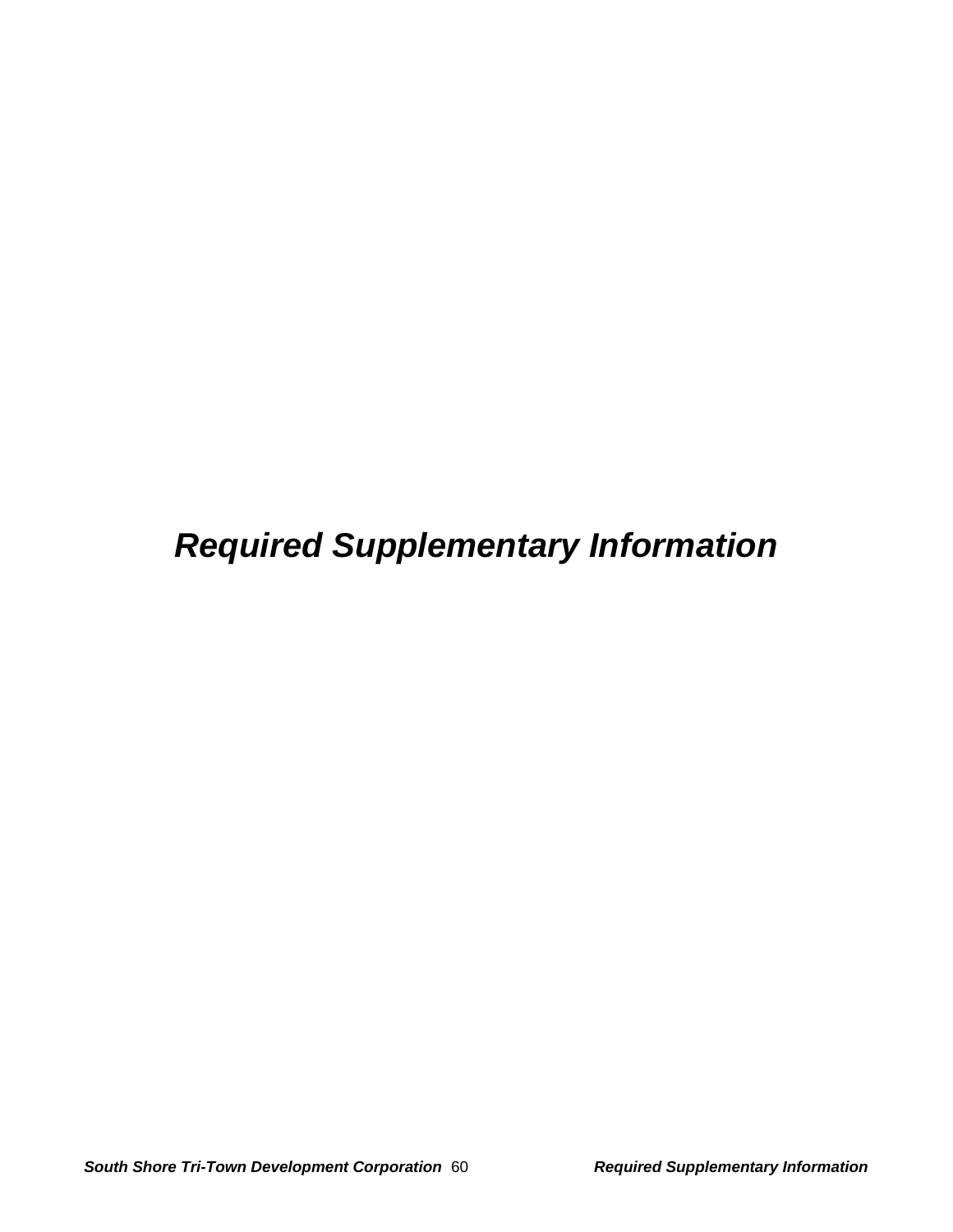# **General Fund Budgetary Comparison Schedule**

The General Fund is the general operating fund of the Corporation. It is used to account for the entire Corporation's financial resources, except those required to be accounted for in another fund.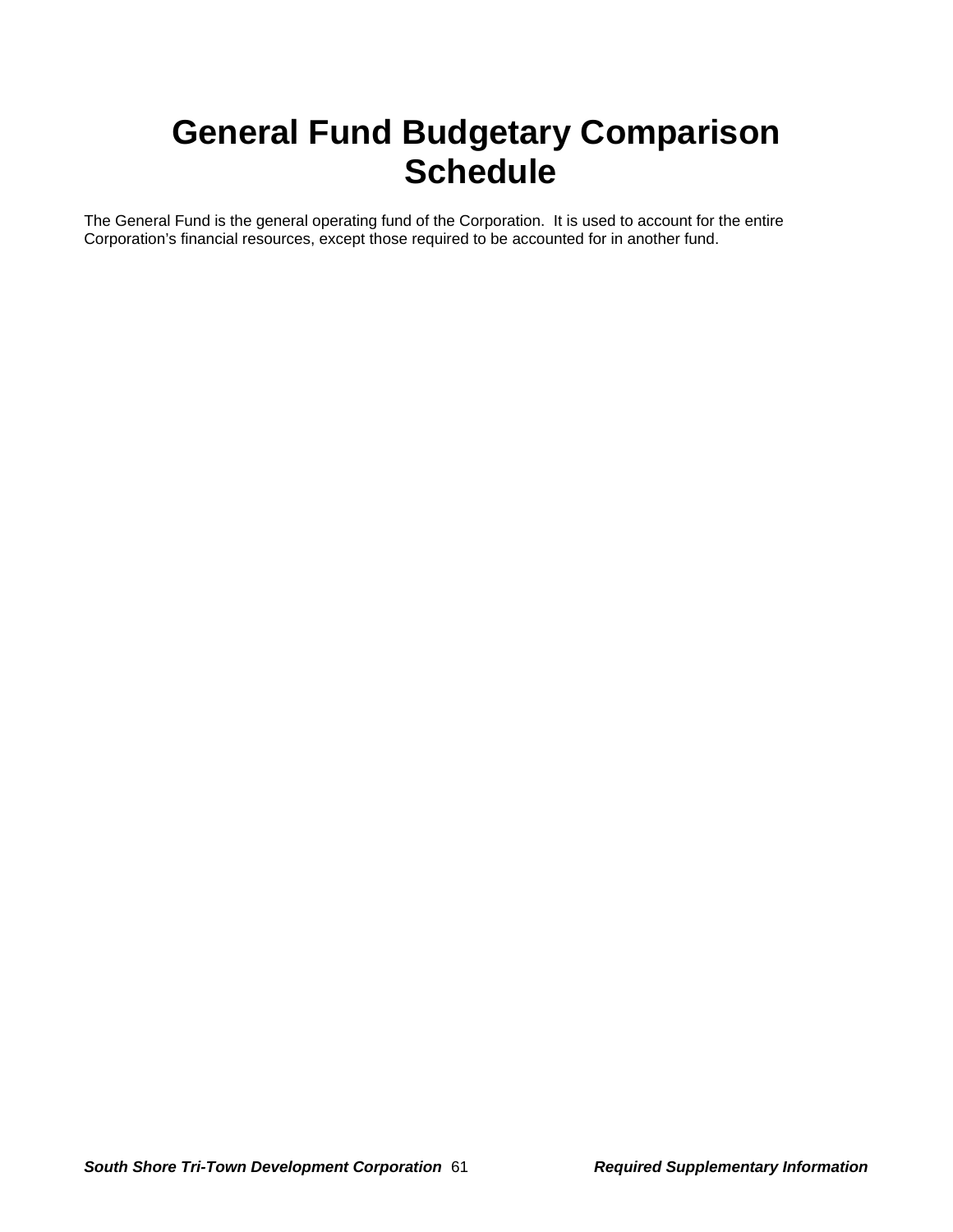General Fund

Fiscal Year Ended June 30, 2013

|                                                           |               |               | Actual           | Amounts                       |                     |
|-----------------------------------------------------------|---------------|---------------|------------------|-------------------------------|---------------------|
|                                                           | Original      | Final         | <b>Budgetary</b> | Carried Forward Variance with |                     |
|                                                           | <b>Budget</b> | <b>Budget</b> | Amounts          | <b>To Next Year</b>           | <b>Final Budget</b> |
| <b>REVENUES</b>                                           |               |               |                  |                               |                     |
|                                                           | 1,171,622     | 1,871,622     | 2,240,597        |                               | 368,975             |
|                                                           | 500           | 500           | 3,900            |                               | 3,400               |
|                                                           | 100,000       | 100,000       | 111,800          |                               | 11,800              |
|                                                           | 570,699       | 420,435       | 208,554          |                               | (211, 881)          |
|                                                           | 623,578       | 623,578       | 626,587          |                               | 3,009               |
|                                                           | 242,790       | 242,790       | 315,926          |                               | 73,136              |
|                                                           | 15,000        | 15,000        | 23,242           | $\sim$                        | 8,242               |
|                                                           |               |               |                  |                               |                     |
|                                                           | 2,724,189     | 3,273,925     | 3,530,606        | $\blacksquare$                | 256,681             |
| <b>EXPENDITURES</b>                                       |               |               |                  |                               |                     |
| <b>Board of Directors:</b>                                |               |               |                  |                               |                     |
|                                                           | 31,250        | 31,250        | 31,250           |                               |                     |
|                                                           | 33,266        | 33,266        | 31,427           |                               | 1,839               |
| <b>Chief Executive Officer:</b>                           |               |               |                  |                               |                     |
|                                                           | 201,581       | 204,604       | 204,604          |                               |                     |
|                                                           | 150,200       | 190,800       | 172,370          | 10,789                        | 7,641               |
|                                                           | 60,000        | 60,000        | 46,775           |                               | 13,225              |
|                                                           | 57,145        | 15,614        |                  |                               | 15,614              |
| Finance:                                                  |               |               |                  |                               |                     |
|                                                           | 260,400       | 274,303       | 273,453          |                               | 850                 |
|                                                           | 93,450        | 152,671       | 84,201           | 23.205                        | 45,265              |
|                                                           | 70,000        | 124,604       | 97.335           | 5,000                         | 22.269              |
| Planning Board:                                           | 17,000        | 17,000        | 11,055           | 447                           | 5,498               |
|                                                           | 81.200        | 82,418        | 82,404           |                               | 14                  |
|                                                           | 80,300        | 126,300       | 67.793           | 22,352                        | 36,155              |
|                                                           | 195,109       | 199,809       | 190.351          | 445                           | 9,013               |
|                                                           | 90,100        | 93,926        | 23,945           | 10,301                        | 59,680              |
|                                                           |               | 451,663       | 306,338          |                               | 145,325             |
|                                                           | 200,000       | 316,336       | 250,492          | 54,018                        | 11,826              |
|                                                           |               |               |                  |                               |                     |
|                                                           | 15,000        | 25,000        | 21,190           |                               | 3,810               |
|                                                           | 5,000         | 5,000         | 1,468            |                               | 3,532               |
| Department of Public Works:                               |               |               |                  |                               |                     |
|                                                           | 85,000        | 86,050        | 67,050           |                               | 19,000              |
|                                                           | 108,550       | 202,150       | 136,161          | 2,547                         | 63,442              |
|                                                           | 1,000         | 2,500         | 2,275            |                               | 225                 |
|                                                           |               | 260,897       | 260,897          |                               |                     |
|                                                           | 1,000         | 1,000         | 20               |                               | 980                 |
|                                                           |               | 5,000         | 5,000            |                               |                     |
|                                                           | 41,020        | 41,020        | 17,413           |                               | 23,607              |
|                                                           | 831,438       | 487,041       | 486,313          |                               | 728                 |
|                                                           | 2,709,009     | 3,490,222     | 2,871,580        | 129,104                       | 489,538             |
| Excess (Deficiency) of Revenues over/(under) Expenditures | 15,180        | (216, 297)    | 659,026          | (129, 104)                    | 746,219             |
| Other Financing Sources (uses):                           |               |               |                  |                               |                     |
|                                                           |               |               | 26,000           |                               | (26,000)            |
|                                                           |               |               | (486, 313)       |                               |                     |
|                                                           |               | (750, 330)    |                  |                               | (264, 017)          |
|                                                           |               | (750, 330)    | (460,313)        |                               | (290, 017)          |
|                                                           | 15,180        | (966, 627)    | 198,713          | (129, 104)                    | 456,202             |
|                                                           | 2,169,555     | 2,169,555     | 2,169,555        |                               |                     |
|                                                           | 2,184,735     | 1,202,928     | 2,368,268        | (129, 104)                    | 456,202             |

See notes to required supplementary information.